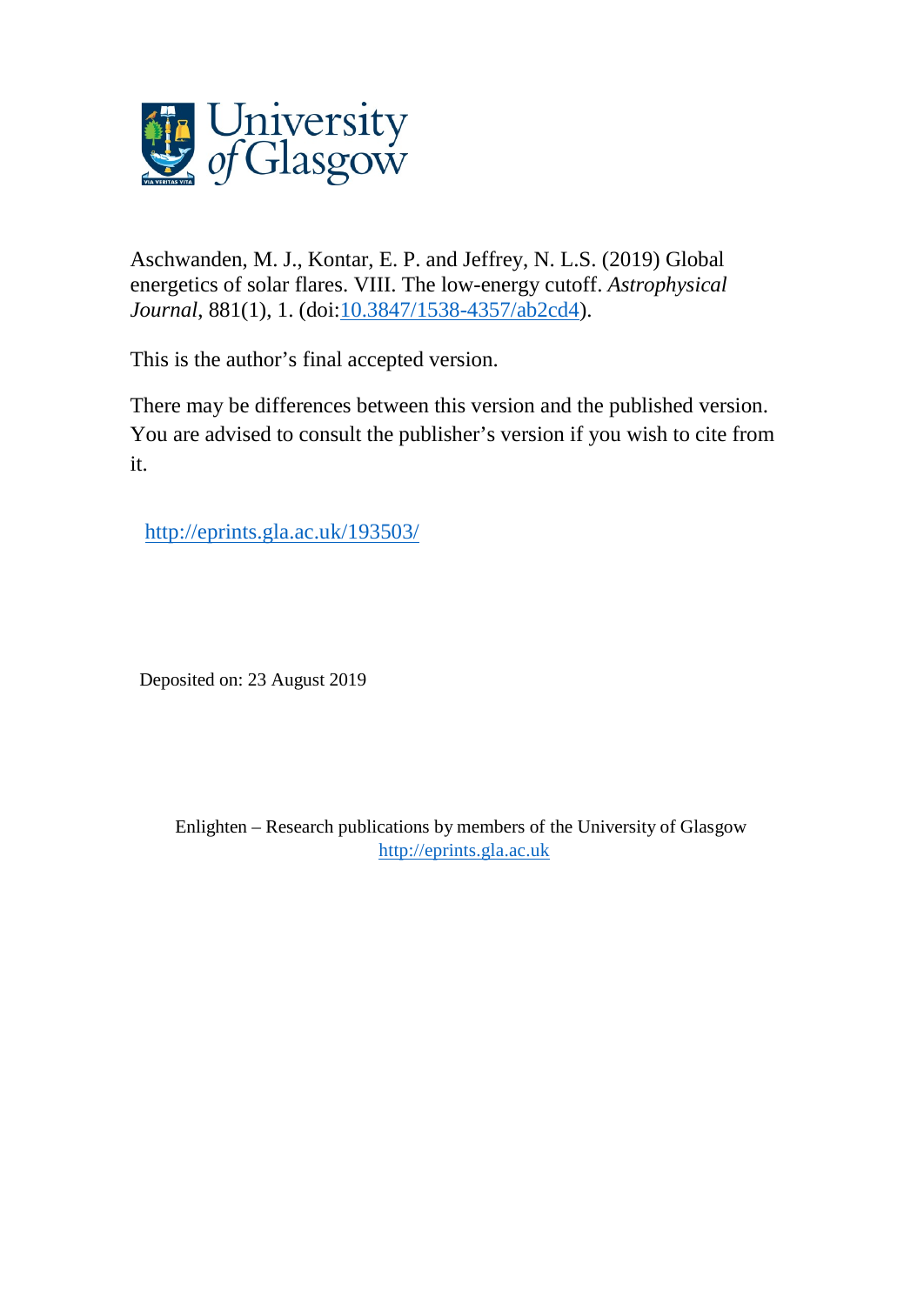# Global Energetics of Solar Flares: VIII. The Low-Energy Cutoff

Markus J. Aschwanden<sup>1</sup>

<sup>1</sup>) Lockheed Martin, Solar and Astrophysics Laboratory, Org. A021S, Bldg. 252, 3251 Hanover St., Palo Alto, CA 94304, USA; e-mail: aschwanden@lmsal.com

Eduard P. Kontar<sup>2</sup> and Natasha L.S. Jeffrey<sup>3</sup>

2 ) School of Physics and Astronomy, University of Glasgow, G12 8QQ Glasgow, UK; e-mail: natasha.jeffrey@glasgow.ac.uk

# ABSTRACT

One of the key problems in solar flare physics is the determination of the low-energy cut-off; the value that determines the energy of nonthermal electrons and hence flare energetics. We discuss different approaches to determine the low-energy cut-off in the spectrum of accelerated electrons: (i) the total electron number model, (ii) the time-of-flight model (based on the equivalence of the time-of-flight and the collisional deflection time); (iii) the warm target model of Kontar et al. (2015), and (iv) the model of the spectral cross-over between thermal and nonthermal components. We find that the first three models are consistent with a low-energy cutoff with a mean value of  $\approx 10$  keV, while the cross-over model provides an upper limit for the low-energy cutoff with a mean value of  $\approx 21$  keV. Combining the first three models we find that the ratio of the nonthermal energy to the dissipated magnetic energy in solar flares has a mean value of  $q_E = 0.57 \pm 0.08$ , which is consistent with an earlier study based on the simplified approximation of the warm target model alone  $(q_E = 0.51 \pm 0.17)$ . This study corroborates the self-consistency between three different low-energy cutoff models in the calculation of nonthermal flare energies.

Subject headings: Sun: corona — Sun: flares — magnetic reconnection

# 1. INTRODUCTION

The ultimate goal of this series of papers is the test of energy closure in solar flares and associated coronal mass ejection (CME) events, which entails the available energies that can be dissipated (magnetic free energy  $E_{mag}$ , and aerodynamic drag energy  $E_{drag}$ , and are transformed into primary energy dissipation processes (acceleration of nonthermal particles  $E_{nth}$ , direct heating  $E_{dir}$ , and the kinetic energy of a CME,  $E_{cme}$ ), as well as into secondary processes (precipitation-induced thermal energies, and CME-accelerated particles). Statistical results of these energies have been calculated for medium-sized to large flare events (Emslie et al. 2012; Aschwanden et al. 2014, 2015; 2016; 2017; Aschwanden 2016, 2017; Aschwanden and Gopalswamy 2019). A key result is the statistical energy closure of primary energy dissipation processes, i.e.,  $(E_{nth} + E_{dir} + E_{cme})/E_{diss} = 0.87 \pm 0.18)$  (Aschwanden et al. 2017). The largest amount of the dissipated magnetic energy goes into the acceleration of electrons  $E_{nth}/E_{diss} = 0.51 \pm 0.17$ . Importantly, the measurement of the nonthermal energy  $E_{nth}$  bears the largest uncertainty due to the poorly known low-energy cutoff  $\varepsilon_c$ , which is the central focus of this study.

The low-energy cutoff problem arises because the instantaneous electron injection spectrum can be approximated with a power-law function  $f_e(\varepsilon) \propto \varepsilon^{-\delta}$  above a minimum electron energy  $\varepsilon_c$  (e.g., in the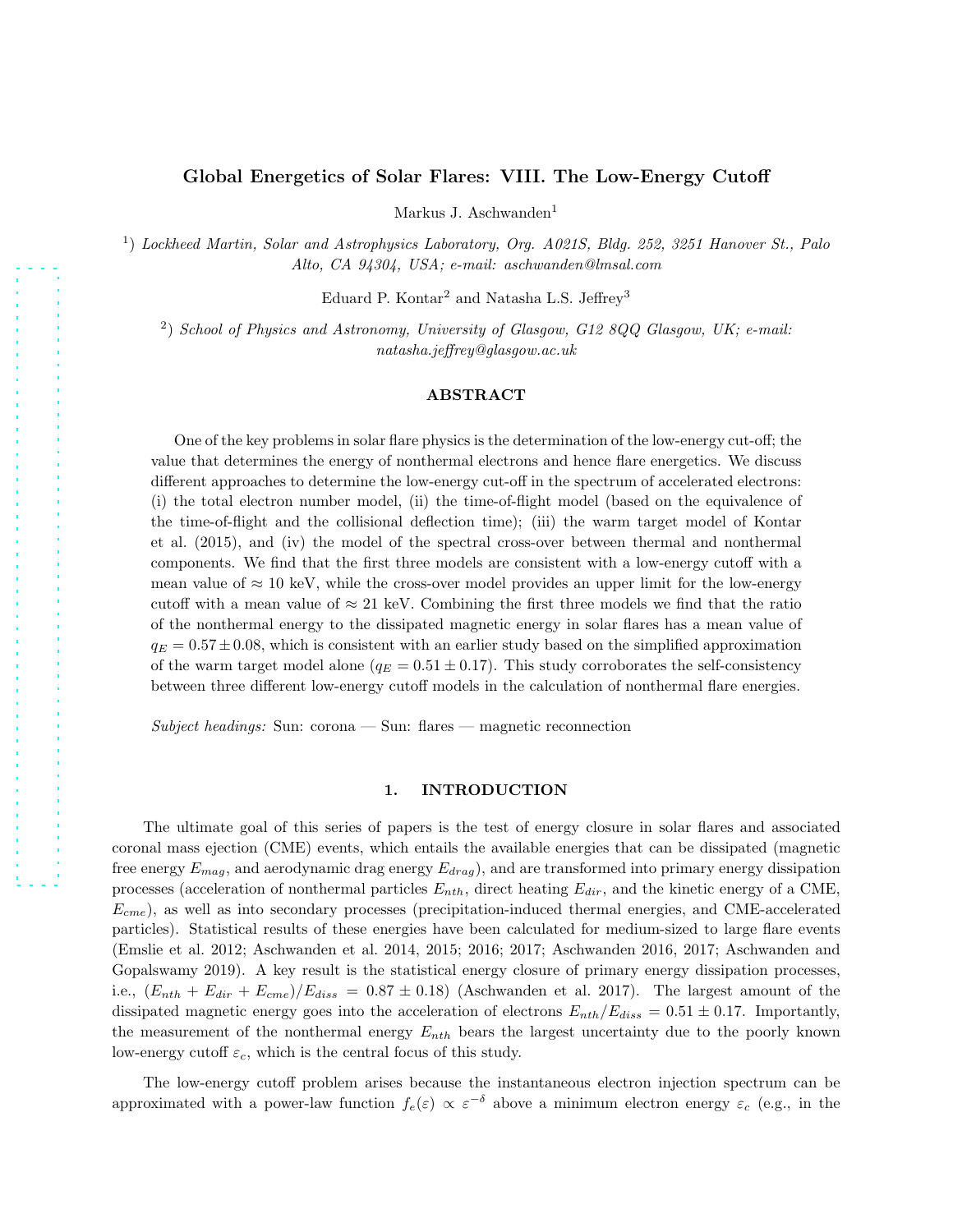thick-target model of Brown 1971). The fact that the power-law slope is generally very steep, i.e.,  $\delta \approx 3-8$ (Dennis 1985), makes the spectrally integrated electron flux extremely sensitive to the accurate value of the low-energy cutoff value  $\varepsilon_c$ . If we change this cutoff value from  $\varepsilon = 10$  keV by a factor of 2 to  $\varepsilon = 20$  keV, the electron flux varies by a factor of  $\approx 2^{\delta}$ , which amounts to 1-2 orders of magnitude. The effects of low-energy cutoffs on solar flare microwave and hard X-ray spectra was investigated in Holman (2003), with the finding that microwave spectra become smoothed in the optically thick portion, while hard X-ray (photon) spectra are flattened below the cutoff energy. The modeling of the thermal spectrum of hard X-ray photons has traditionally been done with an isothermal model (Culhane et al. 1969; Culhane and Acton 1970; Brown et al. 1974; Holman et al, 2011), while a multi-thermal function involves a more realistic approach and was found to fit the data equally well (e.g., Aschwanden 2007). Moreover, the altitude of the coronal X-ray sources are observed to increase with energy in the thermal range (Jeffrey et al. 2015), so that solar flares are multi-thermal and have strong vertical temperature and density gradients with a broad temperature distribution. The ambiguity between an iso-thermal and a multi-thermal spectrum contributes to further confusion between the thermal and nonthermal spectral components, so that the spectral cross-over does not reveal the exact cutoff energy, but yields a value that is about a factor of two too high. In a previous study on the multi-thermal modeling of 44 flare events, the spectral cross-over was found in the range of  $e_{co} = 10 - 28$  keV, with a mean and standard deviation of  $e_{co} = 18.0 \pm 3.4$  keV (Aschwanden 2007).

A new theoretical model based on collisional relaxation and diffusion of electrons in a warm coronal plasma was proposed by Kontar et al. (2015; 2019), which in principle yields the low-energy cutoff  $\varepsilon_{wt}$  in a modified thick-target model. This modified thick-target model represents a more realistic approach, because it generalizes the standard cold thick-target model (with a cold plasma target) by including an additional warm plasma "lid" above the cold chromospheric component and, unlike the cold thick-target, preserves the number of electrons in the warm plasma. Importantly, the warm target model uses the warm coronal plasma environment (its temperature, number density, and warm plasma extent) to constrain the properties of the accelerated electron distribution. In general, the low-energy cutoff should be determined by fitting the warm target model to the observed X-ray count spectrum (see Kontar et al. 2019). An application of a simplified version of this warm target model to 191 M and X-class flares yielded a mean low-energy cutoff of  $\varepsilon_{wt} = 6.2 \pm 1.6$  keV (Aschwanden et al. 2016), which is significantly lower than the cross-over energy of  $\varepsilon_{co} = 21 \pm 6$  keV. It can be shown that the low-energy cutoff in a cold thick-target model is essentially undetermined (e.g. Ireland et al. 2013; Kontar et al. 2019), while it was shown that the warm target model can constrain the low-energy cutoff down to 7% at a  $3-\sigma$  level (Kontar et al. 2019).

Here, we study the low-energy cutoffs inferred from the warm target model further. One issue is that the plasma in a flare is highly inhomogeneous, ranging from the cold background corona values at the beginning of a flare  $(T_{cold} \approx 0.5 - 2 \text{ MK})$  to the hot chromospheric evaporation component  $(T_{hot} \approx 5 - 25 \text{ MK})$  at the flare peak time, causing some ambiguity about which temperature to attribute to the warm-plasma component that constrains the low-energy cutoff. In the warm target model, the deduction of the coronal plasma environment is crucial for constraining the low energy cutoff, and hence the nonthermal electron power (Kontar et al. (2019).

Further, we will explore the total number of electrons in a flaring plasma and the spectral cross-over  $\varepsilon_{co}$  as well as the warm target model  $\varepsilon_{wt}$  predictions. Moreover, the electron number model  $\varepsilon_{en}$ , and the electron time-of-flight model  $\varepsilon_{tof}$  will be applied. The latter two models invoke the equivalence of the collisional deflection time and the electron time-of-flight time scale, as well as the limit of the maximum number of electrons that can be accelerated in a finite flare volume, which at the same time solves the electron number problem.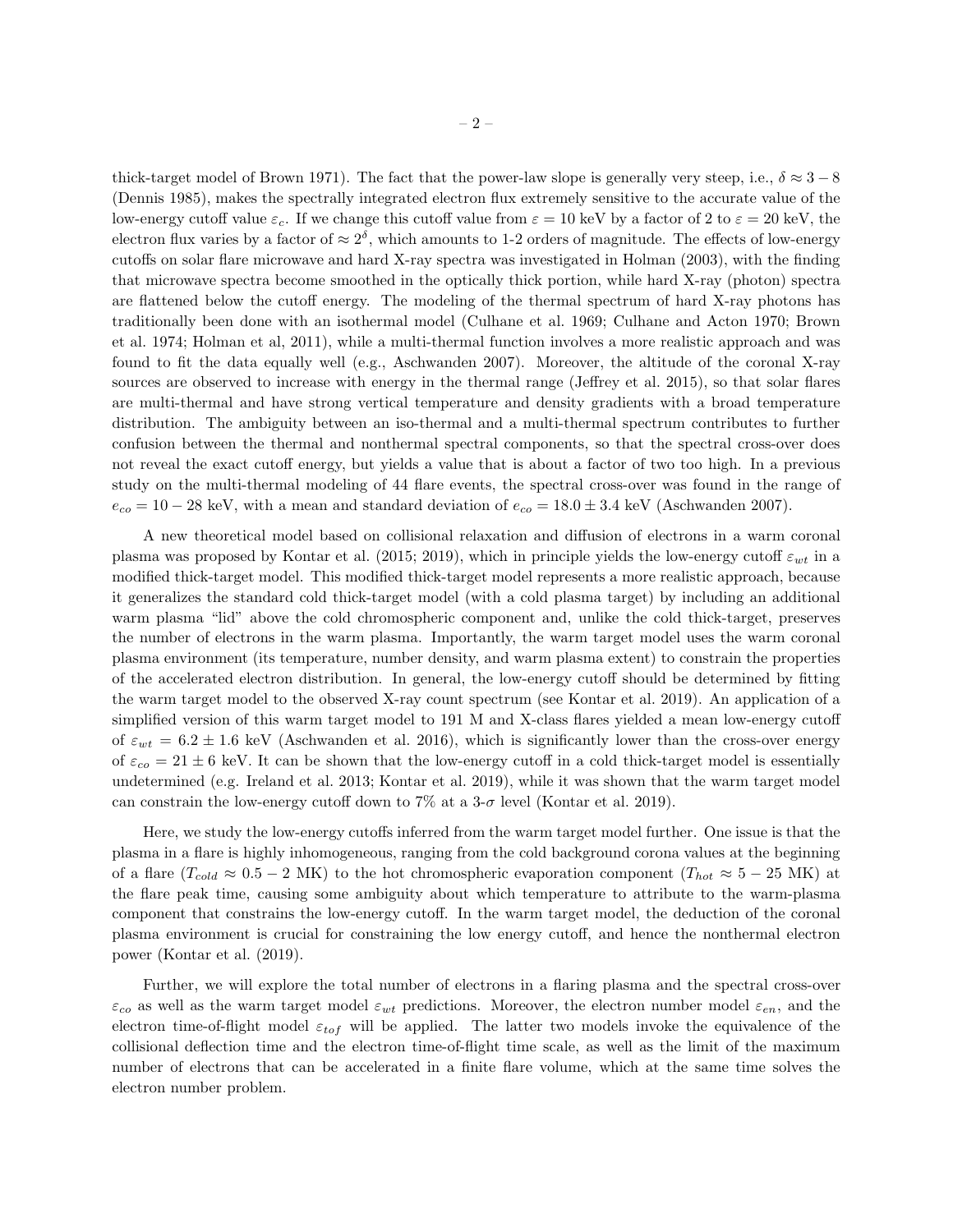The content of this paper includes an analytical description and derivation of all four theoretical models of the low-energy cutoff (Section 2), followed by a description of the data analysis and fitting of the theoretical models to the observational data sets of all M and X-class flares observed with the Atmospheric Imaging Assembly (AIA) and the Helioseismic and Magnetic Imager (HMI) onboard the Solar Dynamics Observatory (SDO) during 2010-2014, which amounts to 191 solar flare events (Section 3), with discussion (Section 4) and conclusions (Section 5).

# 2. THEORY

We describe four different models that independently provide theoretical estimates of the low-energy cutoff of a hard X-ray spectrum in solar flares. In the following, we present analytical derivations and assumptions of these models: the electron number model (Section 2.1), the time-of-flight model (Section 2.2), the warm target model (Section 2.3), and the spectral cross-over model (Section 2.4). The first two models are used here for the first time to derive the low-energy cutoff, while the third model was used in Aschwanden et al. (2016), and the fourth model represents a common method to derive upper limits on the low-energy cutoff.

### 2.1. The Total Electron Number Model

In the thick-target model (Brown 1971; e.g., see Section 13.2.2 in textbook Aschwanden 2004), the hard X-ray photon spectrum is defined by a power law function of the observed photon energies  $\epsilon_x$ ,

$$
I(\epsilon_x) = I_1 \frac{(\gamma - 1)}{\epsilon_1} \left(\frac{\epsilon_x}{\epsilon_1}\right)^{-\gamma} \qquad \text{[photons cm}^{-2} \text{ s}^{-1} \text{ keV}^{-1} \text{]} \tag{1}
$$

The corresponding electron injection spectrum of electrons is,

$$
f_e(\varepsilon) = 2.68 \times 10^{33} \; (\gamma - 1) \; b(\gamma) \; \frac{I_1}{\epsilon_1^2} \left(\frac{\varepsilon}{\epsilon_1}\right)^{-(\gamma + 1)} \qquad \text{[electrons keV}^{-1}\text{s}^{-1} \text{]} \; , \tag{2}
$$

and has the power law slope  $\delta = \gamma + 1$ . The total number of electrons above a cutoff energy  $\varepsilon_c$ , i.e.,  $F(\varepsilon \geq \varepsilon_c)$ , is given by the thick-target model

$$
F(\varepsilon \ge \varepsilon_c) = \int_{\varepsilon_c}^{\infty} f_e(\varepsilon) \ d\varepsilon = 2.68 \times 10^{33} \ b(\gamma) \ \frac{(\gamma - 1)}{\gamma} \frac{I_1}{\epsilon_1} \left(\frac{\varepsilon}{\epsilon_1}\right)^{-\gamma} \qquad \text{[electrons s}^{-1} \text{]},\tag{3}
$$

where  $b(\gamma)$  is an auxiliary function that contains the beta function  $B(p, q)$ ,

$$
b(\gamma) = \gamma^2(\gamma - 1)^2 B\left(\gamma - \frac{1}{2}, \frac{3}{2}\right) , \qquad (4)
$$

which was been calculated by Hudson et al. (1978) for a relevant range of spectral slopes  $\gamma$  of the observed photon spectrum, and was approximated by the function (Aschwanden 2004),

$$
b(\gamma) \approx 0.27 \gamma^3 \tag{5}
$$

and  $\epsilon_1$  is the reference energy at which the photon flux  $I_1$  is measured.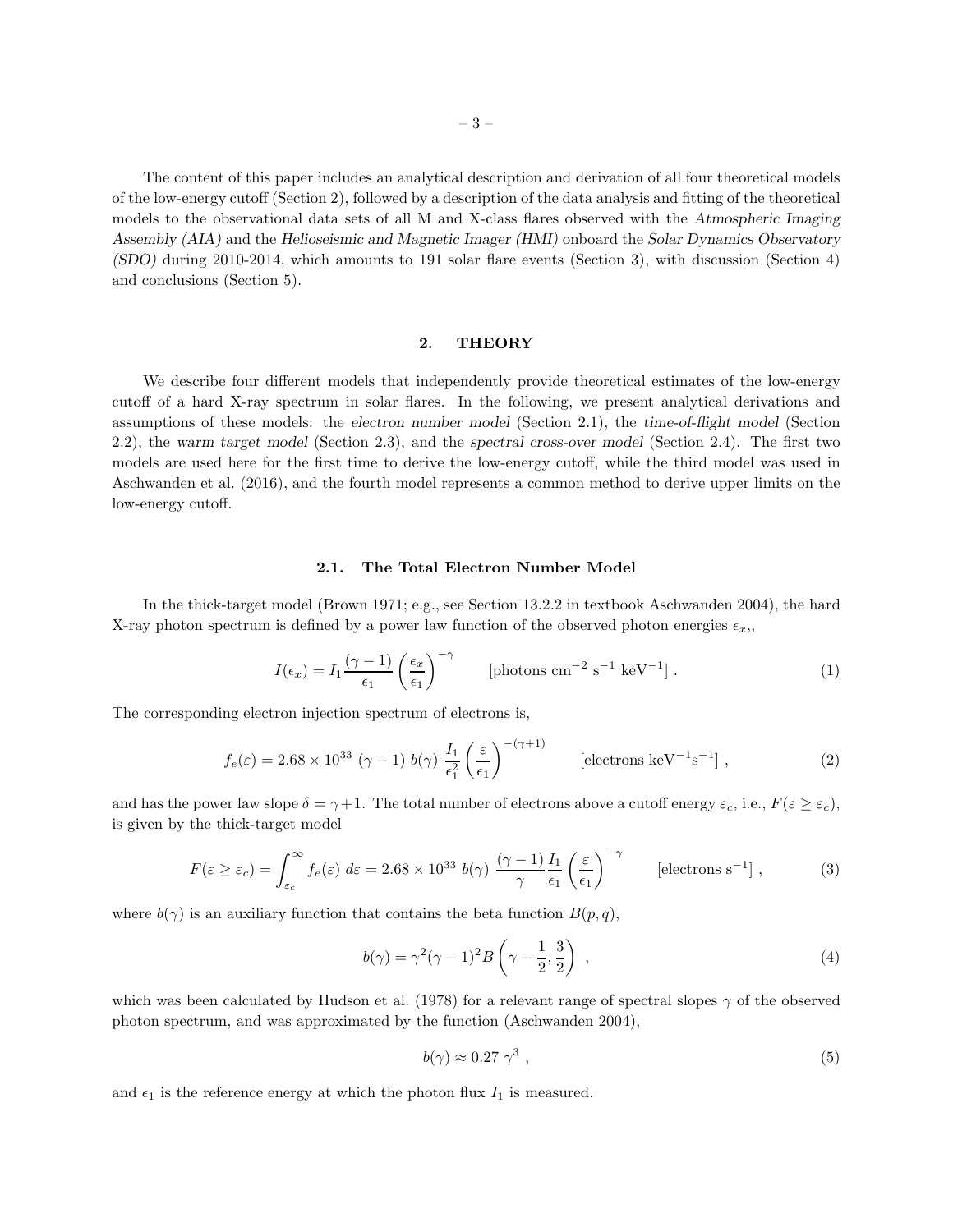Now we define the total number of electrons integrated over the total flare duration  $\tau_{flare}$ ,

$$
N_e = F(\varepsilon \ge \varepsilon_c) \tau_{flare} \qquad \text{[electrons]} \tag{6}
$$

On the other side, we can assume the total number of accelerated nonthermal electrons during a flare by integrating the preflare electron density  $n_{e0}$  over the flare volume  $V = L^3 q_{geo}$ , where L is an appropriate length scale of a cube that encompasses the entire flare volume,

$$
N_e = n_{e0}V = n_{e0} L^3 q_{geo} \qquad \text{[electrons]} , \qquad (7)
$$

and  $q_{qeo}$  is a geometric filling factor of the subvolume that contains the number of electrons that can be accelerated out of the cubic flare volume. We note that this assumption neglects the role of return currents, which will maintain the total number of electrons (e.g., Somov 2000). In other words, the total number of electrons in the flaring region is assumed to be equal to the total number of electrons accelerated above the low energy cut-off. Even if this approximation is coarse, it gives useful details about the efficiency of electron acceleration in solar magnetic reconnection regions.

In the standard CHSKP flare models for magnetic reconnection (Carmichael 1964; Hirayama 1974; Sturrock 1966; Kopp and Pneuman 1976), the subvolume in which charged particles (electron and ions) are accelerated encompasses about a fraction of  $q_{geo} \approx 1/4$  of the cubic flare volume, as it can be estimated from the geometry shown in Fig. 1 (shaded triangular subvolume). The geometric filling factor consists of a factor of  $q_{hei} = 1/2$  due to the vertical cusp range that covers half of the apex height, and an additional factor of  $q_{triangle} = 1/2$  that accommodates the ratio of the triangular arcade cross-section to the encompassing cube volume, resulting into a combined factor of  $q_{qeo} = q_{height} \times q_{triangle} = (1/2) \times (1/2) = 1/4$ . Alternatively, we can estimate the geometric filling factor from the approximate size of the diffusion region of the magnetic reconnection volume, which occupies the half apex height  $(h = L/2)$  and half of the horizontal footpoint separation  $(w_L/2)$ , and this way produces the same geometric filling factor of  $q_{q\bar{e}o} = (h/L) \times (w/L)$  $(1/2) \times (1/2) = 1/4$  (hatched area in Fig. 1).

Combining the two expressions for the total number of electrons  $N_e$  accelerated in a flare (using Eqs. 1-6) we obtain,

$$
N_e = n_e L^3 q_{geo} = 0.72 \times 10^{33} \gamma^2 (\gamma - 1) \frac{I_1}{\epsilon_1} \left(\frac{\varepsilon_{en}}{\epsilon_1}\right)^{-\gamma} \tau_{flare} \qquad \text{[electrons]} . \tag{8}
$$

Using the normalized unit  $L_{10} = L/10^{10}$  cm, we obtain the following simple expression for the low-energy cutoff  $\varepsilon_{en}$ , where the subscript "en" refers to the electron number model,

$$
\varepsilon_{en} = \epsilon_1 \left[ \frac{n_{e0} L_{10}^3 q_{geo} \epsilon_1}{0.72 \gamma^2 (\gamma - 1) I_1 \tau_{flare}} \right]^{-1/\gamma} \qquad [\text{keV}] \ , \tag{9}
$$

which depends on the observables  $n_{e0}$ ,  $\gamma$ ,  $I_1$ ,  $\epsilon_1$ ,  $\tau_{flare}$  and the model parameter  $q_{geo} \approx 1/4$ . The photon flux I<sub>1</sub> and the spectral power law slope  $\gamma$  at the energy  $\epsilon_1$  can directly be obtained from a hard X-ray spectrum, the flare duration  $\tau_{flare}$  can be measured from hard X-ray time profiles, and the electron density  $n_{e0}$  has to be estimated before the onset of the flare, which is typically  $n_{e0} \approx 10^9 \text{ cm}^{-3}$  (Fig. 3h).

Once we have a model for the low-energy cutoff  $\varepsilon_{en}$ , we can calculate the power in nonthermal electrons above this cutoff energy by integrating the electron energies  $\varepsilon$ , with  $b(\gamma)$  defined in Eqs. (4) or (5),

$$
P_{en}(\varepsilon \ge \varepsilon_{en}) = \int_{\varepsilon_{en}}^{\infty} f_e(\varepsilon) \varepsilon d\varepsilon = 4.3 \times 10^{24} \ b(\gamma) I_1 \left(\frac{\varepsilon_{en}}{\epsilon_1}\right)^{-(\gamma-1)} \qquad \text{[erg s$^{-1}$]} \tag{10}
$$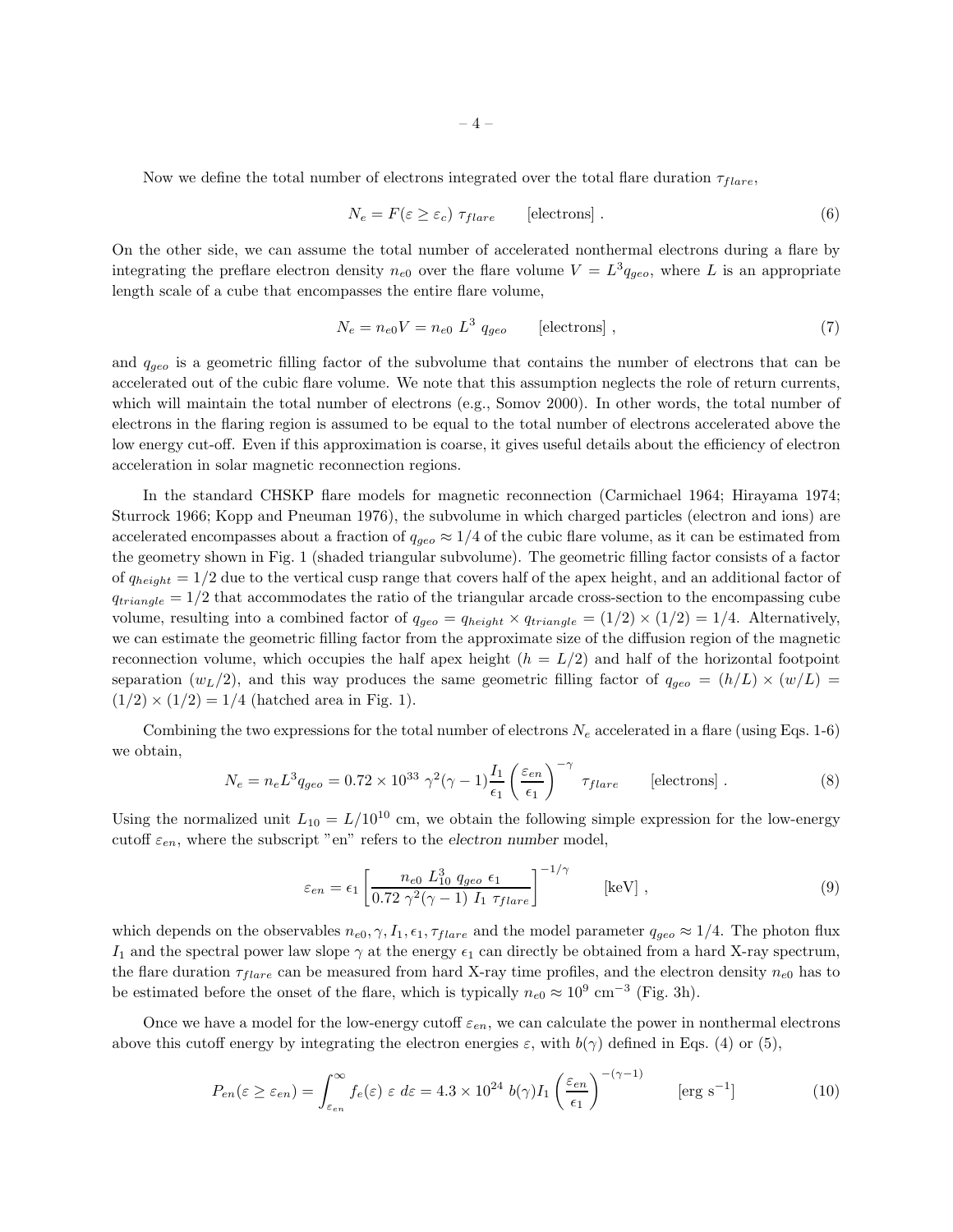and the total energy  $E_{en}$  integrated over the flare duration  $\tau_{flare} = (t_2 - t_1)$  is

$$
E_{en} = \int_{t_1}^{t_2} P_{en}(\varepsilon \ge \varepsilon_{en}, t) dt \qquad \text{[erg]},
$$
\n(11)

where the photon flux  $I_1(t)$ , the power law slope  $\gamma(t)$ , and the low-energy cutoff energy  $\varepsilon_{en}(t)$  are timedependent.

# 2.2. The Time-of-Flight Model

For stochastic acceleration models with binary Coulomb collisions, where particle gain and lose energy randomly, the collisional mean free path yields an upper limit for the propagation distance of free-streaming electrons. The balance between acceleration and collisions can lead to the formation of a kappa-distribution according to some solar flare models (e.g., Bian et al. 2014). For solar flares, we can thus estimate the critical energy between collisional and collisionless electrons from the collisional deflection time  $t_{defl}$  (Benz 1993),

$$
t_{defl} \approx 0.95 \times 10^8 \left(\frac{e_{keV}^{3/2}}{n_e}\right) \left(\frac{20}{\ln \Lambda}\right) ,\qquad (12)
$$

where  $\ln \Lambda \approx 20$  is the Coulomb logarithm. We set the collisional deflection time equal to the (relativistic) time-of-flight propagation time between the coronal acceleration site and the chromospheric thick-target energy loss site,

$$
t_{tof} = \frac{L_{tof}}{v} = \frac{L_{tof}}{\beta c} \tag{13}
$$

The relativistic speed  $\beta = v/c$ ,

$$
\beta = \sqrt{1 - \frac{1}{\gamma_r^2}} \,,\tag{14}
$$

is related to the kinetic energy  $e_{kin}$  of the electron by,

$$
e_{kin} = m_e c^2 (\gamma_r - 1) = 511 (\gamma_r - 1) \qquad [\text{keV}], \qquad (15)
$$

where  $\gamma_r$  represents here the relativistic Lorentz factor (not to be confused with the spectral slope  $\gamma$  used above, i.e., Eq. (1)). We are setting these two time scales equal (Aschwanden et al. 2016, Appendix A therein),

$$
t_{defl} = t_{tof} \t{,} \t(16)
$$

we use  $\ln \Lambda \approx 20$ , we define the kinetic energy  $\epsilon_{keV} = \epsilon_{kin}$ , and obtain with Eqs. (12-16),

$$
(\gamma_r - 1)^{3/2} \left(1 - \frac{1}{\gamma_r^2}\right)^{1/2} = \frac{L_{\text{tof}} n_e}{0.95 \times 10^8 \times 511^{3/2}c} \,. \tag{17}
$$

Using the low-relativistic approximation (for  $\gamma_r \gtrsim 1$ ),

$$
(\gamma_r - 1)^{3/2} \left(1 - \frac{1}{\gamma_r^2}\right)^{1/2} = (\gamma_r - 1)^{3/2} \frac{(\gamma_r - 1)^{1/2} (\gamma_r + 1)^{1/2}}{\gamma_r} = \frac{(\gamma_r - 1)^2 (\gamma_r + 1)^{1/2}}{\gamma_r} \approx (\gamma_r - 1)^2 \sqrt{2} , \tag{18}
$$

we obtain,

$$
(\gamma_r - 1)^2 \sqrt{2} \approx 0.0003 \times \left(\frac{L_{\text{tof}}}{10^{10} \text{ cm}}\right) \left(\frac{n_e}{10^{10} \text{ cm}^{-3}}\right) \tag{19}
$$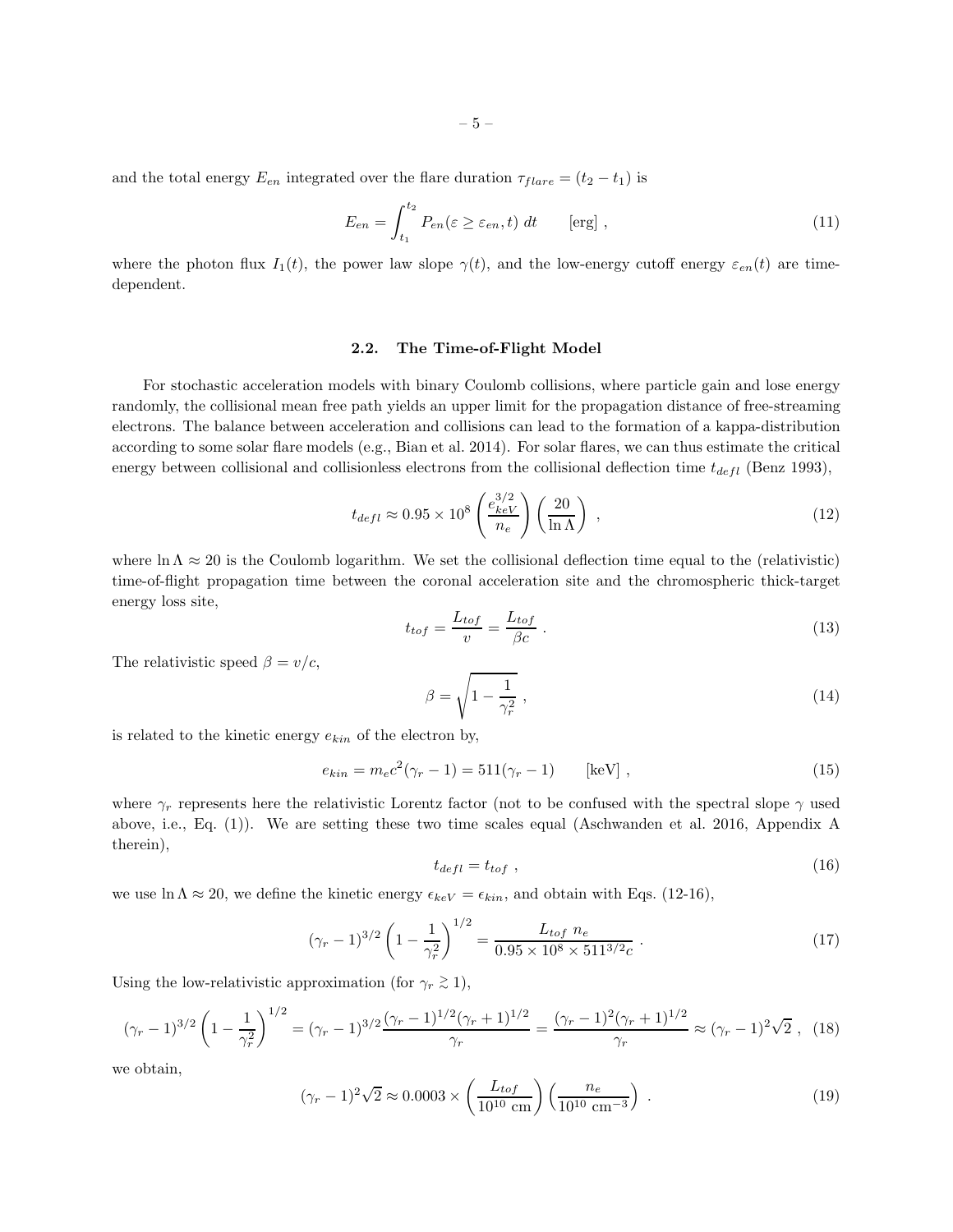The time-of-flight distance is approximately  $L_{tof} = L\sqrt{2}$ , where the flare length scale L is also the vertical extent of the cusp (Fig. 1), and the factor  $\sqrt{2}$  corrects for the mean pitch angle (45°) of the electrons spiraling along the time-of-flight path. Then, by inserting  $(\gamma_r - 1) = e_c/511$  keV from Eq. (15), we find the cross-over energy  $e_{tof} \approx e_{kin}$ , explicitly expressed,

$$
e_{tof} \approx 28 \left(\frac{L}{10^{10} \text{ cm}}\right)^{1/2} \left(\frac{n_e}{10^{10} \text{ cm}^{-3}}\right)^{1/2} \qquad \text{[keV]}.
$$
 (20)

This expression requires the measurement of a mean length scale  $L = A^{1/2}$  of the flare area and an average electron density  $n_e$  where flare-accelerated electrons propagate.

From the model of the low-energy cutoff energy  $\varepsilon_{tof}$ , we can calculate the power in nonthermal electrons above this cutoff energy by integrating over the electron energies  $\varepsilon$ ,

$$
P_{tof}(\varepsilon \ge \varepsilon_{tof}) = \int_{\varepsilon_{tof}}^{\infty} f(\varepsilon) d\varepsilon = 4.3 \times 10^{24} b(\gamma) I_1 \left(\frac{\varepsilon_{tof}}{\epsilon_1}\right)^{-(\gamma-1)} \qquad \text{[erg s$^{-1}$]} . \tag{21}
$$

The total energy integrated over the flare duration is then, using the time-dependent functions  $\gamma(t)$ ,  $I_1(t)$ , and  $\varepsilon_{tof}(t)$ ,

$$
E_{tof} = \int_{t_1}^{t_2} P_{tof}(\varepsilon \ge \varepsilon_{tof}, t) dt \qquad \text{[erg]}.
$$
 (22)

Turning the argument around predicts a time-of-flight distance  $L_{tof} \approx \varepsilon_{tof}^2/n_e$  as a function of the lowenergy cutoff  $\varepsilon_{tof}$ , which is a similar concept that has been applied to model the size L of the acceleration region as a function of the electron energy e, i.e.,  $(L - L_0) \propto e^2/n_e$  (Guo et al. 2012a, 2012b, 2013; Xu et al. 2008).

#### 2.3. The Warm-Target Model

Previous applications of the thick-target model generally assume cold (chromospheric) temperatures in the electron precipitation site (e.g., Holman et al. 2011, for a review). At the same time, the temperature of the flaring solar corona is sufficiently high so that finite temperature effects must be included (Galloway et al. 2005; Goncharov et al. 2010; Jeffrey et al. 2014). Moreover, the slow spatial diffusion of thermalized electrons, previously ignored, led to the theoretical development of the warm target model (Kontar et al. 2015). The model has been tested with numerical simulations that include the effects of collisional energy diffusion, spatial transport and thermalization of fast electrons (Jeffrey et al. 2014).

The warm target model assumes a two-temperature target plasma (Kontar et al. 2015, 2019): the warm solar corona and the cold chromosphere. The warm corona is collisionally thick to electrons with energy  $E < \sqrt{2KnL}$ , where  $K = 2\pi e^4 \ln \Lambda$  is a constant, n is the density of the coronal plasma, and L is the length of the warm target region. Therefore, the accelerated electrons injected into a flaring loop propagate and collide in the warm plasma. Electrons with energy  $E^2 < 2KnL$  lose all of their energy in the coronal plasma and join the Maxwellian distribution of the surrounding plasma, increasing the density of thermal plasma in the loop. The mean electron flux spectrum can be represented by (Kontar et al. 2015),

$$
\langle nVF \rangle (E) = \frac{1}{2K} E e^{-E/k_B T} \int_{E_{min}}^{E} \frac{e^{E'/kT} dE'}{E' G \left(\sqrt{\frac{E'}{k_B T}}\right)} \int_{E'}^{\infty} \dot{N}(E_0) dE_0 , \qquad (23)
$$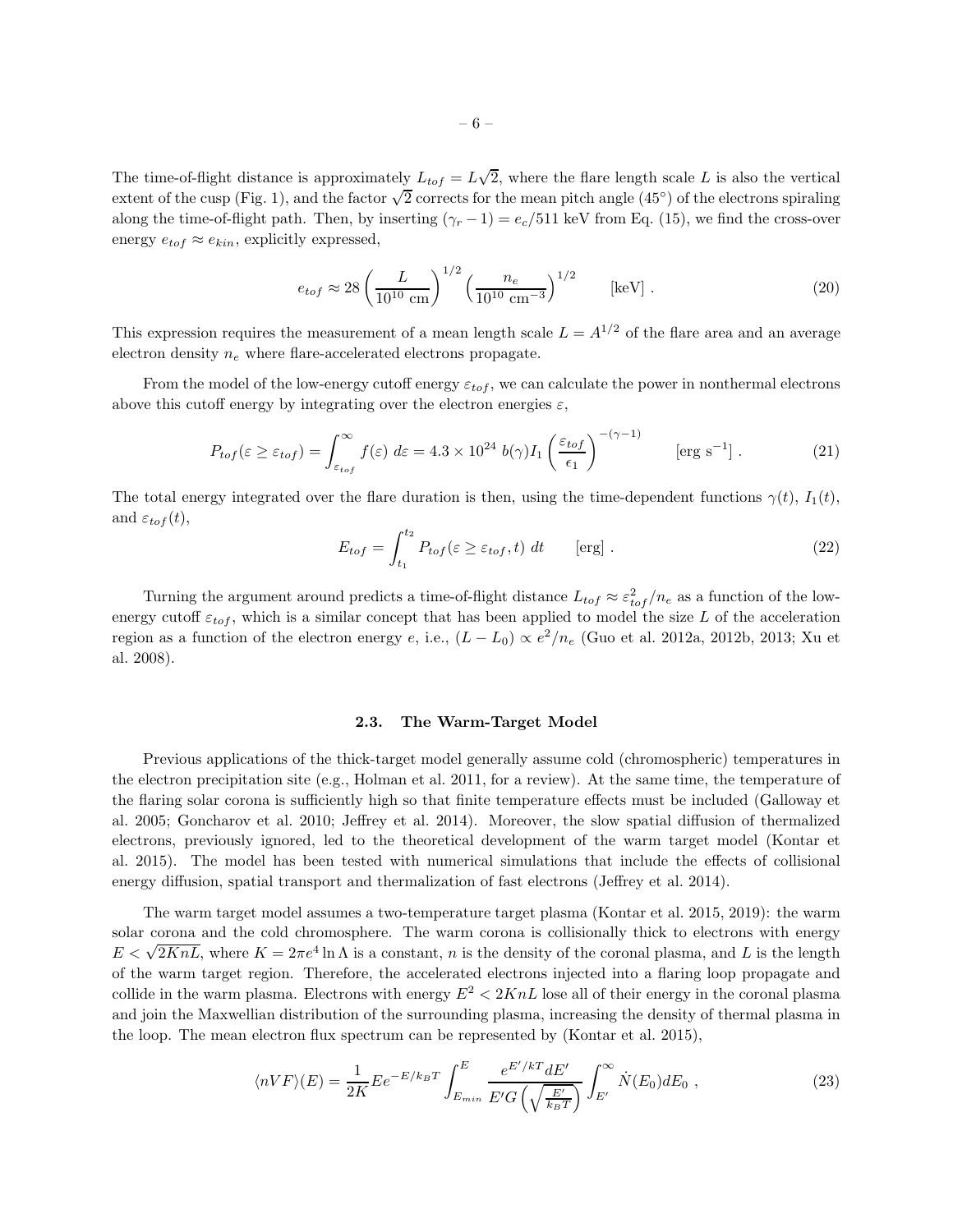where  $G(x) = [\text{erf}(x) - x \text{ erf}'(x)]/2x^2$ . The lower limit in Eq. (23) is given by,

$$
E_{min} \approx 3k_B T \left(\frac{5\lambda}{L}\right)^4 \,,\tag{24}
$$

where  $\lambda = (k_B T)^2 / 2Kn$  is the collisional mean free path, and Eq. (24) is determined by considering the warm plasma properties in the corona. The mean electron flux  $\langle nVF \rangle (E)$  convolved with the bremsstrahlung cross-section  $\sigma(E, \epsilon)$  predicts the X-ray flux spectrum at  $R = 1$  AU,

$$
I(\epsilon) = \frac{1}{4\pi R^2} \int_{E}^{\infty} \langle n V F \rangle(E) \sigma(E, \epsilon) dE \tag{25}
$$

where  $\epsilon$  is the photon energy. Fitting the warm target model X-ray spectrum to the observed X-ray spectrum, allows us to determine the parameters of the injected electron flux spectrum, which here is assumed to be a power-law[1](#page-7-0)

$$
\dot{N}(E) = \dot{N}_0 \frac{\delta - 1}{E_c} \left(\frac{E}{E_c}\right)^{-\delta} ,\qquad (26)
$$

where  $\dot{N}_0$  is the electron acceleration rate [electrons/s],  $\delta$  is the spectral index, and  $E_c$  is the low-energy cut-off in the injected electron spectrum.

The warm target model suggests that electrons are thermalized in the warm plasma of the coronal loop and produce detectable thermal emission with an emission measure of,

$$
\Delta EM \approx \frac{\pi}{K} \sqrt{\frac{m_e}{8}} (k_B T)^2 \frac{\dot{N}_0}{E_{min}^{1/2}} , \qquad (27)
$$

where  $\Delta EM$  characterizes the additional contribution to the soft X-ray emission measure from the thermalized accelerated electrons. These hot Maxwellian electrons can diffusively escape from the warm plasma of the loop and collisionally stop in the dense cold chromosphere. High-energy electrons with  $E^2 > 2KnL$ behave in the same way as in the standard cold thick-target model. It is important to note that the warm target model is responsible for the nonthermal component, and for a fraction of the thermal component of the X-ray emission. The pile-up of low energy electrons thermalized in the flaring corona allows us to solve the low energy cut-off problem (Kontar et al. 2019) by comparing the thermalized electrons, that is, by determining the contribution from Eq. (27) and the observed X-ray spectrum. In other words, if the low-energy cutoff is determined too low (i.e. if the contribution from  $\Delta$  EM is too large), then the warm target model produces too many thermalized electrons and hence can be ruled out.

According to the warm-target model of Kontar et al. (2015), the effective low-energy cutoff  $E_c \simeq \varepsilon_{wt}$ can be coarsely approximated as

$$
\varepsilon_{wt} \approx (\xi + 2)k_B T_e = \delta k_B T_e , \qquad (28)
$$

where  $\xi = \gamma - 1$  is the power-law slope of the source-integrated mean electron flux spectrum (see Eqs. (8)-(10) in Kontar et al. 2015), and  $T_e$  is the temperature of the warm target plasma. For medium-sized to large X-class flares, this temperature range spans  $T_e \approx 10-30$  MK, giving (in energy units)  $e_{th} = k_B T_e = 0.9-2.6$ keV, and for a typical value of the photon spectral slope  $\delta = \gamma + 1 \approx 4$ , low-energy cutoffs of  $e_{th} = \delta k_B T_e \approx$ 3.5 − 8.5 keV are predicted. In this simplified version, Kontar et al. (2015) stress that the value of  $T_e$  used must be the value of  $T_e$  corresponding to the Maxwellian thermal plasma in the loop.

<span id="page-7-0"></span><sup>&</sup>lt;sup>1</sup>A warm target kappa model is also available in OSPEX (see Kontar et al. (2019)).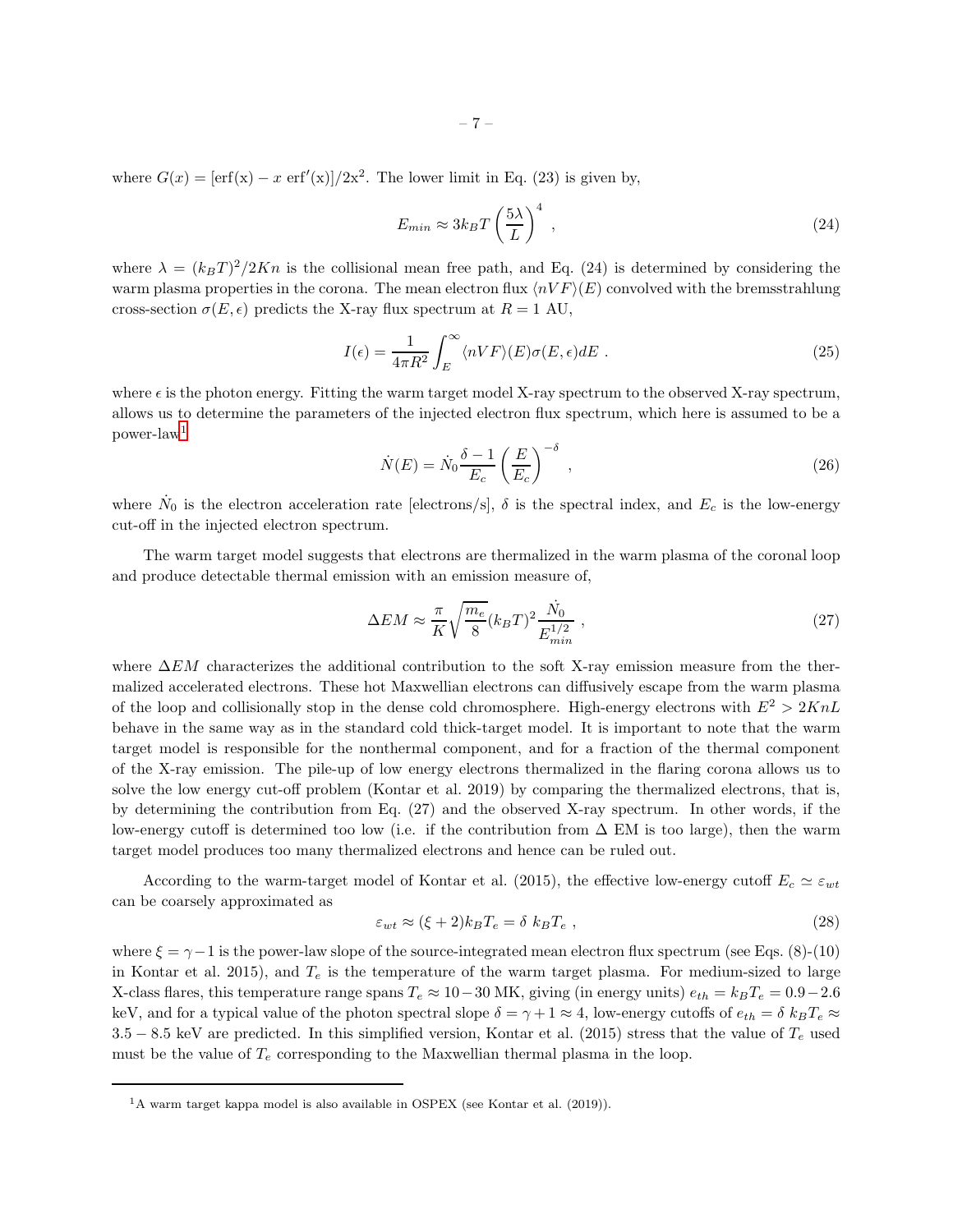Further, we stress that Eq. (28) is determined by considering the energy at which the systematic energy loss rate vanishes in the Fokker-Planck equation governing the evolution of  $\langle nVF \rangle$  in a warm plasma, and that an accurate determination of the properties of the accelerated electron distribution can only be determined using the combination of X-ray spectroscopy and imaging outlined in detail in Kontar et al. (2019). We note, that while the expression (Eq. 28) is an approximation only, it does allow for a relatively robust statistical analysis (Aschwanden et al 2017), while the detailed fitting outlined in Kontar et al. (2019) is challenging for a large number of flare events. However, the detailed fitting procedure of Kontar et al. (2019), which constrains the plasma parameters  $T_e$ , n and L, is the recommended way to determine the nonthermal electron properties in an individual flare. Here, the use of Eq.  $(28)$  is likely to provide a lower limit of  $e_{th}$ , but is still useful for the purpose of a large statistical study.

From the low-energy cutoff approximation  $\varepsilon_{wt}$ , we can calculate the power in the electron flux  $P_{wt}$ ,

$$
P_{wt}(\varepsilon \ge \varepsilon_{wt}) = \int_{\varepsilon_{wt}}^{\infty} f(\varepsilon) d\varepsilon = 4.3 \times 10^{24} b(\gamma) I_1 \left(\frac{\varepsilon_{wt}}{\epsilon_1}\right)^{-(\gamma - 1)} \qquad \text{[erg s}^{-1} \text{]}
$$
 (29)

and the total energy integrated over the flare duration is

$$
E_{wt} = \int_{t_1}^{t_2} P_{wt}(\varepsilon \ge \varepsilon_{wt}, t) dt
$$
\n(30)

#### 2.4. The Spectral Cross-Over Model

The bremsstrahlung spectrum  $I(\varepsilon)$  of a thermal plasma with electron temperature  $T_e$ , as a function of the photon energy  $\varepsilon = h\nu$  (with h the Planck constant and  $\nu$  the frequency), setting the coronal electron density equal to the ion density  $(n = n_i = n_e)$ , and neglecting factors of the order of unity (such as the Gaunt factor  $g(\nu, T)$  in the approximation of the Bethe-Heitler bremsstrahlung cross-section), and the ion charge number,  $Z \approx 1$ , is (Brown 1974; Dulk and Dennis 1982),

$$
I(\varepsilon) = I_0 \int \frac{\exp\left(-\varepsilon/k_B T\right)}{T^{1/2}} \frac{dEM(T)}{dT} \, dT \tag{31}
$$

where  $I_0 \approx 8.1 \times 10^{-39}$  keV cm<sup>-2</sup> s<sup>1</sup> keV<sup>-1</sup> and  $dEM(T)/dT$  specifies the differential emission measure (DEM)  $n^2 dV$  in the volume dV corresponding to a temperature range of  $dT$ ,

$$
\left(\frac{dEM(T)}{dT}\right) dT = n^2(T) dV.
$$
\n(32)

Regardless, whether we define this DEM distribution by an isothermal or by a multi-thermal plasma (Aschwanden 2007), the thermal spectrum  $I(\varepsilon)$  falls off similarly to an exponential function at an energy of  $\varepsilon \lesssim 20$  keV (or up to  $\lesssim 40$ ) keV in extremal cases), while the nonthermal spectrum in the higher energy range of  $\varepsilon \approx 20 - 100$  keV can be approximated by a single (or broken) power-law function (Eq. 3).

Because of the two different functional shapes, a cross-over energy  $\varepsilon_{co}$  can be defined by the change in the spectral slope between the thermal and the nonthermal spectral component. The electron energy spectrum, however, can have a substantially lower or higher cutoff energy (e.g., Holman 2003). We represent the combined spectrum with the sum of the (exponential-like) thermal and the (power-law-like) nonthermal component, i,e.,

$$
I(\varepsilon) = I_{th}(\varepsilon) + I_{nth}(\varepsilon) = I_0 \int \frac{\exp\left(-\varepsilon/k_B T\right)}{T^{1/2}} \frac{dEM(T)}{dT} + I_1 \frac{(\gamma - 1)}{\epsilon_1} \left(\frac{\epsilon_x}{\epsilon_1}\right)^{-\gamma},\tag{33}
$$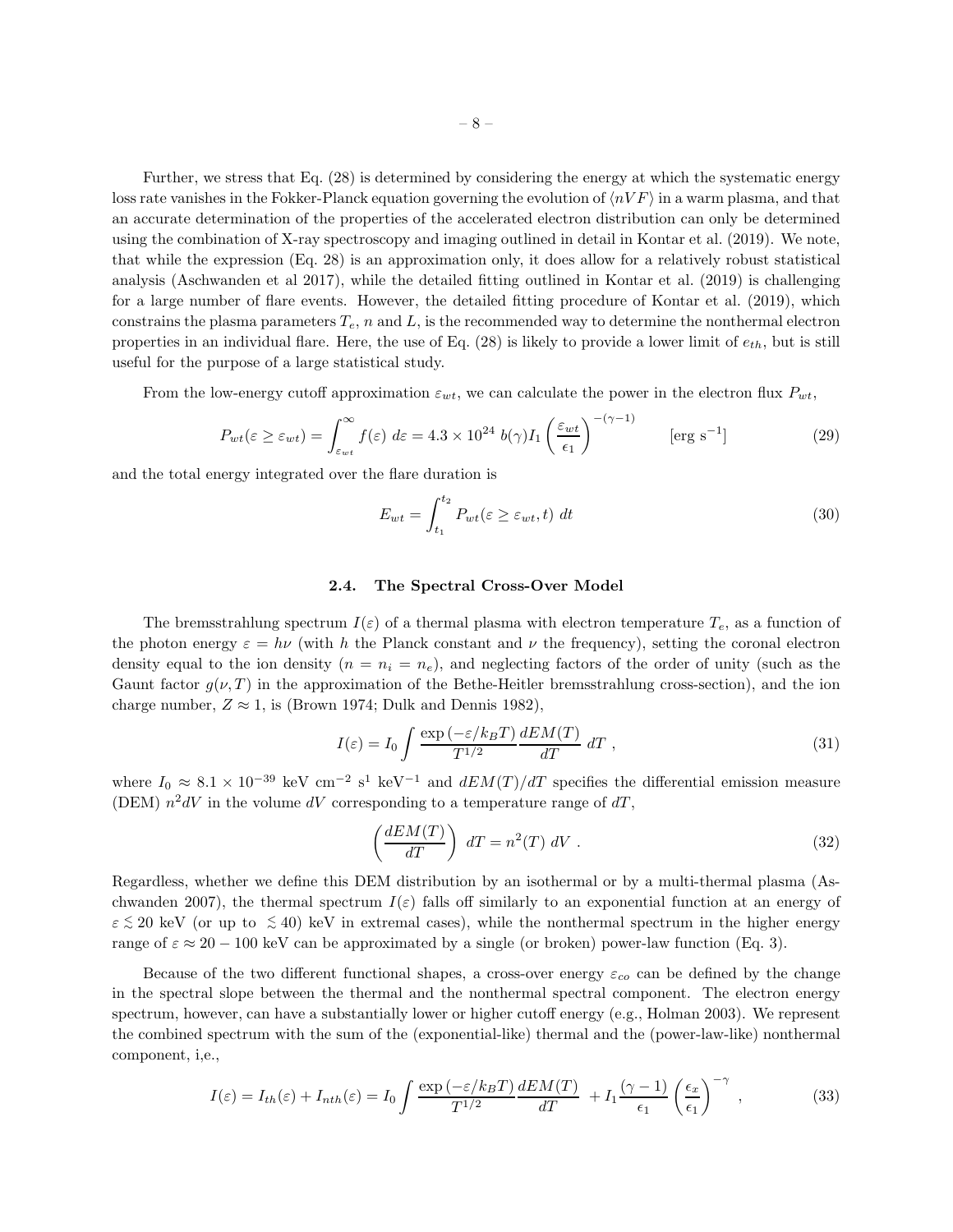where the cross-over energy  $\varepsilon_{co}$  can be determined in the (best-fit) model spectrum  $I(\varepsilon)$  from the energy where the logarithmic slope is steepest, i.e., from the maximum of  $\partial \log I(\varepsilon)/\partial \log \varepsilon$ . The change of the spectral slope between the thermal and the nonthermal component is depicted in Fig. 2, where cross-over energies of  $\varepsilon_{co} = 4.7 \text{ keV}$  for a small flare is calculated, and  $\varepsilon_{co} = 19.5 \text{ keV}$  for a large flare.

From the low-energy cutoff  $\varepsilon_{co}$  we can calculate the power in the electron flux  $P_{co}$ ,

$$
P_{co}(\varepsilon \ge \varepsilon_{co}) = \int_{\varepsilon_{co}}^{\infty} f(\varepsilon) d\varepsilon = 4.3 \times 10^{24} b(\gamma) I_1 \left(\frac{\varepsilon_{co}}{\epsilon_1}\right)^{-(\gamma - 1)} \qquad \text{[erg s}^{-1]},
$$
 (34)

and the total energy integrated over the flare duration is

$$
E_{co} = \int_{t_1}^{t_2} P_{co}(\varepsilon \ge \varepsilon_{co}, t) dt . \tag{35}
$$

We should be aware that the so determined cross-over energy  $\varepsilon_{co}$  is an upper limit only, and consequently the total energy  $E_{co}$  is a lower limit, unlike the other three low-energy cutoff models described in Sections 2.1-2.3.

# 3. OBSERVATIONS AND DATA ANALYSIS

The previously analyzed data set is based on all M and X-class flares observed with the Atmospheric Imaging Assembly (AIA) (Lemen et al. 2012) and the Helioseismic and Magnetic Imager (HMI) (Scherrer et al. 2012) onboard the Solar Dynamics Observatory (SDO) spacecraft (Pesnell et al. 2011) during 2010- 2014, which amounts to 399 solar flare events. Here we use only those events that have been simultaneously observed with the Ramaty High Energy Solar Spectroscopic Imager (RHESSI) (Lin et al. 2002), which amount to 191 events, due to the duty cycle of  $\approx 50\%$  of RHESSI when the orbit is on the sunward side.

# 3.1. Spectral Modeling of RHESSI Data

We use the same RHESSI data of 191 flare events as previously analyzed in Aschwanden et al. (2016), using the OSPEX (Object Spectral Executive) software [\(http://hesperia.gsfc.nasa.gov/\)](http://hesperia.gsfc.nasa.gov/). We re-analyzed the RHESSI data by optimizing the flare time intervals and the energy intervals (typically in the fitting range of  $\varepsilon \approx 10-30$  keV) and obtained essentially the same results as described in Aschwanden et al. (2016). The observed hard X-ray photon spectrum has been fitted with an isothermal component (that is defined by the emission measure  $EM_{49}$  in units of  $10^{49}$  [cm<sup>-3</sup>] and the temperature  $T_e$  in units of [MK]), plus a nonthermal component with a broken power law function (that is defined by the nonthermal flux  $I_1$  in units of [photons cm<sup>-2</sup> s<sup>-1</sup> keV<sup>-1</sup>] at a reference energy of  $\epsilon_1 = 50$  keV, and by the power law index  $\delta$  of the fitted (lower) electron spectrum, which corresponds to a power law index of  $\gamma = \delta - 1$  in the thick-target model. Examples of such two-component (thermal plus nonthermal) hard X-ray photon spectra are illustrated in Fig. 2. The hard X-ray spectra are fitted in time intervals of  $\Delta t = 20$  s and yield the time-dependent best-fit parameters  $EM_{49}(t)$ ,  $T_e(t)$ ,  $I_{nth}(t)$ , and  $\delta(t)$ . The maximum values of the emission measure  $EM_{49}$ , the temperature  $T_e^{rhessi}$ , and the photon flux  $I_1(t)$ , during the flare duration  $\tau_{flare}$ , as well as the minimum value of the spectral slope  $\gamma = \delta - 1$ , are listed in Table 2 for 160 (out of the 191) available events (omitting the less reliable cases with data gaps or inaccurate fits that result into outliers with extreme nonthermal energies of  $E_{nth} > 10^{33}$  erg). More details of the spectral modeling of RHESSI data are given in Section 3.1 in Aschwanden et al. (2016).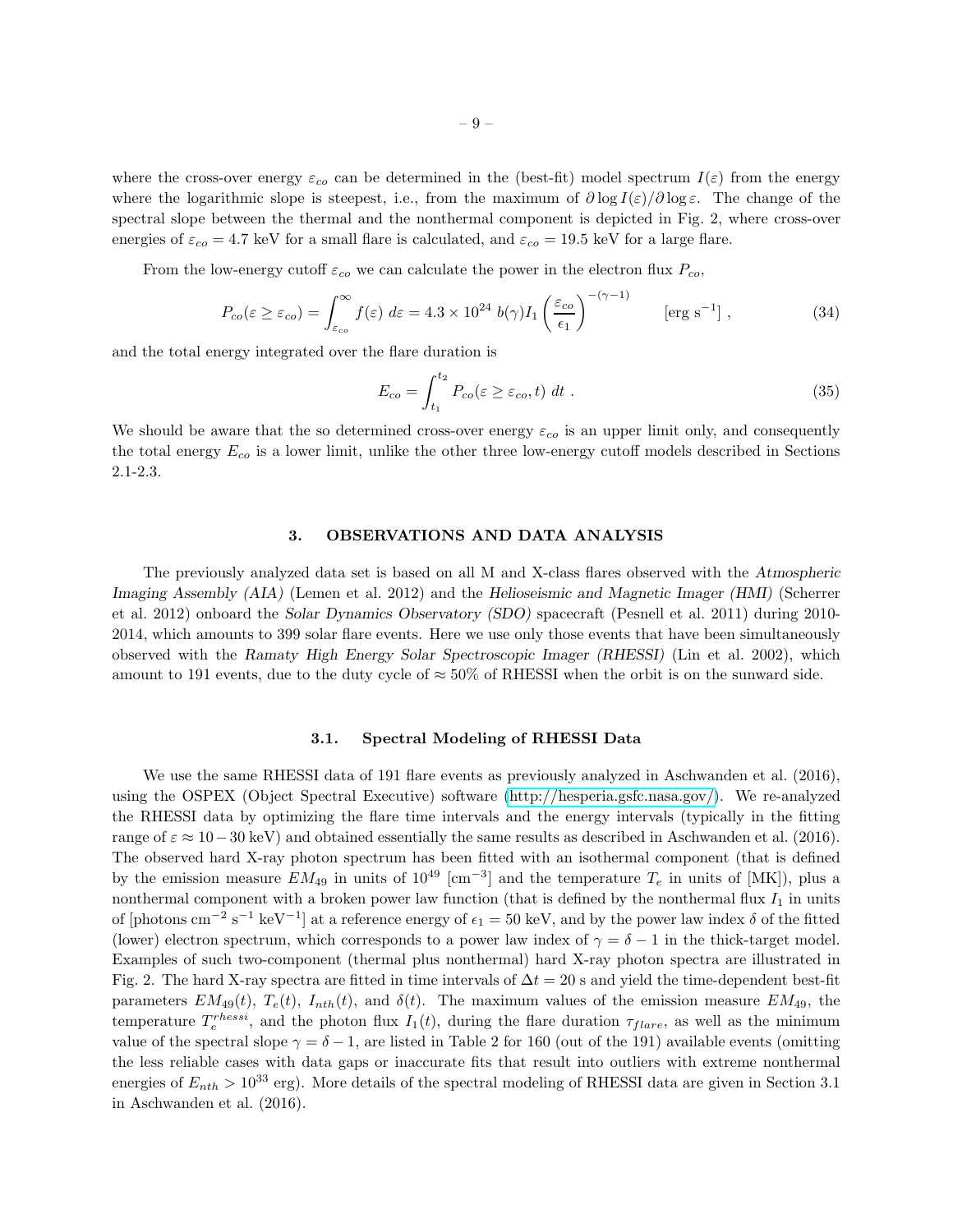# 3.2. Differential Emission Measure (DEM) Modeling

Besides the hard X-ray spectral modeling, we need also to measure the parameters of the spatial length scale L, the electron temperature  $T_e$  and the electron density  $n_e$  during the preflare phase as well as during the flare. The preflare electron density  $n_{e0}$  and the mean flare electron density  $n_e$  are listed in the three last columns of Table 2, i.e., labeled as  $b_{10} = n_e^{bg}/10^{10}$  for the background and  $n_{10} = n_e^{flare}/10^{10}$  during the flare.

The spatial length scale L has been deduced from measuring the flare area  $A(t) = L(t)^2$ , subject to corrections due to projection effects and electron density scale heights  $\lambda$  (Aschwanden et al. 2014, 2015), where the flare volume  $V$  is approximated by the Euclidean relationship,

$$
V = L^3 \tag{36}
$$

From differential emission measure (DEM) modeling of the EUV data (observed with AIA) earlier (Aschwanden et al. 2015), we obtained the emission measure  $EM_{EUV}$  of the ("cold" and "warm") flare plasma and emission-measure-weighted temperature  $(T_{EUV})$ , and the corresponding electron density  $(n_{EUV})$ ,

$$
n_{EUV} = \sqrt{\frac{EM_{EUV}}{V}} \tag{37}
$$

measured at the peak time of the nonthermal hard X-ray flux.

In addition, the thermal emission measure  $(EM_R)$  and temperature  $T_R$  of the hot" flare plasma has been measured from the 2-component (thermal and nonthermal) spectral fit to the RHESSI data, but we should be aware that the RHESSI-inferred values are always biased towares the hottest temperature component. Nevertheless, the corresponding electron density  $n_R$  is then defined by the relationship during the flare at times  $t$ ,

$$
n_R(t) = \sqrt{\frac{EM_R(t)}{V}}.
$$
\n(38)

Measuring the density at the starting time of the flare  $(t = t_1)$  yields then also an estimate of the preflare (or background) density  $(n_{bq})$ ,

$$
n_{bg} = n_R(t = t_1) = \sqrt{\frac{EM_R(t_1)}{V}}.
$$
\n(39)

This preflare density  $n_{bg}$  is used in the electron number model (Section 2.1), where the maximum possible number of accelerated electrons in the full flare volume (essentially defined by the envelope volume of the entire flare arcade) during the preflare phase corresponds to the partial volume  $V = L^3 q_{geo}$  (Eq. 6), with a geometric filling factor  $q_{qeo} = 1/4$  derived from the geometry of the diffusion region in a 3-D magnetic reconnection process with propagation of the hard X-ray footpoints along a flare ribbon with an approximative length L.

In the time-of-flight model (Section 2.2) we need an electron density  $n_e$  that is representative of the hot evaporating plasma, where electrons are stopped by collisional deflection. For this regime we use the emission measure  $EM_R(t)$  and temperature  $T_R(t)$  that is obtained from the spectral fitting of the thermal component observed with RHESSI.

In the warm target model (Section 2.3) we need an electron temperature that is characteristic for the "warm" target region (from the acceleration region to the top of the chromosphere), where the thermalization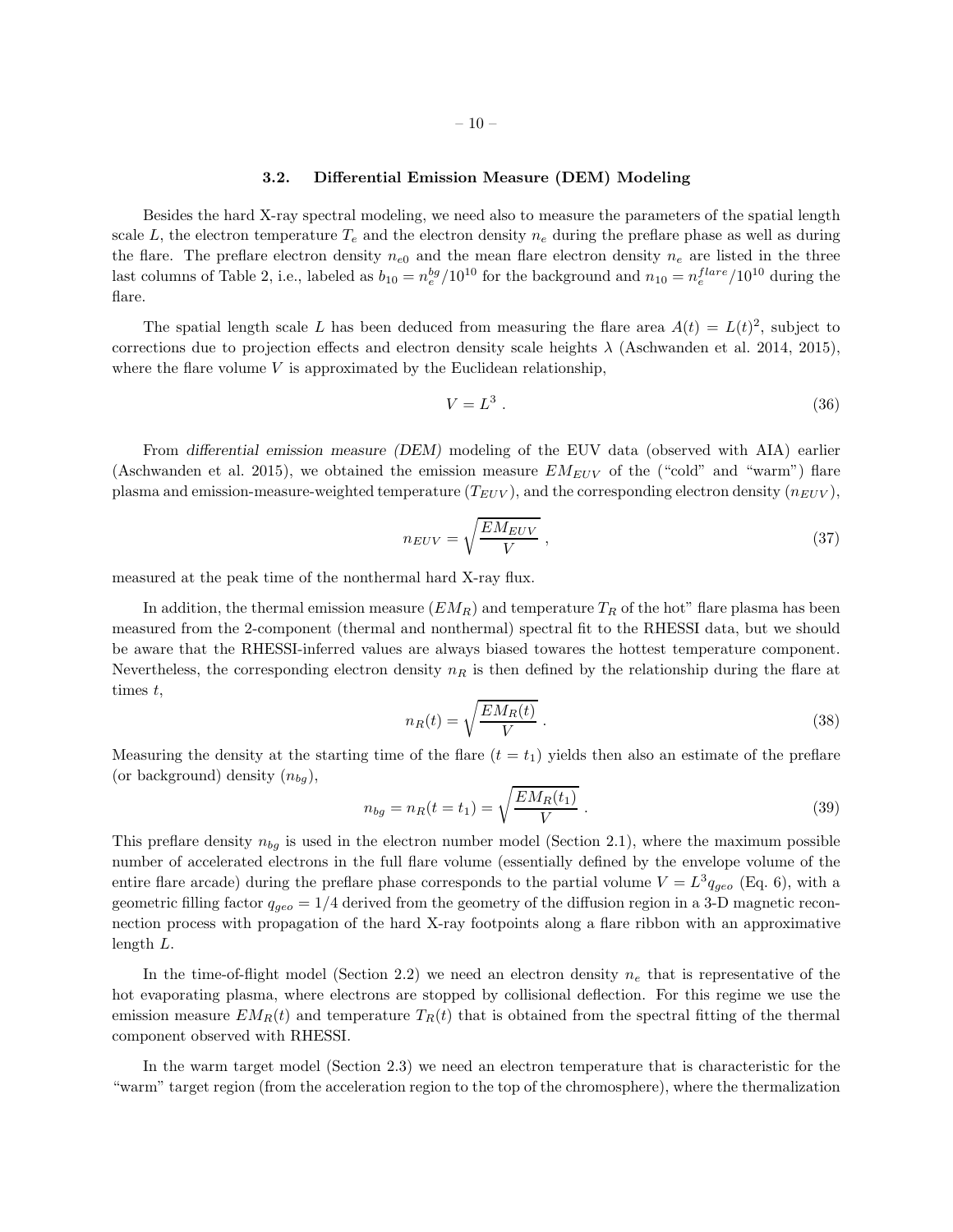of fast electrons takes place. We estimate this intermediate temperature from the geometric mean of the "warm" plasma observed in EUV (used in the DEM analysis) and the "hot" thermal plasma seen by RHESSI,

$$
T_e(t_p) = [T_{EUV} \times T_R(t_p)]^{1/2} \tag{40}
$$

The temperature during the peak time  $t_p$  of the nonthermal hard X-ray flux is listed in Table 2, and a histogram is shown in Fig. (3a), which reveals a typical range of  $T_e \approx 5 - 30$  MK.

### 3.3. Statistical Results

The statistical distributions of the observables are shown in form of histograms on a linear or logarithmic scale in Fig. 3 and are listed in Table 1. The median values are:  $T_e \approx 12.5$  MK for the maximum electron temperature (defined by the geometric mean between the EUV-inferred  $(T_{EUV})$  and RHESSI-inferred  $(T_R)$ values);  $\gamma \approx 7$  for the photon spectral index;  $L \approx 10$  Mm for the spatial flare length scale;  $\tau_{flare} \approx 0.5$  hrs for the flare duration (defined by the time difference between GOES start and peak times);  $EM \approx 1 \times 10^{47}$ cm<sup>-3</sup> for the emission measure observed by RHESSI;  $F \approx 5 \times 10^{-4}$  [photons cm<sup>-2</sup> s<sup>-1</sup> keV<sup>-1</sup>] for the photon flux at  $\epsilon_1 = 50$  keV;  $n_{eo} \approx 1 \times 10^{10}$  cm<sup>-3</sup> for the preflare electron density; and  $n_e \approx 2 \times 10^{10}$  cm<sup>-3</sup> for the maximum flare electron density.

The statistical results of this analysis consist of the low-energy cutoffs  $\varepsilon_c$  and the total nonthermal energies  $E_{nth}$  of 191 M and X-class flares for all four theoretical models, which are tabulated in Fig. 3, while the size distribution of the low-energy cutoffs are displayed in Fig. 4, and the size distributions of nonthermal energies are shown in Fig. 5.

The size distributions of the low-energy cutoffs shown in Fig. 4 reveal almost identical median values for the first three models,  $\varepsilon_{en} = 10.8 \text{ keV}$  for the electron number model (Fig. 4a),  $\varepsilon_{tof} = 9.8 \text{ keV}$  for the time-of-flight model (Fig. 4b), and  $\varepsilon_{wt} = 9.1$  keV for the warm target model (Fig. 4c), while the cross-over model reveals a value that is a factor of 2 higher, i.e.,  $\varepsilon = 21 \text{ keV}$ , which clearly corroborates the theoretical expectation that the spectral cross-over represents an upper limit on the low-energy cutoff only. Now we have a quantitative result that the low-energy cutoff is over-estimated by a factor of 2, statistically. This has the consequence that the nonthermal energy is underestimated by about a factor of about  $2^4 = 16$  (for an electron power index of  $\delta \approx 4$ ).

The size distributions of the nonthermal flare energies of the analyzed 191 flare events are displayed in Fig. 5, for each of the 4 low-energy cutoff models separately. The most conspicous difference between the different theoretical models is that the cross-over model is not able to produce nonthermal energies above  $E_{nth} \gtrsim 2 \times 10^{30}$  erg, while the other three models all can produce energies up to  $E_{nth} \lesssim 10^{33}$  erg. This is consistent with the expected bias that upper limits of the low-energy cutoff substantially underestimate the spectral integrated energy for the cross-over model, because the nonthermal energy scales with a very high nonlinear power (typically with a power index of  $\delta \approx 4$ ). There are additional differences in the size distributions, especially regarding the power law index of the slope. The electron number model produces a negative power law slope of  $\alpha \approx 1.4$ , which is closest to most energy distributions of solar flares among the first three models shown in Fig. 5 (e.g.,  $\alpha_E = 1.53$ ; Crosby et al. 2013). The warm target model produces a surprisingly flat power law slope, with  $\alpha \approx 1.1$ , probably because of a systematic overestimation of the nonthermal energy of large flares. It is possible that the functional form of the low-energy cutoff spectrum, for which traditionally a step function at the lower boundary  $\varepsilon_c$  is assumed (e.g., Holman 2003), may be unrealistic. A smoother function for the boundary would steepen the power law slopes of the size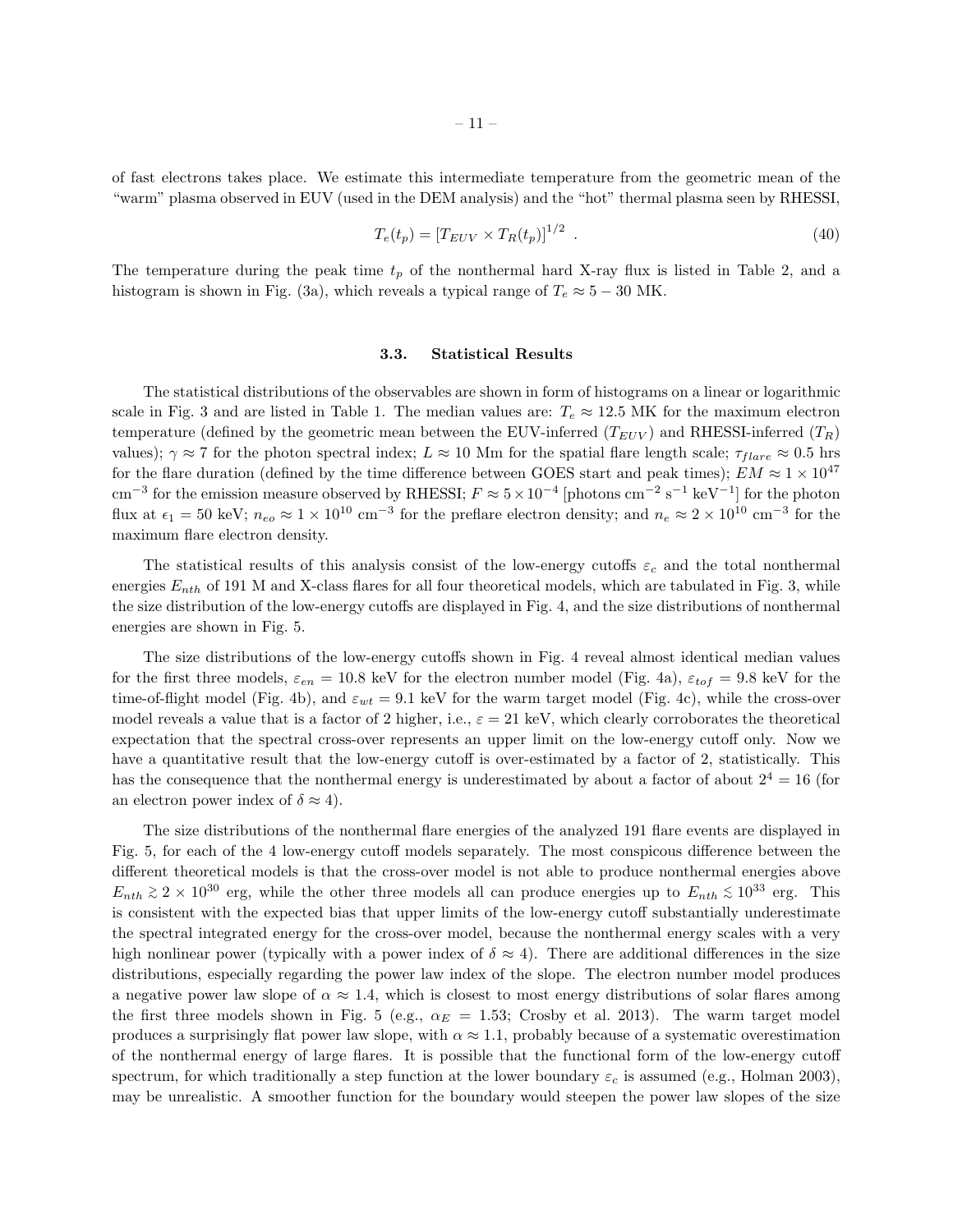distributions for the warm target model and the time-of-flight model, and this way would bring them closer to the canonical value of  $\alpha_E \approx 1.5$  observed in nonthermal energies (e.g., Crosby et al. 2013; see Table 3 in Aschwanden 2015).

### 3.4. Nonthermal Energy versus Dissipated Magnetic Energy

The main focus of this series of studies is the global energetics and energy partition in solar flares and coronal mass ejections (CMEs). One of the previous results is that the nonthermal energy  $E_{th}$  as a fraction of the dissipated magnetic free energy  $E_{diss}$  is  $q_E = E_{nth}/E_{diss} = 0.51 \pm 0.17$ , so about half of the dissipated magnetic energy is converted into acceleration of electrons (Aschwanden et al. 2017). If we plot the same ratios for each of the theoretical models, we find  $q_E^{ne} = 0.40 \pm 0.10$  for the electron number model (Fig. 6a),  $q_E^{wt} = 0.45 \pm 0.10$  for the warm target model (Fig. 6b),  $q_E^{tot} = 0.58 \pm 0.16$  for the time-of-flight model (Fig. 6c), and  $q_E^{co} = 0.0034 \pm 0.0006$  for the cross-over model (Fig. 6d).

Since the three methods of calculating the nonthermal energy are essentially independent, we can improve the accuracy of the statistical means by averaging (logarithmically) the values from two or three models, which is shown in Fig. 7. Combining the electron number and the warm target model, we find  $q_E^{ne,wt} = 0.57 \pm 0.10$  (Fig. 7a), combining the electron number and the time-of-flight method we find  $q_E^{ne,tof} = 0.52 \pm 0.09$  (Fig. 7b), or by combining the warm target and the time-of-flight model we find  $q_e^{wt,tof} = 0.61 \pm 0.10$  (Fig. 7c). The largest statistics is achieved by combining all three methods (excluding the cross-over model), for which we find  $q_e^{en,wt,tof} = 0.57 \pm 0.08$  (Fig. 7d), which is perfectly consistent with the earlier result of  $q_E = 0.51 \pm 0.17$  (Aschwanden et al. 2017). However, the new result has a smaller error of the mean  $(q_{err} = \pm 0.07)$  than the old result  $(q_{err} = \pm 0.17)$ , thanks to the larger statistics with multiple independent methods, which cancel out some of the systematic errors of the various models. Note that the uncertainty of the ratio of the nonthermal to the dissipated magnetic energy, i.e.,  $q_E = E_{diss}/E_{maqn}$ , has been reduced to a factor of  $\sigma \approx 5$  for a single flare event (Fig. 7d), while the error of the mean has been reduced to  $q_{err} = 0.08$  (Fig. 7d).

#### 4. DISCUSSION

### 4.1. Constraints for Low-Energy Cutoffs

We applied four different theoretical considerations in order to determine low-energy cutoffs in hard X-ray spectra, which are useful to pinpoint systematic errors of the models. Let us discuss which parameters constrain the various models, and whether the four models have some common physics.

In the electron number model (Section 2.1) we make the assumption that all electrons in the diffusion region of a magnetic reconnection volume are accelerated out of the thermal distribution, and therefore the flare volume  $V = L^3$ , the preflare electron density  $n_e$ , and the flare duration  $\tau_{flare}$  are needed, as well as the observables that characterize the nonthermal spectrum  $(I_1, \epsilon_1, \gamma)$ . This method, therefore requires imaging observations (to measure the flare area  $A = L^2$ ) and time profiles of the photon flux  $F(t)$  (to measure the flare duration), while less physical parameters are required in the other models, and thus the electron number model provides the strongest constraints on the low-energy cutoff.

In the time-of-flight model (Section 2.2) we assume the equivalence between collisional deflection and electron time-of-flight times, which depend on the kinetic energy of electrons and the electron density, plus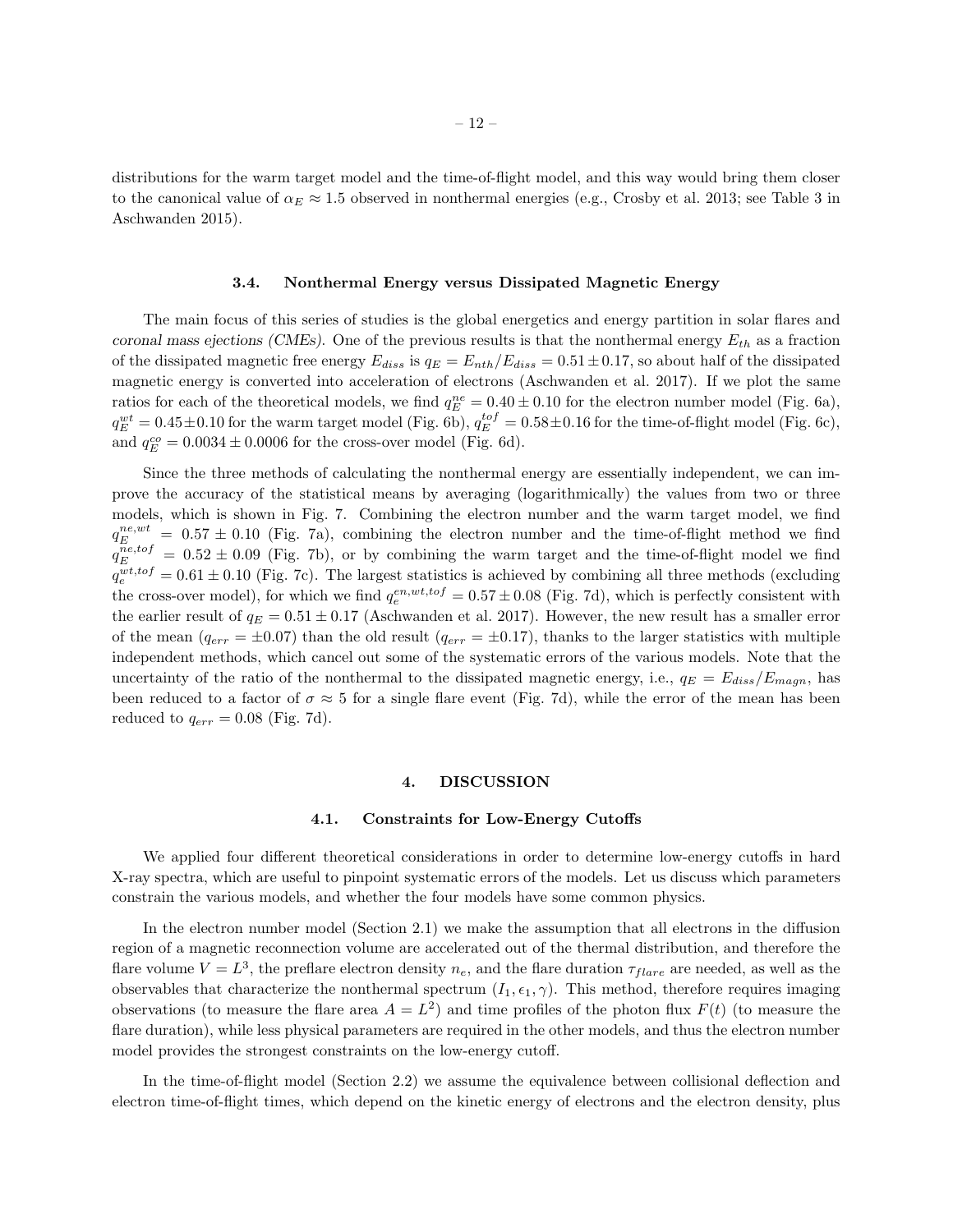the spatial scale of the electron time-of-flight distance  $L_{tof}$ . Hence imaging observations are required also, but the low-energy cutoff depends on  $L_{tof}$  and  $n_e$  only, which amounts to less constraints than the electron number model.

In the simplified approximation of the warm target model (Section 2.3), only the temperature  $T_e$  is required to characterize the collisional loss in the thick-target model (besides the spectral observable  $\gamma$ ), which is based on the same physical process of collisional thermalization as the time-of-flight model, but requires less physical parameters.

Finally, in the spectral cross-over model (Section 2.4), the low-energy cutoff is directly estimated from the cross-over of the thermal and nonthermal spectrum, which does not require the knowledge of any physical parameter. However, this simplest method provides upper limits on the low-energy cutoff only.

So, the four methods are all complementary and at this point we cannot claim which model has a systematically higher value for the calculation of the low-energy cutoff, except for the fourth method that provides upper limits on the low-energy cutoff only. How compatible are the different models ? For the scaling of the physical parameters L and  $n_e$  in the two first models, we find  $\varepsilon_{en} \propto (n_e L^3)^{-1/\gamma}$  for the electron number model (Eq. 9), and  $\varepsilon_{tof} \propto (n_e L)^{1/2}$  for the time-of-flight model (Eq. 20), which is not directly compatible, and thus indicates incomplete physical models.

### 4.2. Functional Shape of Low-Energy Cutoff

In most previous, work the functional shape of the (nonthermal) electron injection spectrum is characterized with a power law function, i.e.,  $f(\varepsilon \geq \varepsilon_c) \propto \varepsilon^{-\delta}$ , with a sharp cutoff at the low-energy side of the spectrum. This functional choice of the spectrum is not constrained by any physical model, but is simply chosen for mathematical convenience. The steep fall-off of this function at  $\varepsilon \geq \varepsilon_c$  creates a particle energy distribution peaking near  $\varepsilon_c$ , which is unlikely to occur in a collisional plasma. We can use a kappadistribution instead, already implemented in OSPEX. There are very few studies of the low-energy cutoff with smooth functions, such as modeling with kappa-distributions (Bian et al. 2014; Kontar et al. 2019).

Alternatively, we derived a smooth low-energy cutoff function in Appendix A, which is not based on a physical model either, but represents the simplest spectral function with a low-energy cutoff at the lower end and a power-law function at the upper end (Eq. A1). We show an example in Fig. 8, where the smooth low-energy cutoff function (according to Eq. A1) is shown with a minimum energy of  $\varepsilon_c = 10.0 \text{ keV}$ , a power law slope of  $\delta = 3$ , and a peak energy of  $\varepsilon_{peak} = \varepsilon_{min}(1 + 1/\delta) = 13.3$  keV. Although the difference of the sharp and the smooth electron injection spectrum does not appear to be paramount on a log-log scale (Fig. 8, left), the same functions rendered on a linear scale (Fig. 8, right) clearly show a significant difference in the electron flux. The suitability of a smooth cutoff function would require a spectral fit in the 10-30 keV range for this particular example. This example illustrates that the electron flux or the nonthermal energy calculated with a smooth cutoff function would yield a significantly different value than the sharp cutoff function. Smooth functions appear to be more realistic in a collisional plasma than an infinitely sharp edge at the low-energy cutoff.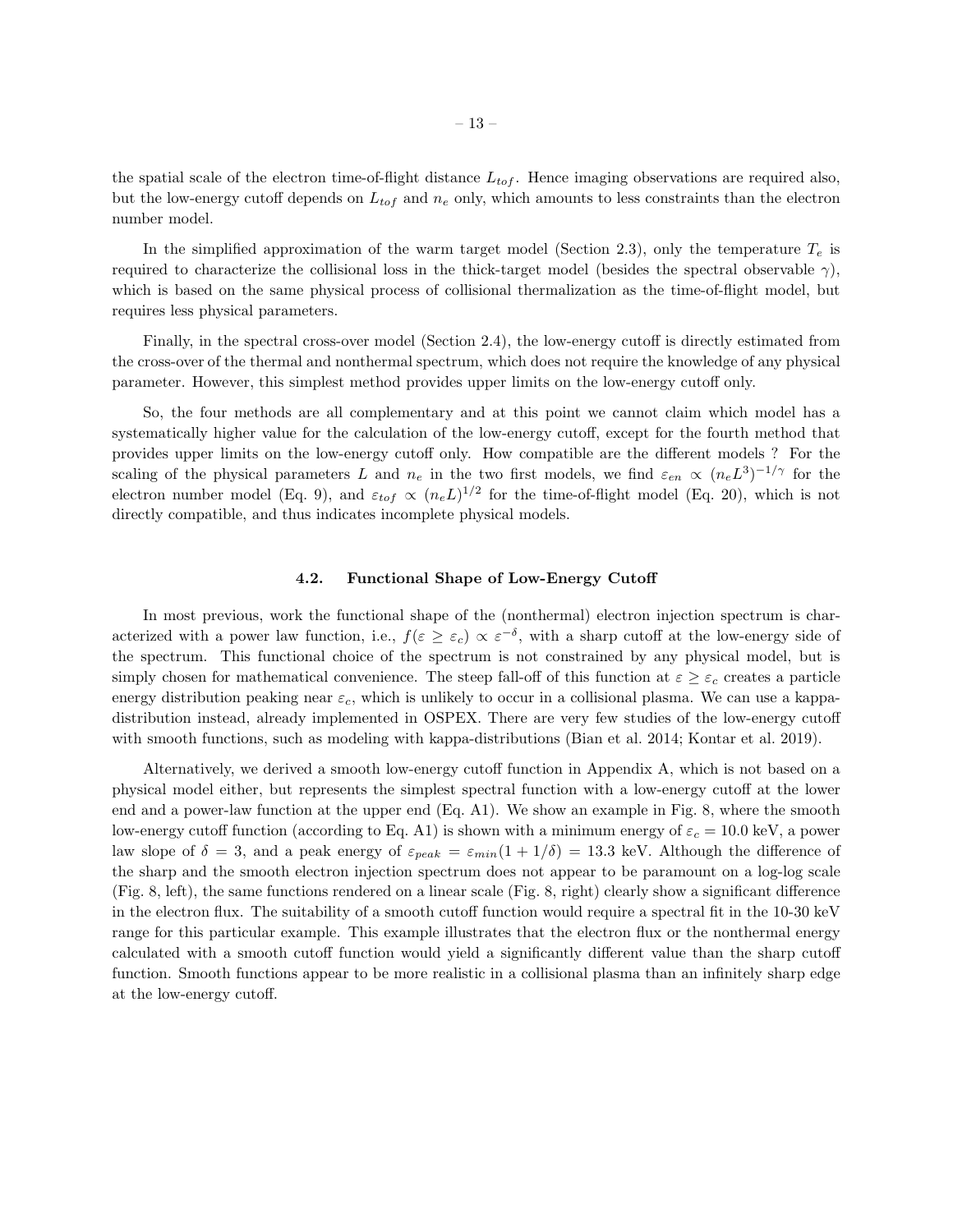### 4.3. Uncertainties of Nonthermal Energies in Flares

A central question of this study is the statistical uncertainty of the various forms of flare energies, in particular the nonthermal energies of flares. From the distributions of (logarithmic) nonthermal energies we found means and standard deviations of  $q_E = 0.40 \pm 0.10$  for the electron number model (Fig. 6a),  $q_E = 0.58 \pm 0.16$  for the time-of-flight model (Fig. 6c), and  $q_E = 0.45 \pm 0.19$  for the warm target model (Fig. 6b), which are fully compatible with the previously measured values of  $q_E = 0.51 \pm 0.17$  based on the warm target model by using different temperature mixtures (Aschwanden et al. 2017). The error of the mean is even smaller when all measurements from the three methods are combined, i.e.,  $q_e = 0.57 \pm 0.08$ (Fig. 7d). However, the standard deviations of the energy ratios scatter by factors of  $\sigma \approx 8-24$  (Fig. 6), which represents the uncertainties for single events. Combining the first three methods, the uncertainty for a single event comes down to a factor of  $\sigma = 5.4$  (Fig. 7d). Since these energy ratios  $q_E = E_{nth}/E_{diss}$ involve both the nonthermal energies and the dissipated magnetic energies, the uncertainties of both types of energies are folded into these uncertainties. In summary, we can say that the statistical error of the mean nonthermal-to-magnetic energy ratio has been reduced to  $\geq 8\%$ , while the uncertainty of the ratio for an individual event has been reduced to a factor of 5. Future studies should concentrate on cases with unphysical values, such as flares that yield nonthermal energies that are larger than the dissipated magnetic energy.

### 5. CONCLUSIONS

In this study we revisit the nonthermal flare energies, previously calculated for 191 flare events (of M and X-class) observed with RHESSI during the time period of 2010-2014 (Aschwanden et al. 2016), based on the warm target model of Kontar et al. (2015, 2019). The warm target model predicts a low-energy cutoff that scales linearly with the temperature  $T_e$  of the warm target and the spectral power-law slope  $\delta$  of the nonthermal electron flux, i.e.,  $\varepsilon_c \approx \delta k_B T_e$  (Kontar et al. 2015). The power-law slope  $\delta$  is obtained from a spectral fit of RHESSI data with the OSPEX software, applied to the nonthermal energy range of  $\varepsilon \approx 10-30$ keV. The temperature is weighted by a mixture of preflare plasma temperatures  $(T_{cold})$  and heated upflowing evaporating flare plasma temperatures  $(T_{hot})$ , which has a mean value of  $T_e = 8.8 \pm 6.0$  MK for AIA data, from which the mean values of the differential emission measure (DEM) peak temperatures were used in the previous study (Aschwanden et al. 2016). These parameters yielded a mean energy cutoff of  $e_{wt} = 6.2 \pm 1.6$ keV in the warm target model, and an energy fraction of  $q_E = 0.51 \pm 0.17$  for the mean (logarithmic) ratio of the nonthermal energy to the dissipated magnetic energy.

Since the nonthermal flare energies represent the largest fraction of the total energy budget in flares, and since the determination of the nonthermal flare energy has the largest uncertainty due to the unknown low-energy cutoff, we decided to revisit the calculation of nonthermal energies with four different physical models that complement each other, which we summarize in the following.

1. The electron number model estimates the number of electrons (in the preflare phase) that can be accelerated in a flaring region, which is the product of the (preflare) electron density  $n_e$ , the flare volume V, and the flare duration  $\tau_{flare}$ . Some geometry factor is required to relate the acceleration volume to the flaring volume seen in EUV. Setting this total electron number equal to the total number of electrons contained in the electron injection spectrum according to the thick-target model, a lowenergy cutoff  $\varepsilon_{en}$  can be derived that depends on the spectral parameters  $[I_1(t), \gamma(t)]$  and the physical parameters  $[n_e, V, \tau_{flare}]$ . Using this model we infer a low-energy cutoff of  $\varepsilon_{en} = 10.8 \pm 7.5$  keV and a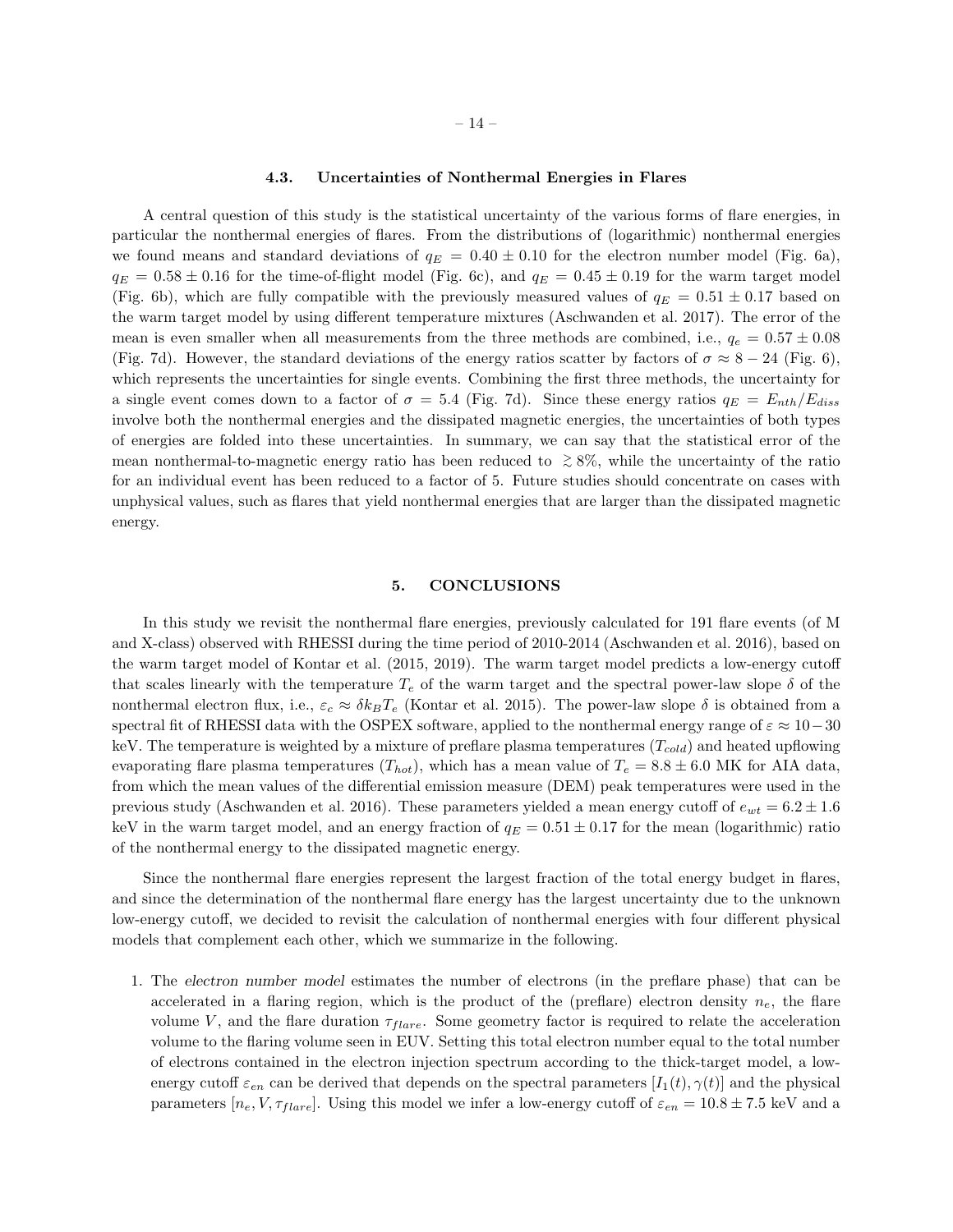value of  $E_{nth}/E_{diss} = 0.40 \pm 0.10$  for the ratio of the nonthermal to the dissipated magnetic energy.

- 2. The time-of-flight model assumes the equivalence of the collisional deflection time  $t_{defl}$  and the electron time-of-flight time scale  $t_{tof}$ . This model essentially assumes a non-collisional plasma for  $t_{tof} < t_{defl}$ , and a collisional plasma for longer propagation times,  $t_{tof} > t_{defl}$ . This model predicts a low-energy cutoff that depends on the electron time-of-flight distance  $L_{tof}$  (which we approximate with the length scale  $L_{tof}$  of the flare area) and the preflare electron density  $n_e$ . Using this model we infer a low-energy cutoff of  $\varepsilon_{tof} = 9.8 \pm 9.5$  keV and a value of  $E_{nth}/E_{diss} = 0.58 \pm 0.16$  for the ratio of the nonthermal to the dissipated magnetic energy.
- 3. The warm target model, derived by Kontar et al. (2015, 2016), replaces the original cold thick-target model, where in addition to the "cold" chromospheric plasma, a "warm" coronal plasma is added, where the precipitating electrons collisionally thermalize in the ambient coronal Maxwellian distribution. Importantly, the thermalized electrons contribute to the overall thermal spectrum. The "warm" temperature of the coronal plasma can be a mixture of cold and hot plasma, which we approximate here with the geometric mean of the "cold" EUV temperature (obtained from DEM modeling) and the "hot" soft X-ray plasma temperature (obtained from RHESSI fitting with a combined thermal plus nonthermal spectrum). Using this model we infer a low-energy cutoff of  $\varepsilon_{wt} = 9.9 \pm 4.8$  keV and a value of  $E_{nth}/E_{diss} = 0.45 \pm 0.10$  for the ratio of the nonthermal to the dissipated magnetic energy.
- 4. The spectral cross-over model is included here for comparison. An upper limit for the low-energy cutoff can be found from the intersection point of the thermal (low-energy) component and the nonthermal (high-energy) component in spectral fits of RHESSI data, using the OSPEX software. As it was established earlier, the low-energy cutoff is different by about a factor of two, for which we find a range of  $\varepsilon_{co} = 21.3 \pm 5.8$  keV.

In summary, we conclude that the first three models yield consistent values for the low-energy cutoff in the order of  $\varepsilon \approx 10$  keV, while the spectral cross-over model yields upper limits only, at  $\varepsilon \approx 21$  keV. It is interesting that the first three different models with different assumptions lead to similar results. Combining all three methods, we find a mean energy partition of  $q_E = 0.57 \pm 0.08$  for nonthermal energies, while the uncertainty in a single event has been reduced to a factor of 5.

# APPENDIX A: Smooth Low-Energy Cutoff Function

The electron injection spectrum in the thick-target model is generally rendered with a power-law function that drops off steeply above the cutoff energy at  $\varepsilon \geq \varepsilon_c$ , and is set to zero below this cutoff energy at  $\varepsilon < \varepsilon_c$ (e.g., Holman 2003). This form of a spectral function results into an extremely narrow function in energy that is almost mono-energetic. For collisional processes, a sharp cutoff function may be unrealistic, while a smooth cutoff function is more likely to occur. We define a smooth electron injection function  $f_e(\varepsilon)$  simply by introducing a multiplicative term  $(1 - \varepsilon_c/\varepsilon)$ ,

$$
f_e^{sm}(\varepsilon) = f_e(\varepsilon) \left( 1 - \frac{\varepsilon_{min}}{\varepsilon} \right) , \qquad (A1)
$$

which fulfills the two constraints of a low-energy cutoff of  $f_e^{sm}(\varepsilon = \varepsilon_{min}) = 0$  and the approximative form of a power-law-like function at higher energies, i.e., at  $\varepsilon \gtrsim \varepsilon_{\rm min}$ .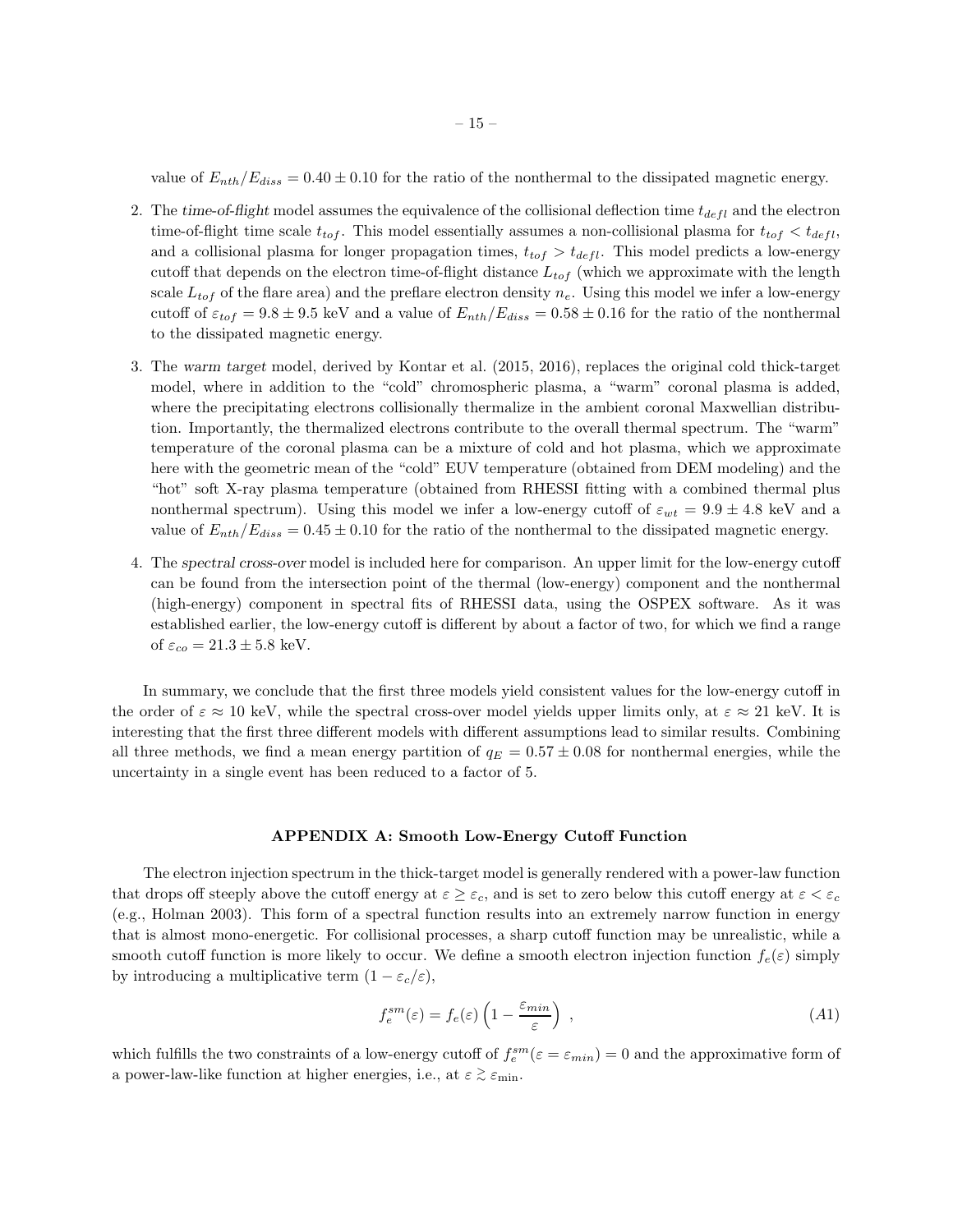The smooth electron injection spectrum (as shown with thick linestyle in Fig. 8) has then the functional form of (based on Eq. 2),

$$
f_e^{sm}(\varepsilon) = f_1 \left(\frac{\varepsilon}{\varepsilon_{min}}\right)^{-\delta} \left(1 - \frac{\varepsilon_{min}}{\varepsilon}\right) . \tag{A2}
$$

The smoothed electron injection function has a minimum energy of  $\varepsilon_{min}$ , and a peak at  $\varepsilon_{peak}$ . If we set the peak energy equal to the sharp cutoff, i.e.,  $\varepsilon_{peak} = \varepsilon_c$ , which can be calculated from the derivative  $\partial f_e^{sm}(\varepsilon)/\partial \varepsilon = 0$ , we obtain

$$
\varepsilon_{peak} = \varepsilon_{min} \left( 1 + \frac{1}{\delta} \right) \tag{A3}
$$

For instance, for the example shown in Fig. 8, the energy ratio is  $\varepsilon_{peak} = \varepsilon_{min}(1 + 1/\delta) = 4/3 = 1.333$  for  $\delta = 3$ . For steeper slopes  $\delta$  the ratio becomes smaller, such as  $\varepsilon_{peak} = \varepsilon_{min}(1 + 1/\delta) = 9/8 = 1.125$  for  $\delta = 8$ .

We can now analytically calculate the functional form of the total number of electrons above a cutoff energy of  $\varepsilon_c$ ,

$$
F^{sm}(\varepsilon \ge \varepsilon_{min}) = \int_{\varepsilon_{min}}^{\infty} f_e(\varepsilon) \left(1 - \frac{\varepsilon_c}{\varepsilon}\right) d\varepsilon = F(\varepsilon \ge \varepsilon_c) \left(\frac{1}{1+\gamma}\right) \qquad \text{[electrons s}^{-1} \, ,\tag{A4}
$$

where the integration of  $F(\varepsilon \geq \varepsilon_c)$  produces a simple multiplication factor  $1/(1 + \gamma)$  that depends on the spectral slope  $\gamma$  of the photon spectrum only.

Similarly, we can analytically calculate the power  $F^{sm}(\varepsilon \geq \varepsilon_c)$  in nonthermal electrons above this cutoff energy,

$$
P^{sm}(\varepsilon \ge \varepsilon_{min}) = \int_{\varepsilon_c}^{\infty} f_e(\varepsilon) \varepsilon \left(1 - \frac{\varepsilon_c}{\varepsilon}\right) d\varepsilon = P(\varepsilon \ge \varepsilon_c) \frac{1}{\gamma} \qquad \text{[erg s}^{-1]},\tag{A5}
$$

where the integration of  $P(\varepsilon \geq \varepsilon_c)$  produces a similar multiplication factor  $(1/\gamma)$  that depends on the spectral slope  $\gamma$  of the photon spectrum only. Since the correction of the sharply peaked electron injection function by a smoothed function depends on the power law slope  $\gamma$ , we expect a change in the energy-dependence of the distribution functions.

The smooth definition of the electron injection function affects also the value of the low-energy cutoff for the electron number model, since the total number of electrons  $N_e$  (Eq. 6) changes as,

$$
N_e = F(\varepsilon \ge \varepsilon_c) \left(\frac{1}{1+\gamma}\right) \tau_{flare} \qquad \text{[electrons]},
$$
\n(A6)

and the resulting low-energy cutoff is modified by the factor  $1/(1 + \gamma)$ , compared with Eq. (9), i.e.,

$$
\varepsilon_{en} = \epsilon_1 \left[ \frac{n_{e0} L_{10}^3 q_{geo} \epsilon_1}{0.72 \gamma^2 (\gamma^2 - 1) I_1 \tau_{flare}} \right]^{-1/\gamma} \qquad [\text{keV}] . \tag{A7}
$$

Thus, the smooth electron injection function causes this modification in the calculation of the low-energy cutoff of the electron number model, but it does not affect the time-of-flight model (Eq. 20), the warm target model (Eq. 28), or the cross-over model (Eq. 33), since these other models do not directly depend on the chosen electron injection function. Future studies may fit the smoothed electron injection function (Eq. A1) in order to obtain a more accurate estimate of flare energies.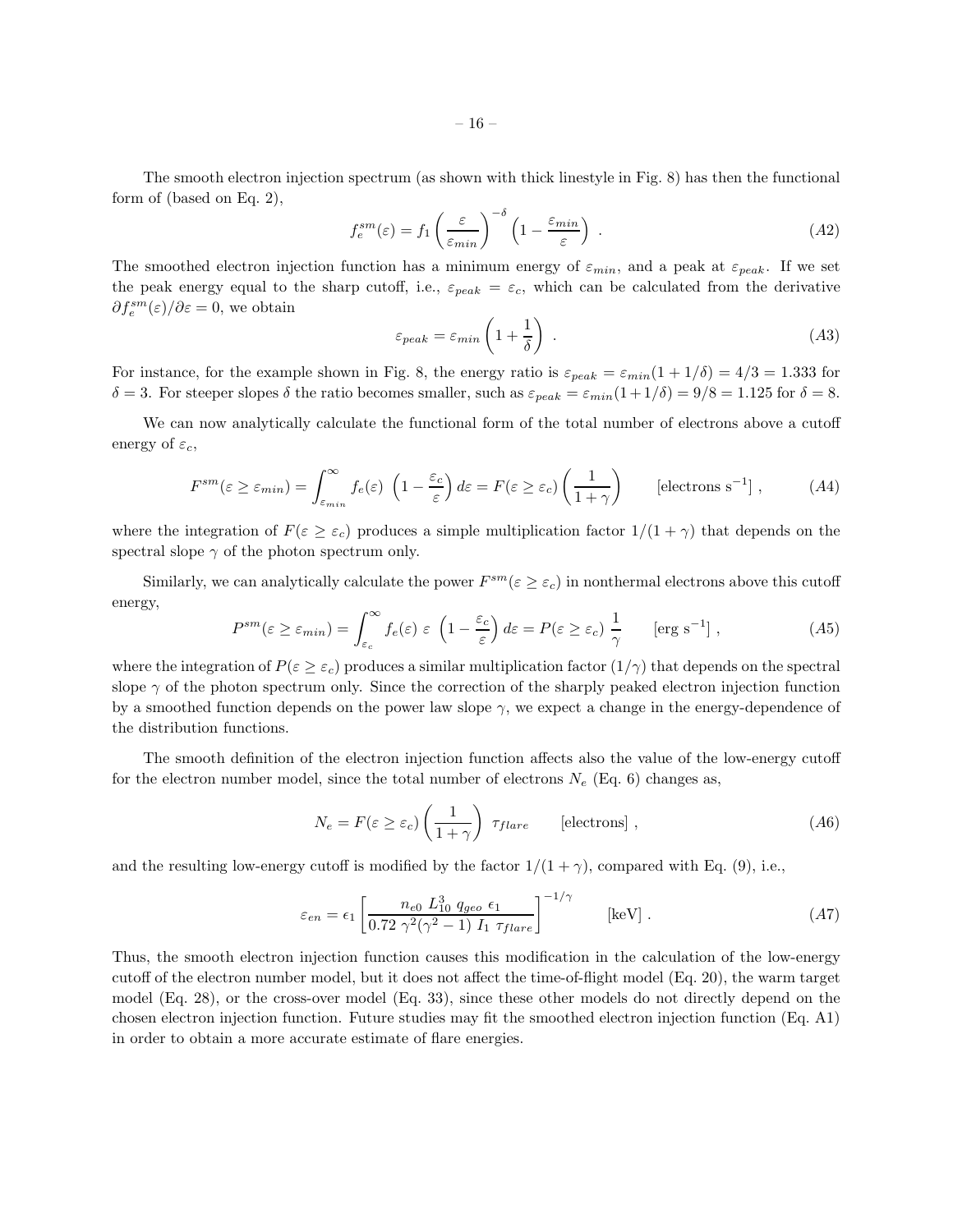# APPENDIX B: Parameter Dependence of Low-Energy Cutoff

### B1 : The Electron Number Model

The input parameters of our low-energy cutoff models affect the final result of the low-energy cutoff value  $\varepsilon$  in a specific way for each parameter. In Table 1 (based on the parameter distributions shown in Fig. 3) we list the mean and standard deviations  $x_{mean} \pm \sigma$  of each observed variable  $(x = T_e, \gamma, L, \tau_{flare}, EM, I_1, n_e, n_{e0}),$ which can be characterized by the variance ratio  $\sigma/x_{mean}$ , found to range from  $\sigma_{\gamma}/\gamma = 1.20$  (for spectral slopes) up to a factor of  $\sigma_{EM} / EM = 11.0$  (for emission measures) (Table 1).

We investigate now how these typical parameter variations affect the typical values of the resulting low-energy cutoffs  $\varepsilon$ . We start with the electron number model (Eq. 9),

$$
\varepsilon_{en} = \epsilon_1 \left[ \frac{n_{e0} L_{10}^3 q_{geo} \epsilon_1}{0.72 \gamma^2 (\gamma - 1) I_1 \tau_{flare}} \right]^{-1/\gamma} \qquad [\text{keV}] . \tag{B1}
$$

Denoting the mean value of the preflare electron density with  $n_{e0}$  and the value of a standard deviation higher with  $\tilde{n}_{e0}$  (with  $[\tilde{n}_{e0}/n_{e0}] = 6.34$  according to Table 1), the corresponding low-energy cutoff value  $\tilde{\varepsilon}_{en}$ is

$$
\frac{\tilde{\varepsilon}_{en}}{\varepsilon_{en}} = \left[ \frac{\tilde{n}_{e0}}{n_{e0}} \right]^{-1/\gamma} = [6.34]^{-1/7} = 0.77 , \qquad (B2)
$$

which means that the low-energy cutoff value  $\tilde{\varepsilon}_{en}$  comes out to be 23% lower for a preflare electron density that is a standard deviation higher than the mean value. This value can be considered as an upper limit of the uncertainty of the low-energy cutoff value, if all the variance in the electron density measurements are due to measurement errors in the electron density. Practically, since the obtained mean value is  $\varepsilon_{en} = 10.8 \pm 7.5$ keV (Fig. 4a), this uncertainty is  $0.23 \times 10.8$  keV  $\approx 2.5$  keV.

Next we investigate the uncertainty caused by the nonthermal flux  $I_1$ . Denoting the mean value of the nonthermal flux  $I_1$  and the value of a standard deviation higher with  $I_1$  (with  $|I_1/I_1| = 6.40$  according to Table 1), the corresponding low-energy cutoff value  $\tilde{\varepsilon}_{en}$  is

$$
\frac{\tilde{\varepsilon}_{en}}{\varepsilon_{en}} = \left[\frac{I_1}{\tilde{I}_1}\right]^{-1/\gamma} = [1./6.40]^{-1/7} = 1.30 ,\qquad (B3)
$$

which means that the low-energy cutoff value  $\tilde{\varepsilon}_{en}$  comes out to be 30% higher for a nonthermal flux that is a standard deviation higher than the mean value. This value indicates an uncertainty of  $0.30 \times 10.8$  keV  $\approx$  3.2 keV, which is an upper limit of the uncertainty, if all variance is due to measurement errors of the nonthermal flux.

Next we investigate the uncertainty due to the flare duration  $\tau_{flare}$ . Denoting the mean value of the flare duration  $\tau_{flare}$  and the value of a standard deviation higher with  $\tilde{\tau}_{flare}$  (with  $[\tilde{\tau}_{flare}/\tau_{flare}] = 1.84$ according to Table 1), the corresponding low-energy cutoff value  $\tilde{\varepsilon}_{en}$  is

$$
\frac{\tilde{\varepsilon}_{en}}{\varepsilon_{en}} = \left[\frac{\tau_{flare}}{\tilde{\tau}_{flare}}\right]^{-1/\gamma} = \left[\frac{1}{1.84}\right]^{-1/7} = 1.15 ,\qquad (B4)
$$

which means that the low-energy cutoff value  $\tilde{\varepsilon}_{en}$  comes out to be 15% higher for a flare duration that is a standard deviation higher than the mean value. This value indicates an uncertainty of  $0.15 \times 10.8$  keV  $\approx$ 1.6 keV, which is an upper limit of the uncertainty, if all variance is due to measurement errors of the flare duration.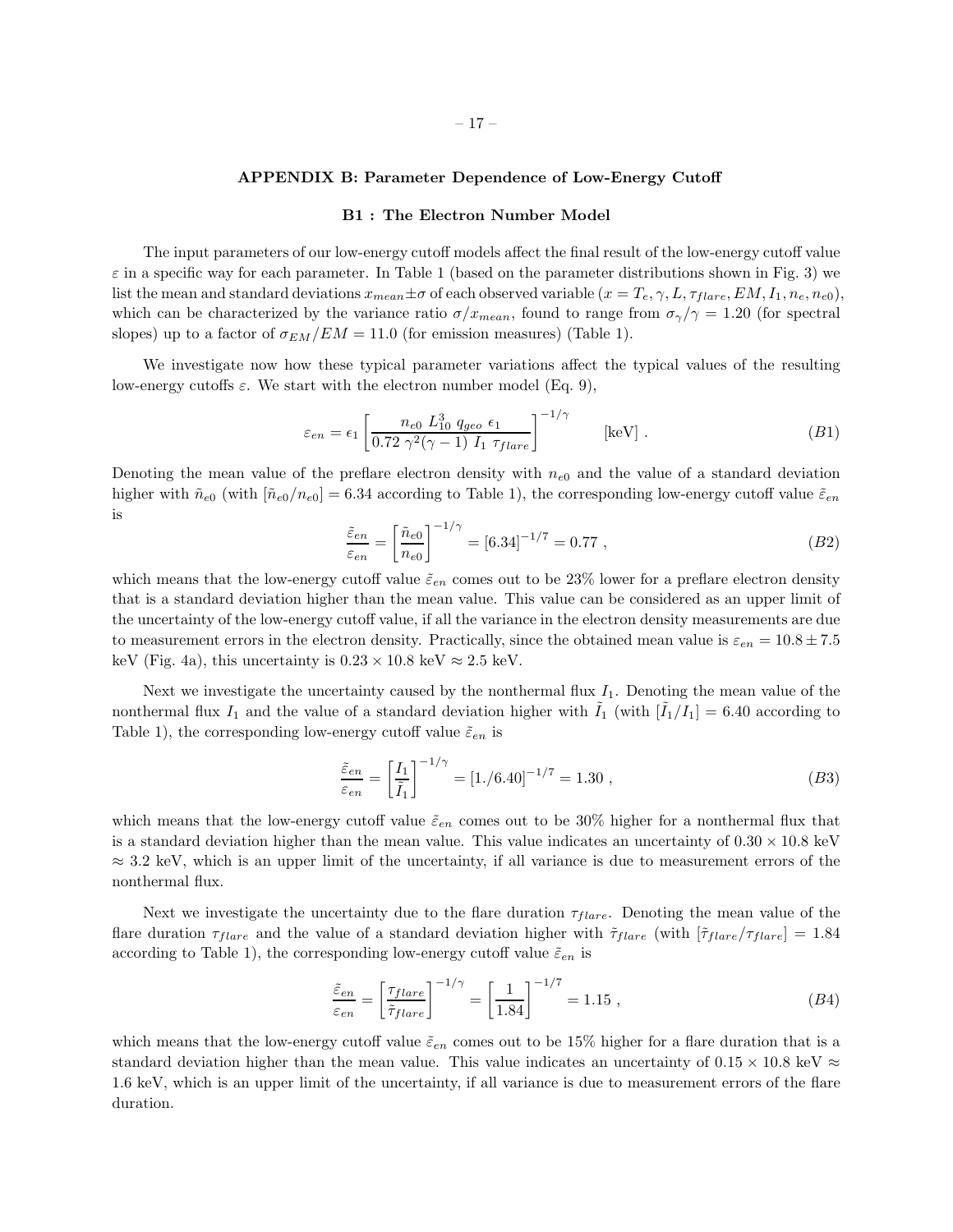Next we investigate the uncertainty due to the flare length scale L. Denoting the mean value of the length scale L and the value of a standard deviation higher with  $\tilde{L}$  (with  $\tilde{L}/L$  = 1.55 according to Table 1), the corresponding low-energy cutoff value  $\tilde{\varepsilon}_{en}$  is

$$
\frac{\tilde{\varepsilon}_{en}}{\varepsilon_{en}} = \left[\frac{\tilde{L}^3}{L^3}\right]^{-1/\gamma} = \left[1.55^3\right]^{-1/7} = 0.83\,,\tag{B5}
$$

which means that the low-energy cutoff value  $\tilde{\varepsilon}_{en}$  comes out to be 17% lower for a length scale that is a standard deviation larger than the mean value. This value indicates an uncertainty of  $0.17 \times 10.8$  keV  $\approx$ 1.8 keV, which is an upper limit of the uncertainty, if all variance is due to measurement errors of the flare length scale.

Next we investigate the uncertainty due to the spectral slope  $\gamma$ . Denoting the mean value of the spectral slope  $\gamma$  and the value of a standard deviation higher with  $\tilde{\gamma}$  (with  $[\tilde{\gamma}/\gamma] = 1.20$  according to Table 1), the corresponding low-energy cutoff value  $\tilde{\varepsilon}_{en}$  is

$$
\frac{\tilde{\varepsilon}_{en}}{\varepsilon_{en}} = \left[ \frac{\gamma^2 (\gamma - 1)}{\tilde{\gamma}^2 (\tilde{\gamma} - 1)} \right]^{-1/\gamma} = \left[ 1.63 \right]^{-1/7} = 0.93 ,\qquad (B6)
$$

which means that the low-energy cutoff value  $\tilde{\epsilon}_{en}$  comes out to be 7% lower for a spectral index scale that is a standard deviation larger than the mean value. This value indicates an uncertainty of  $0.07 \times 10.8 \text{ keV}$  $\approx 0.8$  keV, which is an upper limit of the uncertainty, if all variance is due to measurement errors of the spectral slope.

Finally, we investigate also the uncertainty due to the geometric parameter  $q_{q\epsilon\sigma} = 1/4$ , which is assumed for the ratio of the flare arcade volume with respect to an encompassing cube. Denoting the mean value of the geometry factor with  $q_{q\bar{e}o}$  and the value of a factor two higher with  $\tilde{q}_{q\bar{e}o}$  (i.e.,  $[\tilde{\gamma}/\gamma] = 2$ ), the corresponding low-energy cutoff value  $\tilde{\varepsilon}_{en}$  is

$$
\frac{\tilde{\varepsilon}_{en}}{\varepsilon_{en}} = \left[\frac{\tilde{q}_{geo}}{q_{geo}}\right]^{-1/\gamma} = [2]^{-1/7} = 0.91 ,\qquad (B7)
$$

which means that the low-energy cutoff value  $\tilde{\varepsilon}_{en}$  comes out to be 9% lower for a geometry factor that is a factor two larger than the mean value. This value indicates an uncertainty of  $0.09 \times 10.8 \text{ keV} \approx 1.0 \text{ keV}$ , which is an upper limit on the uncertainty of the geometry factor.

In summary, upper limits of the uncertainties  $\sigma_x$  of the low-energy cutoff  $\varepsilon_{en}$  in our electron number model are estimated (in decreasing order) from the following parameters: the nonthermal flux  $I_1$  (i.e.,  $\sigma_{I1}$  < 30% of the low-energy cutoff value),) preflare electron density  $n_{e0}$  (< 23%), flare length scale  $\tau_{flare}$  (< 17%), flare duration  $\tau_{flare}(< 15\%)$ , geometric model  $q_{geo}(< 9\%)$ , and spectral index  $\gamma(< 7\%)$ . In these estimates we make the assumption that the variance of the values is entirely caused by measurement errors, which constitutes upper limits on the uncertainties of the low-energy cutoff values.

# B2 : The Time-of-Flight Model

We proceed now to our second model, the so-called time-of-flight model, which depends on two parameters only, the length scale L and the mean electron density  $n_e$  during flares (Eq. 20),

$$
e_{tof} \approx 28 \left(\frac{L}{10^{10} \text{ cm}}\right)^{1/2} \left(\frac{n_e}{10^{10} \text{ cm}^{-3}}\right)^{1/2} \qquad \text{[keV]}.
$$
 (B8)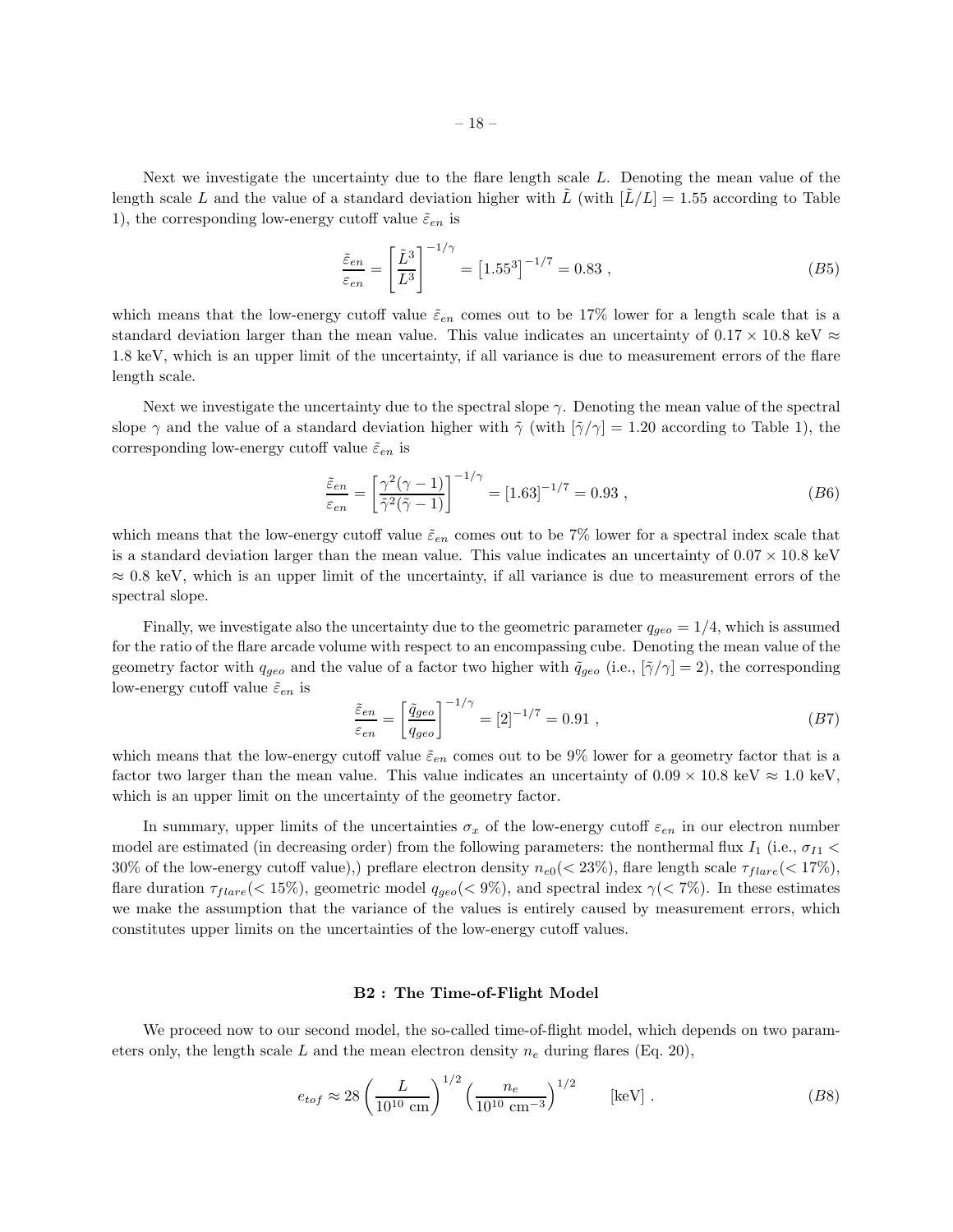Similarly to the previous method, we investigate the uncertainty due to the length scale L. Denoting the mean value of the length scale L and the value of a standard deviation higher with  $\tilde{L}$  (with  $\tilde{L}/L$  = 1.55 according to Table 1), the corresponding low-energy cutoff value  $\tilde{\varepsilon}_{en}$  is

$$
\frac{\tilde{\varepsilon}_{en}}{\varepsilon_{en}} = \left[\frac{\tilde{L}}{L}\right]^{1/2} = [1.55]^{1/2} = 1.24 ,\qquad (B9)
$$

which means that the low-energy cutoff value  $\tilde{\varepsilon}_{en}$  comes out to be 24% higher for a length scale that is a standard deviation larger than the mean value. Using the distribution shown in Fig. 4b, i.e.,  $\varepsilon_{tot} = 9.8 \pm 9.5$ keV. This value indicates a mean uncertainty of  $0.24 \times 9.8 \text{ keV} \approx 2.4 \text{ keV}$ , which is an upper limit of the uncertainty, when all variance is due to measurement errors of the length scale.

Denoting the mean value of the flare electron density with  $n_e$  and the value of a standard deviation higher with  $\tilde{n}_e$  (with  $[\tilde{n}_e/n_e] = 3.69$  according to Table 1), the corresponding low-energy cutoff value  $\tilde{\varepsilon}_{en}$  is

$$
\frac{\tilde{\varepsilon}_{en}}{\varepsilon_{en}} = \left[\frac{\tilde{n}_e}{n_e}\right]^{1/2} = [3.69]^{1/2} = 1.92 ,\qquad (B10)
$$

which means that the low-energy cutoff value  $\tilde{\epsilon}_{en}$  comes out to be 92% higher for a flare electron density that is a standard deviation higher than the mean value. This value can be considered as an upper limit of the uncertainty of the low-energy cutoff value, if all the variance in the electron density measurements are due to measurement errors in the electron density. Practically, since the obtained mean value is  $\varepsilon_{en} = 9.8 \pm 9.5$ keV (Fig. 4b), this uncertainty is  $0.92 \times 10.8$  keV  $\approx 9.0$  keV. This large uncertainty implies a high sensitivity of the low-energy cutoff on the flare density, while it substantially less sensitive to the flare length scale. It is therefore imperative to measure the flare density accurately, which requires detailed DEM analysis.

### B3 : The Warm Target Model

Finally, we investigate the parameter dependence of the warm target model, which in its simplest form (Eq. 28),

$$
\varepsilon_{wt} \approx (\xi + 2)k_B T_e = \delta k_B T_e = (\gamma + 1)k_B T_e, \tag{B12}
$$

where  $\xi = \gamma - 1$  is the power-law slope of the source-integrated mean electron flux spectrum (see Eqs. (8)-(10) in Kontar et al. 2015), and  $T_e$  is the temperature of the warm target plasma. Denoting the mean value of the spectral index with  $\gamma$  and the value of a standard deviation higher with  $\tilde{\gamma}$  (with  $[\tilde{\gamma}/\gamma] = 1.20$  according to Table 1), the corresponding low-energy cutoff value  $\tilde{\varepsilon}_{en}$  is

$$
\frac{\tilde{\varepsilon}_{en}}{\varepsilon_{en}} = \left[\frac{\tilde{\gamma} + 1}{\gamma + 1}\right] = 1.18\tag{B13}
$$

which means that the low-energy cutoff value  $\tilde{\varepsilon}_{en}$  comes out to be 18% higher for a spectral index that is a standard deviation higher than the mean value. This value can be considered as an upper limit of the uncertainty of the low-energy cutoff value, if all the variance in the spectral index measurements are due to measurement errors in the electron density. Practically, since the obtained mean value is  $\varepsilon_{en} = 9.9 \pm 4.8$  keV (Fig. 4c), this uncertainty is  $0.18 \times 9.9 \text{ keV} \approx 2.0 \text{ keV}$ .

The temperature dependence can be calculated by denoting the mean value of the spectral index with  $T_e$  and the value of a standard deviation higher with  $\tilde{T}_e$  (with  $[\tilde{T}_e/T_e] = 1.40$  according to Table 1), the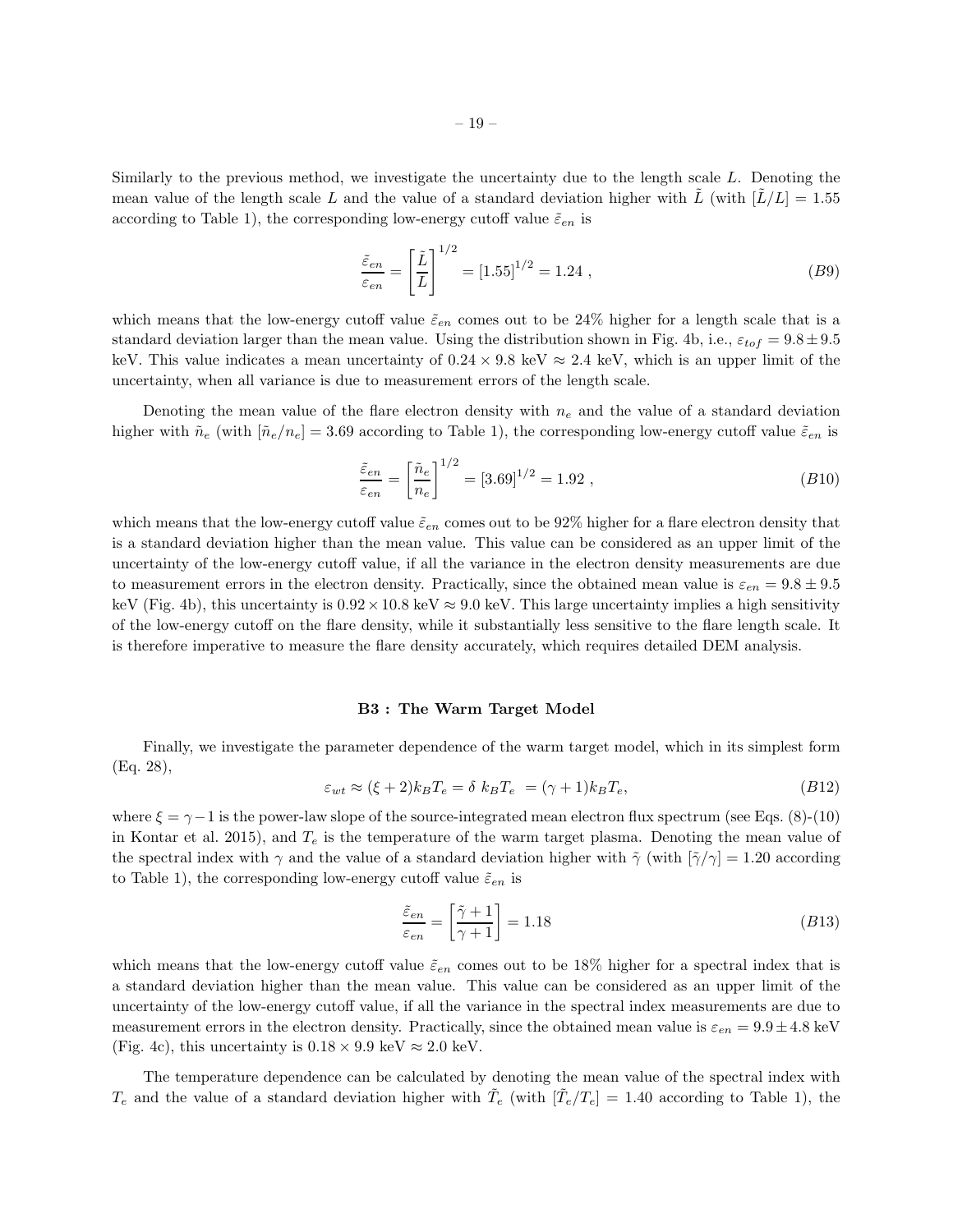corresponding low-energy cutoff value  $\tilde{\varepsilon}_{en}$  is

$$
\frac{\tilde{\varepsilon}_{en}}{\varepsilon_{en}} = \left[ \frac{\tilde{T}_e}{T_e} \right] = 1.40 \tag{B14}
$$

which means that the low-energy cutoff value  $\tilde{\varepsilon}_{en}$  comes out to be 40% higher for a spectral index that is a standard deviation higher than the mean value. This value can be considered as an upper limit of the uncertainty of the low-energy cutoff value, if all the variance in the spectral index measurements are due to measurement errors in the electron density. Practically, since the obtained mean value is  $\varepsilon_{en} = 9.9 \pm 4.8 \text{ keV}$ (Fig. 4c), this uncertainty is  $0.40 \times 9.9 \text{ keV} \approx 4.0 \text{ keV}$ .

Thus, for the warm target model, uncertainties up to 18% of the low-energy cutoff could be arise due to uncertainties in the spectral index, and uncertainties up to 40% of the low-energy cutoff could be caused by uncertainties of the temperature measurement.

We acknowledge useful discussions with John Raymond. This work was partially supported by NASA contracts NNX11A099G, NNG04EA00C (SDO/AIA), and NNG09FA40C (IRIS). EPK and NLSJ were supported by the Science and Technology Facilities Council (STFC) Consolidated Grant ST/L000533/1.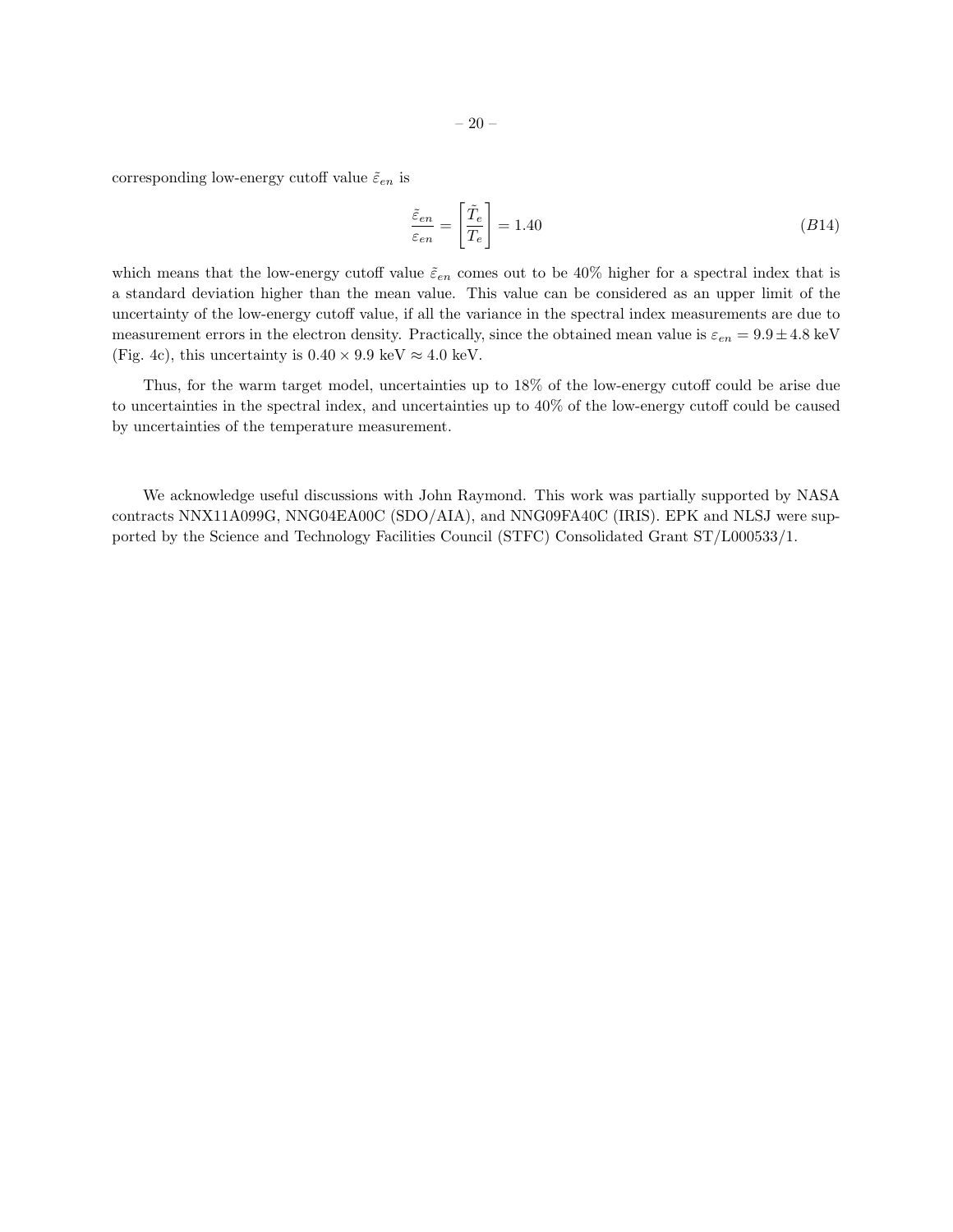### References

- Aschwanden, M.J.: 2004, Physics of the Solar Corona. An Introduction, Berlin: Springer and Praxis, p.216.
- Aschwanden, M.J. 2007, ApJ 661, 1242.
- Aschwanden, M.J., Xu, Y., and Jing, J. 2014, ApJ 797, 50. Global energetics of solar flares: I. Magnetic Energies
- Aschwanden, M.J. 2015, ApJ 814, 19.
- Aschwanden, M.J., Boerner, P., Ryan, D., Caspi, A., McTiernan, J.M., and Warren, H.P., 2015, ApJ 802, 53. Global energetics of solar flares: II. Thermal Energies
- Aschwanden, M.J., O'Flannagain, A., Caspi, A., McTiernan, J.M., Holman, G., Schwartz, R.A., and Kontar, E.P. 2016, ApJ 832, 27. Global energetics of solar flares: III. Nonthermal Energies
- Aschwanden, M.J. 2016, ApJ 831, 105. Global energetics of solar flares. IV. Coronal mass ejection energetics
- Aschwanden, M.J., Caspi, A., Cohen, C.M.S., Holman, G.D., Jing, J., Kretzschmar, M., Kontar, E.P., McTiernan, J.M., O'Flannagain, A., Richardson, I.G., Ryan, D., Warren, H.P., and Xu,Y. 2017, ApJ 836, 17. Global energetics of solar flares: V. Energy closure
- Aschwanden, M.J. 2017, ApJ 847, 27. Global energetics of solar flares. VI. Refined energetics of coronal mass ejections.
- Aschwanden, M.J. and Gopalswamy, N. 2019, ApJ (in press). Global energetics of solar flares. VII. The aerodynamic drag in coronal mass ejections.
- Aschwanden, M.J. 2019, New Millennium Solar Physics, Astrophysics and Space Science Library Vol. 458, ISBN 978-3-030-13954-4; New York: Springer.
- Aschwanden, M.J. 2019, New Millennium Solar Physics, Section 11.8, New York: Springer, (in press), [http://www.lmsal.com/](http://www.lmsal.com/~aschwand/bookmarks$_$books2.html)∼aschwand/bookmarks books2.html.
- Benz, A.O. 1993, Plasma Astrophysics. Kinetic processes in solar and stellar coronae, Kluwer Academic Publishers: Dordrecht, p.45.
- Bian, N.H., Emslie, A.G., Stackhouse, D.J., and Kontar, E.P. 2014, ApJ 796, 142.
- Brown, J.C. 1971, SoPh 18, 489.
- Brown, J.C. 1974, in Proc. Symp. IAU COll. 57, Coronal disturbances, (e.d., G.J. Newkirk, Jr. (Dordrecht: Reidel), 523.
- Carmichael, H. 1964, in The Physics of Solar Flares, Proc. AAS-NASA Symposium, (ed. W.N. Hess), NASA-SP 50, NASA Science and Technical Information Division, Washington DC p.451.
- Crosby, N.M., Aschwanden, M.J., and Dennis, B. 1993, SoPh 143, 275.
- Culhane, J.L. 1969, MNRAS 144, 375.
- Culhane, J.L. and Acton, L. 1970, MNRAS 151, 141.
- Dennis, B.R. 1985, SoPh 100, 465.
- Dulk, G.A. and Dennis, B.R. 1982, ApJ 260, 875.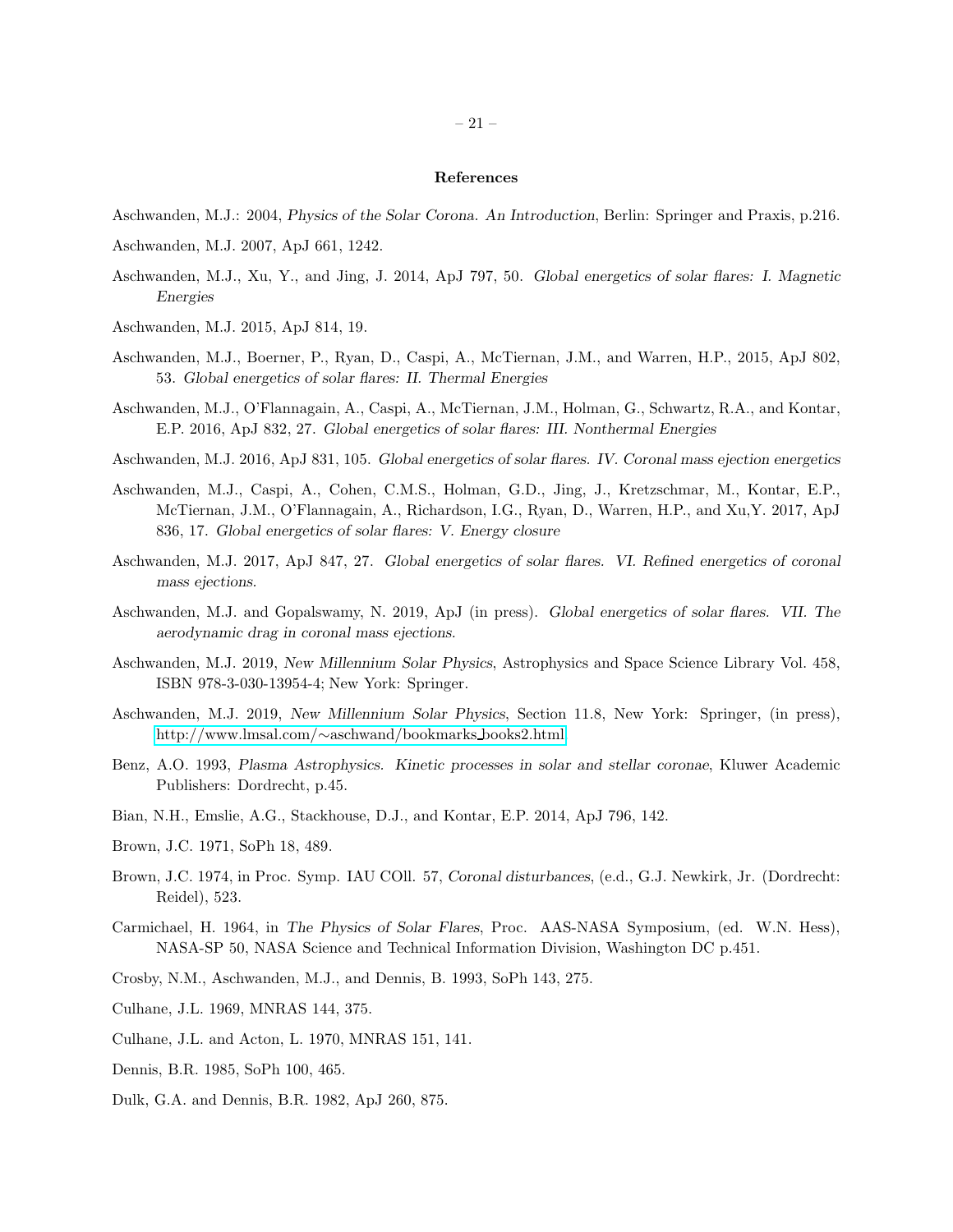- Galloway, R.K., MacKinnon, A.L., Kontar, E.P. and Helander P. 2005, A&A 438, 1107.
- Goncharov, P.R., KJuteev, B.V., Ozaki, T., and Sudo, S. 2010, PhPl 17, 112313.
- Guo, J., Emslie, A.G., Kontar, E.P., et al. 2012a, A&A 543, A53.
- Guo, J., Emslie, A.G., Massone, A.M., Piana, M., and PIana, M. 2012b, ApJ 755, 32.
- Guo, J., Emslie, A.G., and Piana, M. 2013, ApJ 766, 28.
- Hirayama, T. 1974, SoPh 34, 323.
- Holman, G.D. 2003, ApJ 586, 606.
- Holman, G.D., Aschwanden, M.J., Aurass, M.J. et al. 2011, SSRv 159, 107.
- Ireland, J., Tolbert, A.K., Schwartz, R.A., Holman, G.D., and Dennis, B.R. 2013, ApJ 769, 89.
- Jeffrey, N.L.S., Kontar, E.P., Bian, N.H., and Emslie, A.G. 2014, ApJ 787, 86.
- Jeffrey, N.L.S., Kontar, E.P., and Emslie, A.G. 2015, A&A 584, 89.
- Kontar, E.P., Jeffrey, N.L.S., Emslie, A.G., and Bian, N.H. 2015, ApJ 809, 35.
- Kontar, E.P., Jeffrey, N.L.S., and Emslie, A.G. 2019, ApJ 871, 225.
- Kopp, G. and Pneuman, G.W. 1976, SoPh 50, 85.
- Lemen,J.R., Title, A.M., Akin,D. J., Boerner, P.F., Chou, C., Drake, J.F., Duncan, D.W., Edwards, C.G., et al. 2012, SoPh 275, 17.
- Lin, R.P., Dennis,B.R., Hurford,G.J., Smith,D.M., Zehnder,A., Harvey,P.R., Curtis,D.W., et al. 2002, Solar Phys. 210, 3.
- Pesnell, W.D., Thompson, B.J., and Chamberlin, P.C. 2011, SoPh 275, 3.
- Petrosian, V. 2000, SSRv 173, 535.
- Scherrer, P.H., Schou, J., Bush, R. I., Kosovichev, A.G., Bogart, R.S., Hoeksema, J T., Liu, Y., Duvall, T.L., et al. 2012, SoPh 275, 207.
- Somov, B.V. 2000, Cosmic Plasma Physics, Dordrecht: Kluwer Academic Publishers.
- Sturrock, P.A. 1966, Nature 5050, 695.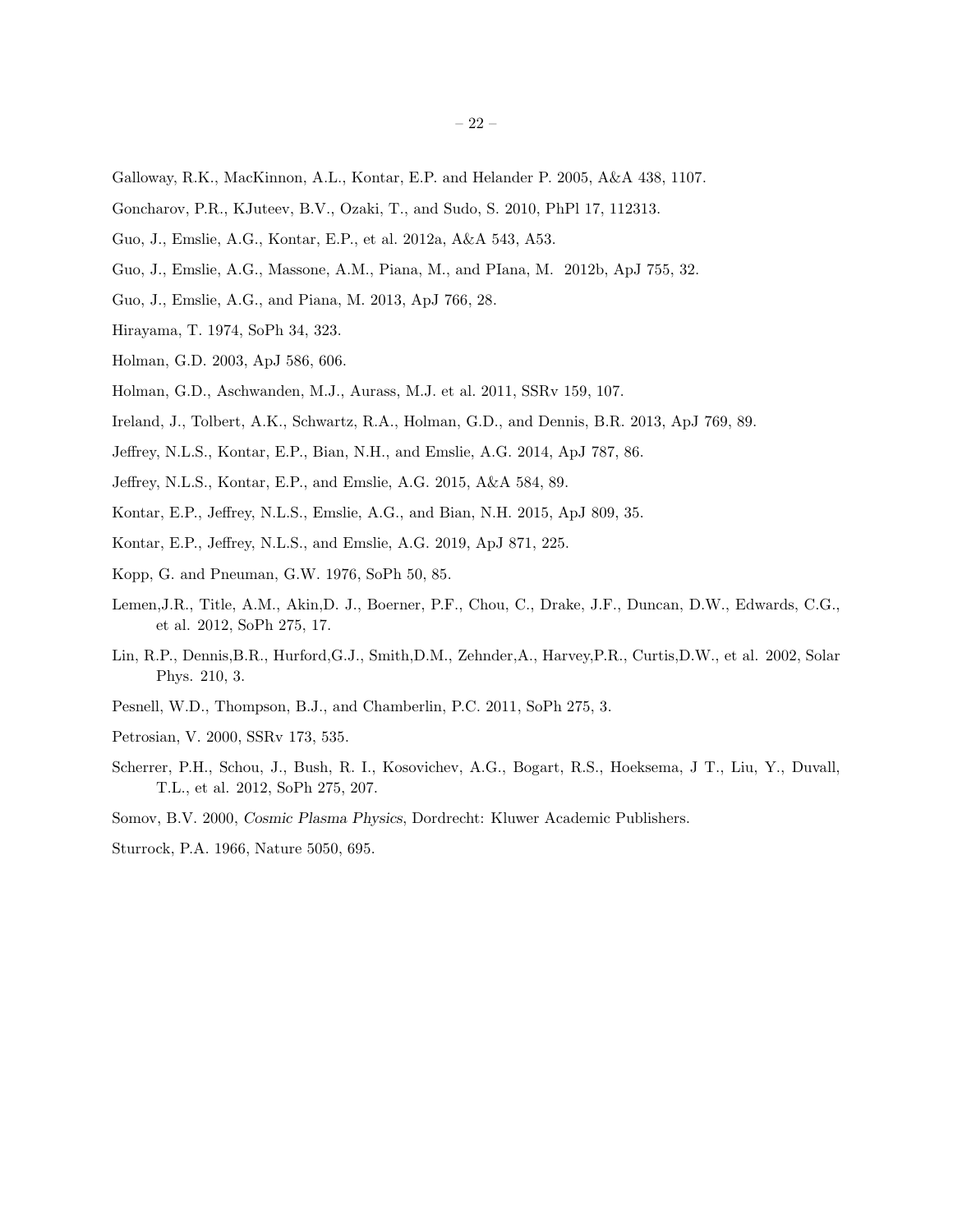Table 1: The ranges  $(x_{min}, x_{max})$ , medians  $(x_{med})$ , means and standard deviations  $x_{mean} \pm \sigma$ , and variance ratios  $(\sigma/x_{mean})$  of the observed variables in the determination of the low-energy cutoff  $\varepsilon_c$  are listed according to Fig. 2, for a total of 191 M and X-class flares.

| Parameter                                                                       | Minimum      | Median       | Maximum      | Mean                  | Variance          |
|---------------------------------------------------------------------------------|--------------|--------------|--------------|-----------------------|-------------------|
|                                                                                 |              |              |              | std                   | ratio             |
|                                                                                 | $x_{min}$    | $x_{med}$    | $x_{max}$    | $x_{mean} \pm \sigma$ | $\sigma/x_{mean}$ |
| Temperature $T_e$ (MK)                                                          | 3.4          | 12.5         | 33.7         | $13.5 \pm 5.4$        | 1.40              |
| Spectral slope $\gamma$                                                         | 2.8          | 7.2          | 10.4         | $7.0 \pm 1.4$         | 1.20              |
| Length scale $L(Mm)$                                                            | 1.7          | 9.8          | 34.8         | $10.9 \pm 6.0$        | 1.55              |
| Flare duration $t_{flare}$ (s)                                                  | $10^{2.20}$  | $10^{3.22}$  | $10^{3.98}$  | $10^{3.2 \pm 0.27}$   | 1.84              |
| Emission measure $EM~(\text{cm}^{-3})$                                          | $10^{44.3}$  | $10^{47.0}$  | $10^{51.4}$  | $10^{47.1 \pm 1.04}$  | 11.0              |
| Photon flux $I_1$ (photons cm <sup>-2</sup> s <sup>-1</sup> keV <sup>-1</sup> ) | $10^{-5.12}$ | $10^{-3.34}$ | $10^{-0.65}$ | $10^{-3.27 \pm 0.81}$ | 6.40              |
| Flare electron density $n_e$                                                    | $10^{8.30}$  | $10^{9.97}$  | $10^{12.13}$ | $10^{10.1 \pm 0.80}$  | 3.69              |
| Preflare electron density $n_{e0}$                                              | $10^{8.00}$  | $10^{9.34}$  | $10^{13.41}$ | $10^{9.60 \pm 0.80}$  | 6.34              |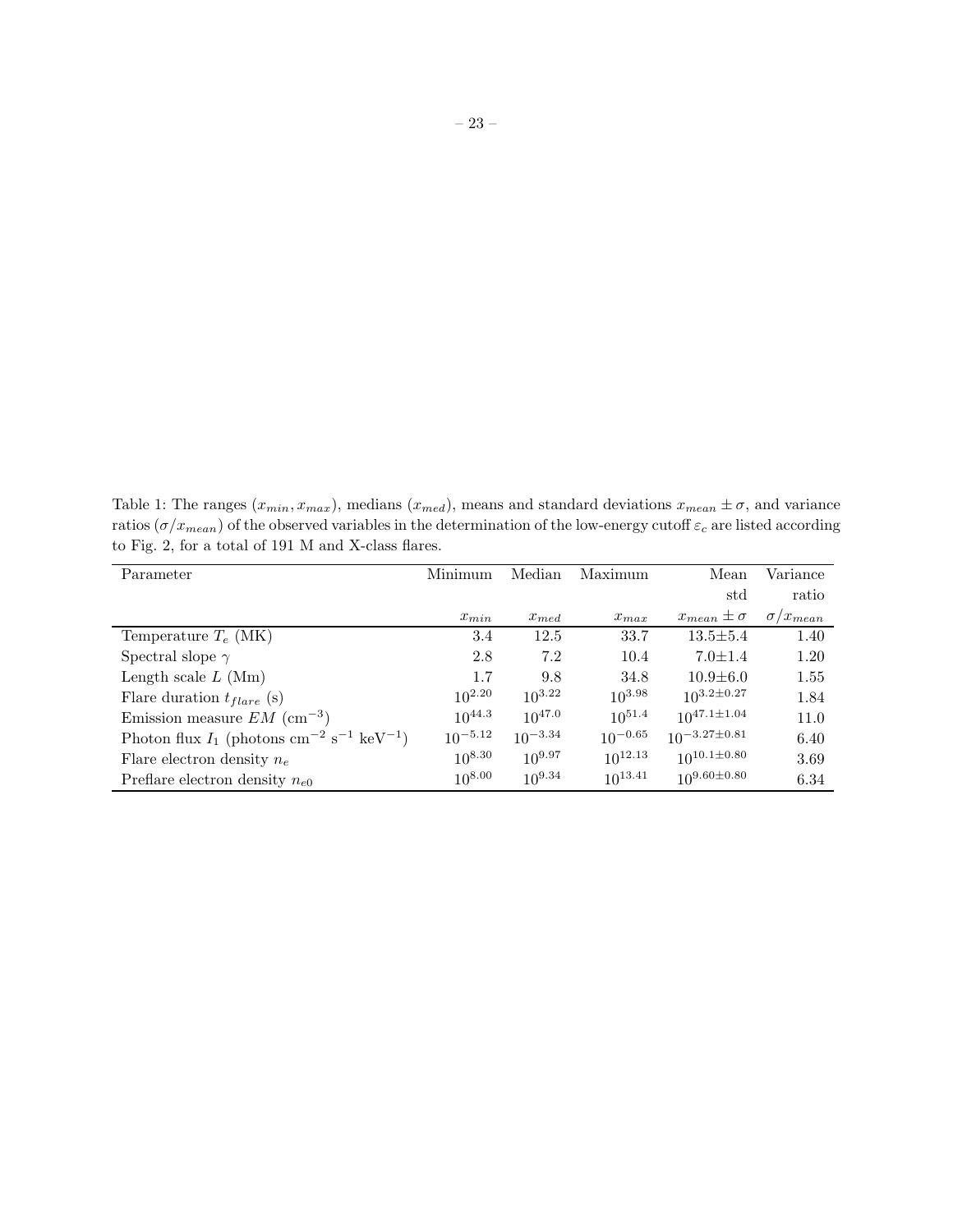Table 2. Observables of flare hard X-ray emission in 143 M and X-class flare events.

| ID             | Date     |      | Time GOES<br>class | Heliogr.<br>position | Dur.<br>flare<br>$\tau_{flare}$<br>(s) | Emission<br>measure<br>$EM_{49}$<br>$\rm (cm^{-3})$ | Temp.<br>max.<br>$\mathcal{T}_e$<br>(MK) | Photon<br>flux<br>$I_1$<br>$\rm (cm^2~s~keV^{-1})$ | Spectral Length<br>slope<br>$\gamma$ | scale<br>${\cal L}$<br>(Mm) | Density<br>maximum<br>$n_{10}$<br>$\rm (cm^{-3})$ | Density<br>preflare<br>$b_{10}$<br>$\rm (cm^{-3})$ |
|----------------|----------|------|--------------------|----------------------|----------------------------------------|-----------------------------------------------------|------------------------------------------|----------------------------------------------------|--------------------------------------|-----------------------------|---------------------------------------------------|----------------------------------------------------|
|                |          |      |                    |                      |                                        |                                                     |                                          |                                                    |                                      |                             |                                                   |                                                    |
| $\mathbf{1}$   | 20100612 | 0030 | M2.0               | N23W47               | 904                                    | 0.00428                                             | 10.73                                    | 0.0000736                                          | 4.24                                 | 13.23                       | 0.43                                              | 0.18                                               |
| $\overline{2}$ | 20100613 | 0530 | M1.0               | S24W82               | 1852                                   | 0.00002                                             | 12.67                                    | 0.0000181                                          | 5.04                                 | 12.25                       | $\rm 0.03$                                        | 0.01                                               |
| 3              | 20100807 | 1755 | M1.0               | N13E34               | 3700                                   | 0.00005                                             | 12.03                                    | 0.0007735                                          | 4.09                                 | 25.10                       | $0.02\,$                                          | 1.64                                               |
| $\overline{4}$ | 20101016 | 1907 | M2.9               | S18W26               | 1572                                   | 0.03886                                             | 18.18                                    | 0.0004585                                          | 8.06                                 | 15.13                       | 1.06                                              | 0.08                                               |
| 10             | 20110213 | 1728 | M6.6               | S21E04               | 2324                                   | 0.01753                                             | 19.21                                    | 0.0088956                                          | 7.10                                 | 15.94                       | 0.66                                              | 0.03                                               |
| 12             | 20110215 | 0144 | X2.2               | S21W12               | 2628                                   | 0.24398                                             | 21.25                                    | 0.0443819                                          | 7.06                                 | 28.41                       | 1.03                                              | 0.13                                               |
| 13             | 20110216 | 0132 | M1.0               | S22W27               | 1368                                   | 0.00240                                             | 18.71                                    | 0.0007753                                          | 6.83                                 | 12.16                       | 0.37                                              | 0.14                                               |
| 15             | 20110216 | 1419 | M1.6               | S23W33               | 1692                                   | 0.01667                                             | 12.12                                    | 0.0003076                                          | 7.54                                 | 10.74                       | 1.16                                              | 0.33                                               |
| 16             | 20110218 | 0955 | M6.6               | S21W55               | 1780                                   | 0.09996                                             | 9.70                                     | 0.0083943                                          | $7.21\,$                             | 10.61                       | $2.89\,$                                          | $0.15\,$                                           |
| 18             | 20110218 | 1259 | M1.4               | S20W70               | 1944                                   | 0.01476                                             | 13.66                                    | 0.0006862                                          | 7.13                                 | 6.44                        | $2.35\,$                                          | 0.60                                               |
| 19             | 20110218 | 1400 | M1.0               | <b>N17E04</b>        | 1264                                   | 0.01366                                             | $6.92\,$                                 | 0.0002906                                          | 4.33                                 | $9.43\,$                    | $1.28\,$                                          | $0.21\,$                                           |
| 20             | 20110218 | 2056 | M1.3               | N15E00               | 884                                    | 0.01607                                             | 7.51                                     | 0.0001562                                          | 7.99                                 | 8.43                        | 1.64                                              | 0.13                                               |
| 21             | 20110224 | 0723 | M3.5               | N14E87               | 3332                                   | 0.01042                                             | 10.86                                    | 0.0000111                                          | 9.23                                 | 20.02                       | 0.36                                              | 0.06                                               |
| 22             | 20110228 | 1238 | M1.1               | N22E35               | 732                                    | 0.00133                                             | 8.45                                     | 0.0013909                                          | 6.51                                 | 10.20                       | 0.35                                              | 0.26                                               |
| 23             | 20110307 | 0500 | M1.2               | N23W47               | 1340                                   | 0.00166                                             | 8.11                                     | 0.0004404                                          | 7.35                                 | 5.98                        | 0.88                                              | 0.88                                               |
| 28             | 20110307 | 1943 | M3.7               | N30W48               | 3196                                   | 0.00172                                             | 10.61                                    | 0.0029535                                          | 5.13                                 | 26.55                       | $0.10\,$                                          | 0.03                                               |
| 29             | 20110307 | 2145 | M1.5               | S17W82               | 1232                                   | 0.00071                                             | 10.31                                    | 0.0023961                                          | 5.78                                 | 5.73                        | $\rm 0.61$                                        | 0.04                                               |
| 30             | 20110308 | 0224 | M1.3               | S18W80               | 1460                                   | 0.01306                                             | 4.13                                     | 0.0008550                                          | 6.69                                 | 9.31                        | 1.27                                              | 0.19                                               |
| 31             | 20110308 | 0337 | M1.5               | S21E72               | 2768                                   | 8.46763                                             | 5.67                                     | 0.0000492                                          | 8.15                                 | 23.95                       | $7.85\,$                                          | 0.09                                               |
| 33             | 20110308 | 1808 | M4.4               | S17W88               | 848                                    | 0.00494                                             | 22.02                                    | 0.0023009                                          | $7.52\,$                             | 16.21                       | $0.34\,$                                          | 0.00                                               |
| 34             | 20110308 | 1946 | M1.5               | S19W87               | 6044                                   | 0.00313                                             | $8.75\,$                                 | 0.0000175                                          | 9.16                                 | 16.40                       | $0.27\,$                                          | 20.96                                              |
| 37             | 20110309 | 2313 | X1.5               | N10W11               | 1660                                   | 0.04176                                             | 13.88                                    | 0.0776128                                          | 6.05                                 | 34.75                       | 0.32                                              | 0.01                                               |
| 38             | 20110310 | 2234 | M1.1               | S25W86               | 1588                                   | 0.01840                                             | 7.67                                     | 0.0001338                                          | 7.66                                 | 5.74                        | 3.12                                              | 0.56                                               |
| 40             | 20110314 | 1930 |                    | M4.2 N16W49          | 2308                                   | 0.21034                                             | 10.88                                    | 0.0041197                                          | 6.88                                 | 11.74                       | 3.61                                              | 0.26                                               |
| 41             | 20110315 | 0018 | M1.0               | N11W83               | 1500                                   | 0.02256                                             | 8.97                                     | 0.0011179                                          | 5.04                                 | 4.58                        | 4.85                                              | 3.10                                               |
| 46             | 20110422 | 0435 | M1.8               | S19E40               | 3124                                   | 0.00986                                             | 12.04                                    | 0.0006550                                          | 6.89                                 | 15.75                       | $0.50\,$                                          | 0.13                                               |
| 48             | 20110528 | 2109 | M1.1               | S21E70               | 2848                                   | 0.01151                                             | 11.79                                    | 0.0002199                                          | 7.07                                 | 11.97                       | 0.82                                              | 0.00                                               |
| 50             | 20110607 | 0616 | M2.5               | S22W53               | 3608                                   | 5.21387                                             | 7.35                                     | 0.0019885                                          | 3.96                                 | 19.91                       | 8.13                                              | 0.09                                               |
| 51             | 20110614 | 2136 | M1.3               | N14E77               | 2356                                   | 0.00375                                             | 10.90                                    | $\,0.0002383\,$                                    | 7.37                                 | 12.63                       | $0.43\,$                                          | 1.63                                               |
| 52             | 20110727 | 1548 | M1.1               | <b>N20E41</b>        | 2004                                   | 0.00454                                             | 11.38                                    | 0.0000151                                          | 8.96                                 | 16.68                       | $\rm 0.31$                                        | $0.28\,$                                           |
| 53             | 20110730 | 0204 | M9.3               | N16E35               | 1460                                   | 0.53662                                             | 17.06                                    | 0.0063472                                          | 7.86                                 | 16.20                       | $3.55\,$                                          | 0.11                                               |
| 55             | 20110803 | 0308 | M1.1               | N15W23               | 2760                                   | 0.00503                                             | 12.88                                    | $\, 0.0002445\,$                                   | 7.64                                 | 8.66                        | 0.88                                              | 0.00                                               |
| 61             | 20110809 | 0748 | X6.9               | N20W69               | 2256                                   | 0.17734                                             | 25.80                                    | 0.2225979                                          | 7.38                                 | 28.85                       | 0.86                                              | 0.39                                               |
| 63             | 20110905 | 0408 | M1.6               | N18W87               | 1516                                   | 0.00075                                             | 14.56                                    | 0.0000897                                          | 7.97                                 | 6.80                        | 0.49                                              | 0.30                                               |
| 64             | 20110905 | 0727 | M1.2               | N18W87               | 2464                                   | 0.00236                                             | 14.00                                    | 0.0000076                                          | 8.38                                 | $5.55\,$                    | 1.18                                              | 1.41                                               |
| 65             | 20110906 | 0135 | M5.3               | N15W03               | 692                                    | 0.02325                                             | 10.01                                    | 0.0010473                                          | 8.42                                 | 19.15                       | 0.58                                              | 0.05                                               |
| 68             | 20110908 | 1532 | M6.7               | N17W39               | 1764                                   | 0.11622                                             | 20.71                                    | 0.0022988                                          | $8.36\,$                             | 16.92                       | 1.55                                              | 1.16                                               |
| 69             | 20110909 | 0601 | M2.7               | N14W48               | 1644                                   | 0.02375                                             | 9.37                                     | 0.0018086                                          | 7.23                                 | 17.19                       | 0.68                                              | 0.09                                               |
| 70             | 20110909 | 1239 | M1.2               | N15W50               | 408                                    | 0.00262                                             | 11.99                                    | 0.0000095                                          | 9.44                                 | 8.41                        | 0.66                                              | 1.41                                               |
| 71             | 20110910 | 0718 | M1.1               | N14W64               | 2488                                   | 0.00082                                             | 21.01                                    | 0.0001596                                          | 7.87                                 | 9.60                        | 0.30                                              | 0.00                                               |
| 77             | 20110923 | 2348 | M1.9               | N12E56               | 1020                                   | 0.00323                                             | 10.26                                    | 0.0003025                                          | 7.46                                 | 15.63                       | $0.29\,$                                          | 0.06                                               |
| 81             | 20110924 | 1719 | M3.1               | N13E54               | 1324                                   | 0.01758                                             | 9.39                                     | 0.0007469                                          | 7.58                                 | 7.20                        | 2.17                                              | 0.12                                               |
| 83             | 20110924 | 1909 | M3.0               | N15E50               | 1068                                   | 0.01551                                             | 8.75                                     | 0.0003280                                          | 7.79                                 | 23.56                       | 0.34                                              | 0.69                                               |
| 84             | 20110924 | 2029 | M5.8               | N13E52               | 1180                                   | 0.08850                                             | 9.40                                     | 0.0119517                                          | 5.98                                 | 11.05                       | 2.56                                              | 0.38                                               |
|                |          |      |                    |                      |                                        |                                                     |                                          |                                                    |                                      |                             |                                                   |                                                    |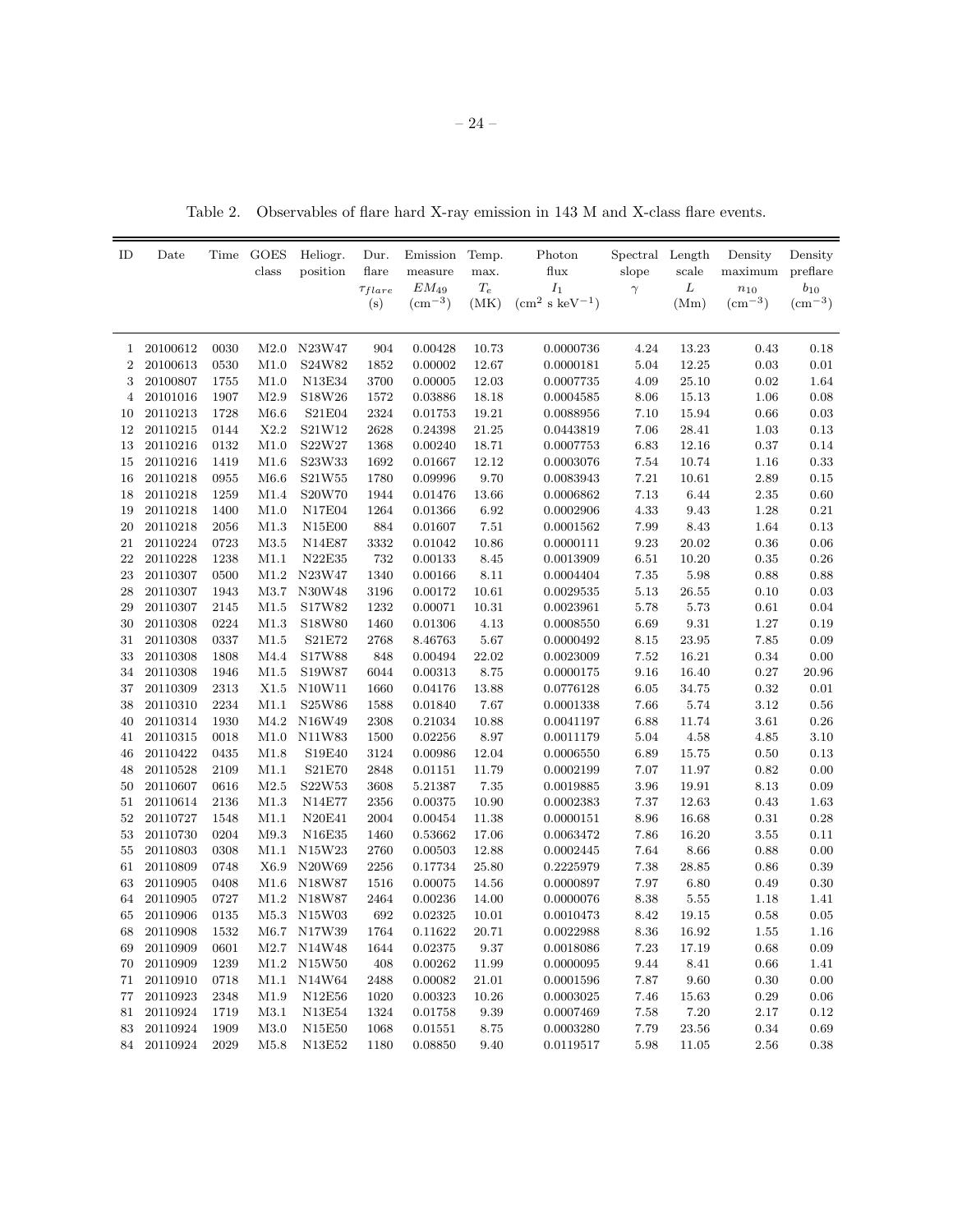– 25 –

Table 2—Continued

| ID  | Date     |          | Time GOES<br>class | Heliogr.<br>position | Dur.<br>flare<br>$\tau_{flare}$ | Emission<br>measure<br>$EM_{49}$ | Temp.<br>max.<br>$\mathcal{T} _e$ | Photon<br>flux<br>$I_1$ | Spectral Length<br>slope<br>$\gamma$ | scale<br>$\cal L$ | Density<br>maximum<br>$n_{10}$ | Density<br>preflare<br>$b_{10}$ |
|-----|----------|----------|--------------------|----------------------|---------------------------------|----------------------------------|-----------------------------------|-------------------------|--------------------------------------|-------------------|--------------------------------|---------------------------------|
|     |          |          |                    |                      | (s)                             | $\rm (cm^{-3})$                  | (MK)                              | $\rm (cm^2~s~keV^{-1})$ |                                      | (Mm)              | $\rm (cm^{-3})$                | $\rm (cm^{-3})$                 |
|     |          |          |                    |                      |                                 |                                  |                                   |                         |                                      |                   |                                |                                 |
| 86  | 20110924 | 2345     | M1.0               | S28W66               | 1596                            | 0.00126                          | 13.44                             | 0.0000355               | 7.78                                 | 6.99              | 0.61                           | 0.28                            |
| 91  | 20110925 | 1526     | M3.7               | N15E39               | 676                             | 0.01059                          | 8.55                              | 0.0001207               | $8.83\,$                             | 13.64             | 0.65                           | 3.75                            |
| 98  | 20111002 | 0037     | M3.9               | N10W13               | 3696                            | 0.01836                          | 12.14                             | 0.0005113               | 8.25                                 | 19.25             | $\rm 0.51$                     | $0.01\,$                        |
| 100 | 20111020 | 0310     | M1.6               | N18W88               | 1044                            | 0.00580                          | 19.18                             | 0.0003065               | 7.98                                 | 7.15              | 1.26                           | $\rm 0.03$                      |
| 101 | 20111021 | 1253     | M1.3               | N05W79               | 760                             | 0.02016                          | 7.03                              | 0.0000893               | 7.04                                 | 6.49              | 2.72                           | $\rm 0.02$                      |
| 103 | 20111031 | 1455     | M1.1               | <b>N20E88</b>        | 3980                            | 0.00846                          | 19.72                             | 0.0007398               | 7.08                                 | 4.23              | 3.34                           | 1.09                            |
| 111 | 20111105 | 1110     | M1.1               | <b>N22E43</b>        | 2392                            | 0.00081                          | $17.51\,$                         | 0.0001009               | 7.74                                 | 8.28              | $0.38\,$                       | $\rm 0.21$                      |
| 116 | 20111115 | 0903     | M1.2               | N21W72               | 2448                            | 0.00132                          | $8.89\,$                          | 0.0000964               | $8.20\,$                             | 7.31              | 0.58                           | 0.00                            |
| 120 | 20111226 | 0213     | M1.5               | S18W34               | 2812                            | 0.01884                          | $7.57\,$                          | 0.0000523               | $7.93\,$                             | 13.91             | 0.84                           | $\rm 0.38$                      |
| 122 | 20111229 | 1340     | M1.9               | S25E70               | 2368                            | 0.00718                          | 15.36                             | 0.0000902               | $8.09\,$                             | 14.63             | 0.48                           | 0.08                            |
| 123 | 20111229 | 2143     | M2.0               | S25E67               | 632                             | 0.00215                          | 15.03                             | 0.0002077               | $7.91\,$                             | 11.86             | $0.36\,$                       | $0.07\,$                        |
| 125 | 20111231 | 1309     | M2.4               | S25E46               | 1892                            | 0.00399                          | 20.88                             | 0.0010953               | $7.05\,$                             | 8.39              | 0.82                           | 2.09                            |
| 126 | 20111231 | 1616     | M1.5               | S22E42               | 1272                            | 0.00323                          | 13.83                             | 0.0001025               | 8.23                                 | 11.86             | 0.44                           | 0.50                            |
| 157 | 20120427 | 0815     | M1.0               | N13W26               | 732                             | 0.00757                          | 11.47                             | 0.0000452               | 8.65                                 | 15.58             | 0.45                           | 0.00                            |
| 158 | 20120505 | 1319     | M1.4               | <b>N11E78</b>        | 200                             | 0.00455                          | 13.05                             | 0.0009992               | 5.76                                 | 9.13              | 0.77                           | 0.10                            |
| 159 | 20120505 | 2256     | M1.3               | <b>N11E73</b>        | 624                             | 0.02909                          | 17.36                             | 0.0011669               | 6.71                                 | 7.86              | 2.45                           | 0.87                            |
| 160 | 20120506 | 0112     | M1.1               | <b>N11E73</b>        | 1684                            | 0.02905                          | 3.53                              | 0.0017250               | 5.94                                 | 6.80              | 3.04                           | 3.19                            |
| 167 | 20120510 | 0411     | M <sub>5.7</sub>   | N12E19               | 1128                            | 0.01389                          | 12.02                             | 0.0196674               | 3.42                                 | 15.73             | 0.60                           | 12.43                           |
| 168 | 20120510 | $2020\,$ | M1.7               | N12E10               | 1612                            | 0.00354                          | 12.89                             | 0.0019588               | 6.47                                 | 11.93             | 0.46                           | 0.10                            |
| 169 | 20120517 | 0125     | M5.1               | N07W88               | 2708                            | 0.07451                          | 11.12                             | 0.0002291               | 7.96                                 | 31.30             | 0.49                           | 0.54                            |
| 170 | 20120603 | 1748     | $\rm M3.3$         | N15E33               | 852                             | 0.08183                          | $3.70\,$                          | 0.0009645               | 4.13                                 | 17.31             | 1.26                           | 2.42                            |
| 173 | 20120609 | 1645     | M1.8               | S16E76               | 1724                            | 0.01346                          | $7.86\,$                          | 0.0002785               | $8.03\,$                             | 7.50              | 1.79                           | $0.09\,$                        |
| 176 | 20120614 | 1252     | M1.9               | S19E06               | 9628                            | 0.02703                          | $11.25\,$                         | 0.0011941               | 4.24                                 | 6.13              | $3.43\,$                       | 2.87                            |
| 178 | 20120629 | 0913     | M2.2               | N15E37               | 696                             | 0.03472                          | 10.61                             | 0.0001820               | $7.65\,$                             | 8.67              | $2.31\,$                       | $\rm 0.21$                      |
| 182 | 20120702 | 0026     | M1.1               | N15E01               | 1356                            | 0.00326                          | 12.41                             | 0.0001100               | 7.72                                 | 10.32             | 0.54                           | 0.85                            |
| 187 | 20120704 | 0947     | M5.3               | S17W18               | 2416                            | 0.02938                          | 13.49                             | 0.0078143               | $7.05\,$                             | 10.47             | 1.60                           | $\rm 0.93$                      |
| 189 | 20120704 | 1435     | M1.3               | S18W20               | 428                             | 0.02698                          | 12.00                             | 0.0022213               | $3.38\,$                             | 7.08              | 2.76                           | $1.17\,$                        |
| 190 | 20120704 | 1633     | M1.8               | N14W33               | $828\,$                         | 0.01311                          | $12.15\,$                         | 0.0041792               | $2.76\,$                             | 19.31             | 0.43                           | 3.14                            |
| 195 | 20120705 | 0325     | M4.7               | S18W29               | 1768                            | 0.03276                          | 9.85                              | 0.0114881               | 6.97                                 | 8.49              | 2.31                           | 0.75                            |
| 196 | 20120705 | 0649     | M1.1               | S17W29               | 1208                            | 0.00287                          | 11.82                             | 0.0002549               | 7.40                                 | 8.11              | 0.73                           | 0.30                            |
| 199 | 20120705 | 1139     | M6.1               | S18W32               | 1056                            | 0.02275                          | 12.28                             | 0.0028190               | $6.09\,$                             | 15.74             | 0.76                           | 0.24                            |
| 200 | 20120705 | 1305     | M1.2               | S18W36               | 1400                            | 0.00002                          | 17.10                             | 0.0003799               | 4.58                                 | 13.83             | $\rm 0.03$                     | $5.73\,$                        |
| 203 | 20120706 | 0137     | M2.9               | S18W43               | 2748                            | 0.02383                          | 12.65                             | 0.0007113               | 8.18                                 | 8.49              | $1.97\,$                       | $\rm 0.22$                      |
| 205 | 20120706 | 0817     | M1.5               | S12W48               | 1392                            | 0.01546                          | 14.20                             | 0.0027188               | 5.80                                 | 6.86              | $2.19\,$                       | 3.25                            |
| 208 | 20120706 | 1848     | M1.3               | S15E88               | 1348                            | $\, 0.00546\,$                   | 14.39                             | 0.0008365               | 7.04                                 | 10.17             | 0.72                           | 0.43                            |
| 210 | 20120707 | 0310     | M1.2               | S17W55               | 1664                            | 0.00597                          | 18.70                             | 0.0009195               | 6.95                                 | 8.67              | 0.96                           | 0.10                            |
| 211 | 20120707 | 0818     | M1.0               | S16E76               | 684                             | 0.00182                          | 15.12                             | 0.0000672               | 6.89                                 | 5.01              | 1.20                           | 1.42                            |
| 212 | 20120707 | 1057     | M2.6               | S17W59               | 520                             | 0.01474                          | 21.63                             | 0.0022574               | 7.19                                 | 9.37              | 1.34                           | 50.14                           |
| 214 | 20120708 | 0944     | M1.1               | S16W70               | 768                             | 0.00198                          | 16.29                             | 0.0001030               | 8.15                                 | 8.49              | 0.57                           | 0.00                            |
| 215 | 20120708 | 1206     | M1.4               | S16W72               | 160                             | 0.01743                          | $14.30\,$                         | 0.0029128               | $6.26\,$                             | 6.38              | 2.59                           | 1.67                            |
| 219 | 20120710 | 0605     | M2.0               | S16E30               | 1848                            | 0.00205                          | 18.43                             | 0.0006706               | 7.18                                 | 9.37              | $0.50\,$                       | 0.50                            |
| 223 | 20120719 | 0417     | M7.7               | S20W88               | 8532                            | 0.11691                          | 11.72                             | 0.0023355               | $6.38\,$                             | 17.69             | 1.45                           | 0.01                            |
| 228 | 20120806 | 0433     | M1.6               | S14E88               | 728                             | 0.04923                          | 6.39                              | 0.0022234               | 5.19                                 | 4.33              | 7.79                           | 1.42                            |
|     |          |          |                    |                      |                                 |                                  |                                   |                         |                                      |                   |                                |                                 |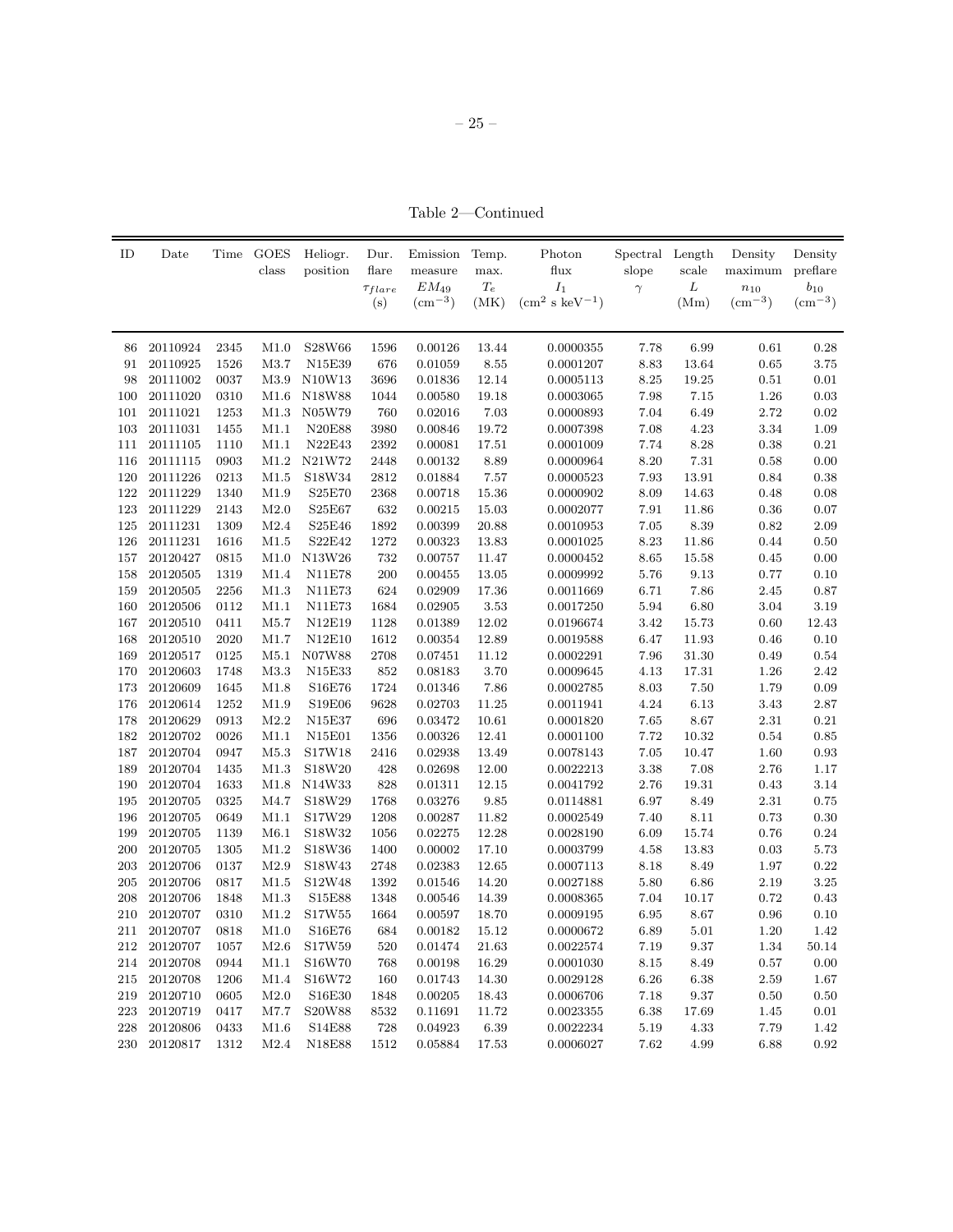– 26 –

Table 2—Continued

| ID      | Date     |              | Time GOES<br>class | Heliogr.<br>position | Dur.<br>flare  | Emission<br>measure | Temp.<br>max.       | Photon<br>flux          | Spectral Length<br>slope | scale         | Density<br>maximum | Density<br>preflare |
|---------|----------|--------------|--------------------|----------------------|----------------|---------------------|---------------------|-------------------------|--------------------------|---------------|--------------------|---------------------|
|         |          |              |                    |                      | $\tau_{flare}$ | $EM_{49}$           | $\mathcal{T} _e$    | $I_1$                   | $\gamma$                 | ${\cal L}$    | $n_{10}$           | $b_{10}$            |
|         |          |              |                    |                      | (s)            | $\rm (cm^{-3})$     | (MK)                | $\rm (cm^2~s~keV^{-1})$ |                          | (Mm)          | $\rm (cm^{-3})$    | $\rm (cm^{-3})$     |
|         |          |              |                    |                      |                |                     |                     |                         |                          |               |                    |                     |
| 235     | 20120818 | 2246         | M1.0               | N18E88               | 1036           | 0.00188             | 12.60               | 0.0000531               | 8.48                     | 8.99          | 0.51               | 0.33                |
| 238     | 20120906 | 0406         | M1.6               | N04W61               | 2184           | 0.01730             | 22.22               | 0.0000244               | 9.41                     | 9.46          | 1.43               | 5.75                |
| 241     | 20120930 | 0427         | M1.3               | N12W81               | 2228           | 0.00236             | $\boldsymbol{9.32}$ | 0.0009274               | $7.16\,$                 | 4.94          | 1.40               | 22.21               |
| 245     | 20121020 | 1805         | M9.0               | S12E88               | 2116           | 0.08375             | 10.51               | 0.0036557               | 8.14                     | 9.81          | 2.98               | $\rm 0.25$          |
| 246     | 20121021 | 1946         | M1.3               | S13E78               | 2124           | 0.01076             | 19.52               | 0.0004559               | 7.47                     | 9.81          | $1.07\,$           | 0.14                |
| 248     | 20121023 | 0313         | X1.8               | S13E58               | 1380           | 0.01599             | 26.74               | 0.0562808               | $6.90\,$                 | 10.40         | $1.19\,$           | 0.00                |
| 251     | 20121112 | 2313         | M2.0               | S25E48               | 2124           | 0.03314             | $8.28\,$            | 0.0002480               | $8.21\,$                 | 8.45          | $2.34\,$           | 1.33                |
| 253     | 20121113 | 0542         | M2.5               | S26E44               | 1396           | 0.02954             | $21.22\,$           | 0.0003934               | $8.13\,$                 | 10.06         | $1.70\,$           | $1.22\,$            |
| 255     | 20121114 | 0359         | M1.1               | S23E27               | 1352           | 0.03191             | 6.93                | 0.0014156               | 3.44                     | 5.17          | 4.81               | 3.19                |
| 257     | 20121120 | 1921         | M1.6               | N10E19               | 372            | 0.04471             | 7.90                | 0.0007343               | 4.91                     | 8.61          | 2.65               | 0.18                |
| 258     | 20121121 | 0645         | M1.4               | N10E12               | 932            | 0.02454             | 9.04                | 0.0008045               | 6.36                     | 11.93         | $1.20\,$           | 0.08                |
| 261     | 20121127 | 2105         | M1.0               | S13W42               | 1668           | 0.00753             | 14.83               | 0.0001938               | 7.99                     | 7.09          | 1.45               | 0.22                |
| 262     | 20121128 | 2120         | M2.2               | S12W56               | 3044           | 0.03893             | 19.23               | 0.0007241               | 7.00                     | 12.86         | $1.35\,$           | 0.17                |
| 264     | 20130111 | 0843         | M1.2               | N05E42               | 1180           | 0.00542             | 7.63                | 0.0003004               | 7.00                     | 7.66          | $1.10\,$           | 0.00                |
| 266     | 20130113 | 0045         | M1.0               | N18W15               | 764            | 0.01716             | 7.39                | 0.0011418               | $6.06\,$                 | 6.18          | 2.70               | 31.98               |
| 268     | 20130217 | 1545         | M1.9               | N12E23               | 620            | 0.01225             | 8.89                | 0.0000633               | 8.87                     | 4.87          | 3.26               | 2.45                |
| 271     | 20130321 | 2142         | M1.6               | N09W88               | 3516           | 0.03346             | 12.18               | 0.0000383               | $8.23\,$                 | 12.28         | $1.34\,$           | $0.12\,$            |
| 273     | 20130411 | 0655         | M6.5               | <b>N11E13</b>        | 1076           | 0.04168             | 11.42               | 0.0018528               | $5.27\,$                 | 25.55         | $0.50\,$           | $\rm 0.91$          |
| 274     | 20130412 | 1952         | M3.3               | N21W47               | 2012           | 0.02328             | 18.80               | 0.0013568               | $7.29\,$                 | 13.87         | $\rm 0.93$         | $0.18\,$            |
| 276     | 20130502 | 0458         | M1.1               | N10W19               | 2380           | 0.00017             | 19.42               | 0.0007521               | 4.69                     | 8.24          | 0.17               | 0.00                |
| 277     | 20130503 | 1639         | M1.3               | N11W38               | $2872\,$       | 0.00010             | 18.37               | 0.0009633               | $5.20\,$                 | $3.04\,$      | $\rm 0.59$         | $0.37\,$            |
| 278     | 20130503 | 1724         | M5.7               | N15E83               | 1316           | 0.03689             | 22.67               | 0.0033001               | 6.85                     | 13.27         | $1.26\,$           | $0.07\,$            |
| 283     | 20130512 | 2237         | M1.2               | N10E89               | 1872           | 0.00186             | 20.36               | 0.0014919               | $6.05\,$                 | 11.68         | 0.34               | 0.15                |
| 284     | 20130513 |              | X1.7               | N11E89               | 2496           | 0.10615             |                     |                         | 7.65                     |               | 1.56               | 0.11                |
| 285     | 20130513 | 0153<br>1157 | M1.3               | N10E89               | 1048           | 0.00403             | 12.49<br>23.26      | 0.0132431               | 6.72                     | 16.33<br>3.52 | 3.04               | 0.00                |
|         |          |              |                    |                      |                |                     |                     | 0.0014927               |                          |               |                    |                     |
| 288     | 20130515 | 0125         | X1.2               | N10E68               | 3524           | 0.09999             | 11.15               | 0.0031250               | 8.06                     | 22.63         | 0.93               | 0.83                |
| 289     | 20130516 | 2136         | M1.3               | N11E40               | 1280           | 0.00133             | 20.44               | 0.0000784               | 8.12                     | 7.27          | 0.59               | 0.15                |
| 291     | 20130520 | 0516         | M1.7               | N09E89               | 1380           | 0.01296             | 12.50               | 0.0000855               | 8.06                     | 8.08          | 1.57               | 1.98                |
| 292     | 20130522 | 1308         | M5.0               | N14W87               | 3248           | 0.04485             | 11.64               | 0.0011678               | 4.63                     | 20.27         | 0.73               | 0.18                |
| 293     | 20130531 | 1952         | M1.0               | N12E42               | 1060           | 0.00112             | $11.25\,$           | 0.0000235               | $8.27\,$                 | $\ \, 9.35$   | $\rm 0.37$         | 0.06                |
| 297     | 20130623 | 2048         | M2.9               | S18E63               | 1132           | 0.02889             | 6.25                | 0.0007958               | $7.29\,$                 | $5.01\,$      | 4.79               | 0.06                |
| $\,298$ | 20130703 | 0700         | M1.5               | S14E82               | 1548           | 0.01205             | 22.27               | 0.0000406               | 8.91                     | 9.38          | $1.21\,$           | $0.13\,$            |
| 299     | 20130812 | 1021         | M1.5               | S21E17               | 1536           | 0.00450             | 12.44               | 0.0000636               | 8.64                     | 11.58         | 0.54               | 1.24                |
| 303     | 20131011 | 0701         | M1.5               | N21E87               | 1124           | 0.01884             | 17.17               | 0.0002881               | 5.13                     | 3.48          | 6.69               | $\,0.64\,$          |
| 304     | 20131013 | 0012         | M1.7               | S22E17               | 1416           | 0.67760             | 11.05               | 0.0001016               | $6.80\,$                 | 9.52          | 8.86               | $2.12\,$            |
| 307     | 20131017 | 1509         | $\rm M1.2$         | S09W63               | 1696           | 0.00352             | 11.69               | 0.0000092               | 9.04                     | 10.42         | 0.56               | $0.07\,$            |
| 308     | 20131022 | 0014         | M1.0               | N08E20               | 1068           | 0.00014             | 21.27               | 0.0003649               | $6.90\,$                 | 8.32          | 0.15               | 0.00                |
| 311     | 20131023 | 2041         | M2.7               | N08W06               | 3368           | 0.01733             | 18.16               | 0.0008089               | 6.76                     | 9.50          | 1.42               | 3.60                |
| 312     | 20131023 | 2333         | $\rm M1.4$         | N09W08               | 2000           | 0.01171             | 15.02               | $\,0.0001602\,$         | 5.42                     | 6.49          | 2.07               | 0.24                |
| 313     | 20131023 | 2358         | M3.1               | N09W09               | 452            | 0.00031             | 21.46               | 0.0003714               | 7.34                     | 8.84          | 0.21               | 0.00                |
| 317     | 20131025 | 0248         | M2.9               | <b>S07E76</b>        | 3164           | 0.03163             | 18.68               | 0.0004501               | 7.18                     | 12.85         | 1.22               | 0.94                |
| 318     | 20131025 | 0753         | X1.7               | S08E73               | 676            | 0.04461             | 33.74               | 0.0298859               | $7.58\,$                 | 11.36         | 1.74               | $0.17\,$            |
| 320     | 20131025 | 1451         | X2.1               | S06E69               | 3568           | 0.10233             | 11.35               | 0.0003450               | 10.39                    | 16.98         | 1.45               | 0.54                |
| 321     | 20131025 | 1702         | M1.3               | S08E67               | 2052           | 0.01089             | 15.70               | 0.0008598               | 5.99                     | 7.14          | 1.73               | $1.22\,$            |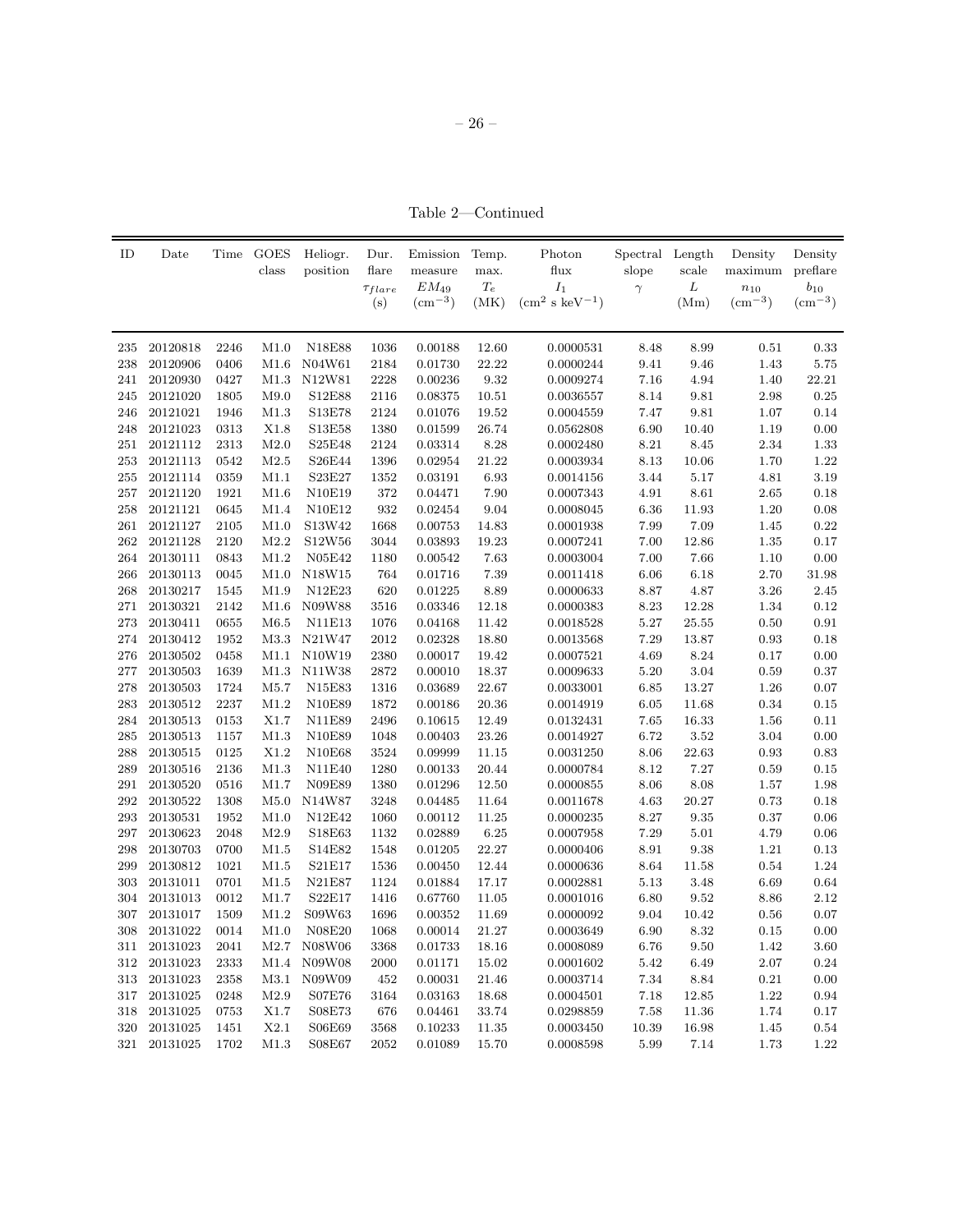Table 2—Continued

| ID  | Date     | Time | <b>GOES</b><br>class | Heliogr.<br>position | Dur.<br>flare<br>$\tau_{flare}$<br>(s) | Emission<br>measure<br>$EM_{49}$<br>$\rm (cm^{-3})$ | Temp.<br>max.<br>$\mathcal{T}_e$<br>(MK) | Photon<br>flux<br>$I_1$<br>$(cm2 s keV-1)$ | Spectral Length<br>slope<br>$\gamma$ | scale<br>L<br>(Mm) | Density<br>maximum<br>$n_{10}$<br>$\rm (cm^{-3})$ | Density<br>preflare<br>$b_{10}$<br>$\rm (cm^{-3})$ |
|-----|----------|------|----------------------|----------------------|----------------------------------------|-----------------------------------------------------|------------------------------------------|--------------------------------------------|--------------------------------------|--------------------|---------------------------------------------------|----------------------------------------------------|
| 325 | 20131026 | 0917 | M1.5                 | S08E59               | 1060                                   | 0.00078                                             | 11.77                                    | 0.0001197                                  | 6.67                                 | 6.48               | 0.54                                              | 0.08                                               |
| 328 | 20131026 | 1949 | M1.0                 | S08E51               | 1940                                   | 0.00004                                             | 20.02                                    | 0.0001241                                  | 6.61                                 | 3.87               | 0.25                                              | 0.00                                               |
| 334 | 20131028 | 1446 | M2.7                 | S08E27               | 2600                                   | 0.00557                                             | 19.67                                    | 0.0006088                                  | 7.57                                 | 23.10              | 0.21                                              | 0.07                                               |
| 336 | 20131028 | 2048 | M1.5                 | N07W83               | 1748                                   | 0.00481                                             | 8.04                                     | 0.0002001                                  | 7.99                                 | 6.48               | 1.33                                              | 1.22                                               |
| 340 | 20131102 | 2213 | M1.6                 | S12W12               | 768                                    | 0.00239                                             | 8.99                                     | 0.0002536                                  | 7.73                                 | 5.47               | 1.21                                              | 0.19                                               |
| 343 | 20131105 | 1808 | M1.0                 | S12E47               | 1124                                   | 0.00159                                             | 6.43                                     | 0.0001669                                  | 7.77                                 | 4.57               | 1.29                                              | 5.16                                               |
| 345 | 20131106 | 1339 | M3.8                 | S09E35               | 1936                                   | 0.00399                                             | 9.70                                     | 0.0031537                                  | 6.63                                 | 7.92               | 0.90                                              | 0.15                                               |
| 347 | 20131107 | 0334 | M2.3                 | S08E26               | 1436                                   | 0.02208                                             | 3.12                                     | 0.0064472                                  | 5.08                                 | 12.92              | $1.01\,$                                          | 0.04                                               |
| 351 | 20131110 | 0508 | X1.1                 | S11W17               | 3284                                   | 0.04878                                             | 21.66                                    | 0.0079130                                  | 7.69                                 | 22.03              | 0.68                                              | $0.20\,$                                           |
| 352 | 20131111 | 1101 | M2.4                 | S17E74               | 3068                                   | 0.00399                                             | 19.31                                    | 0.0002777                                  | 7.71                                 | 10.35              | 0.60                                              | 0.10                                               |
| 353 | 20131113 | 1457 | M1.4                 | S20E46               | 1400                                   | 0.00130                                             | 20.16                                    | 0.0001988                                  | 7.48                                 | 14.63              | 0.20                                              | 0.07                                               |
| 354 | 20131115 | 0220 | M1.0                 | <b>N07E53</b>        | 1252                                   | 0.00109                                             | 20.12                                    | 0.0001849                                  | 7.62                                 | 9.28               | 0.37                                              | $\rm 0.03$                                         |
| 357 | 20131117 | 0506 | M1.0                 | S19W41               | 1208                                   | 0.00089                                             | 6.36                                     | 0.0002105                                  | 7.49                                 | 2.98               | 1.84                                              | 0.46                                               |
| 359 | 20131121 | 1052 | M1.2                 | S14W89               | 1248                                   | 0.02074                                             | 16.89                                    | 0.0004123                                  | 4.71                                 | 4.55               | 4.69                                              | 2.51                                               |
| 360 | 20131123 | 0220 | M1.1                 | N13W58               | 2584                                   | 0.00110                                             | 17.26                                    | 0.0000888                                  | 7.99                                 | 5.71               | 0.77                                              | 0.25                                               |
| 363 | 20131219 | 2306 | M3.5                 | S16E89               | 2304                                   | 0.01275                                             | 21.85                                    | 0.0004127                                  | 8.06                                 | 15.14              | 0.61                                              | 0.04                                               |
| 364 | 20131220 | 1135 | M1.6                 | S16E78               | 4272                                   | 0.00332                                             | 15.97                                    | 0.0001171                                  | 6.64                                 | 7.27               | 0.93                                              | 0.58                                               |
| 365 | 20131222 | 0805 | M1.9                 | S17W51               | 1788                                   | 0.00701                                             | 18.95                                    | 0.0003829                                  | 7.68                                 | 5.42               | 2.10                                              | 0.25                                               |
| 366 | 20131222 | 0833 | M1.1                 | S17W52               | 1956                                   | 0.00852                                             | 15.06                                    | 0.0004831                                  | 4.45                                 | 6.18               | 1.90                                              | 0.28                                               |
| 367 | 20131222 | 1424 | M1.6                 | S16E44               | 2532                                   | 0.03249                                             | 11.35                                    | 0.0004446                                  | 6.57                                 | 9.85               | 1.84                                              | 0.06                                               |
| 368 | 20131222 | 1506 | M3.3                 | S17W55               | 1328                                   | 0.00742                                             | 21.78                                    | 0.0003082                                  | 7.26                                 | 13.71              | 0.54                                              | 0.37                                               |
| 377 | 20140103 | 1241 | M1.0                 | S04E52               | 1000                                   | 0.02158                                             | 7.58                                     | 0.0004308                                  | 4.84                                 | 3.83               | 6.20                                              | 2.66                                               |
| 382 | 20140107 | 0349 | M1.0                 | <b>N07E07</b>        | 1432                                   | 0.00661                                             | $7.25\,$                                 | 0.0007455                                  | 6.14                                 | 4.20               | 2.99                                              | 0.39                                               |
| 385 | 20140108 | 0339 | M3.6                 | N11W88               | 2016                                   | 0.01548                                             | 19.24                                    | 0.0020340                                  | 6.89                                 | 3.83               | $5.25\,$                                          | 0.52                                               |
| 386 | 20140113 | 2148 | M1.3                 | S08W75               | 660                                    | 0.00086                                             | 7.92                                     | 0.0019242                                  | 6.65                                 | 2.97               | 1.81                                              | 0.39                                               |
| 387 | 20140127 | 0105 | M1.0                 | S16E88               | 2860                                   | 0.00172                                             | 16.77                                    | 0.0002649                                  | 4.60                                 | 11.25              | 0.35                                              | 0.03                                               |
| 389 | 20140127 | 2205 | M4.9                 | S14E88               | 1880                                   | 0.00078                                             | 24.20                                    | 0.0041016                                  | 6.96                                 | 4.85               | 0.83                                              | 61.62                                              |
| 393 | 20140128 | 1233 | M1.3                 | S15E79               | 1708                                   | 0.00363                                             | 5.90                                     | 0.0000335                                  | 8.80                                 | 4.85               | 1.78                                              | 0.00                                               |
| 395 | 20140128 | 2204 | M2.6                 | S14E74               | 1112                                   | 0.00399                                             | 7.01                                     | 0.0021642                                  | 6.82                                 | 5.69               | 1.47                                              | 0.79                                               |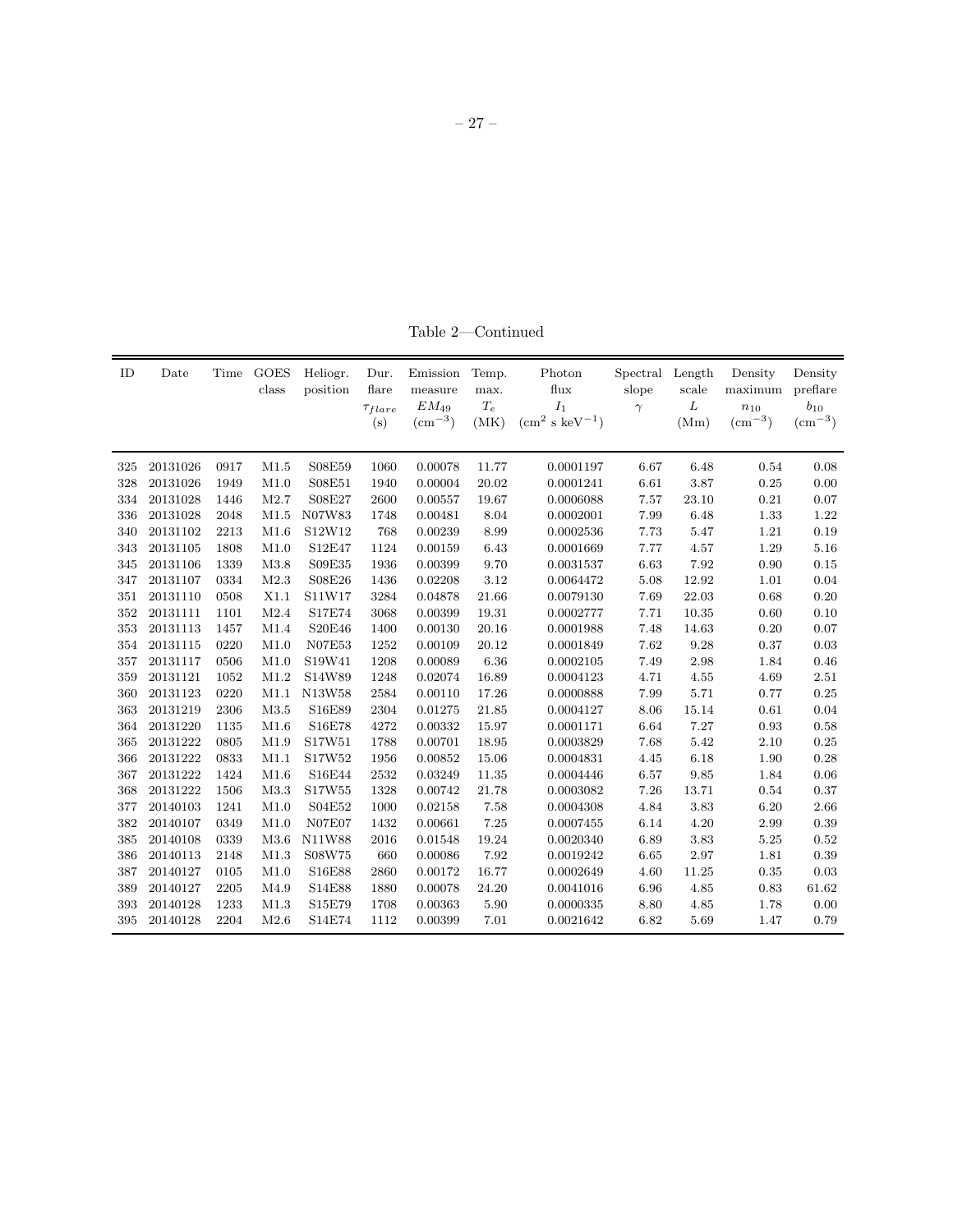| ID             | Cutoff             | Cutoff             | Cutoff              | Cutoff             | Nonthermal              | Nonthermal              | Nonthermal              | Nonthermal              |
|----------------|--------------------|--------------------|---------------------|--------------------|-------------------------|-------------------------|-------------------------|-------------------------|
|                | energy             | energy             | energy              | energy             | energy                  | energy                  | energy                  | energy                  |
|                | $\varepsilon_{en}$ | $\varepsilon_{wt}$ | $\varepsilon_{tof}$ | $\varepsilon_{co}$ | $E_{en}$                | $E_{wt}$                | $E_{tof}$               | $\mathcal{E}_{co}$      |
|                | (keV)              | (keV)              | (keV)               | (keV)              | $(10^{30} \text{ erg})$ | $(10^{30} \text{ erg})$ | $(10^{30} \text{ erg})$ | $(10^{30} \text{ erg})$ |
|                |                    |                    |                     |                    |                         |                         |                         |                         |
| $\mathbf 1$    | 1.00               | 4.80               | 6.70                | 15.00              | 0.7778                  | 0.0042                  | 0.0015                  | 0.0001                  |
| $\,2$          | $3.20\,$           | $6.60\,$           | 1.70                | 19.00              | 0.0305                  | 0.0017                  | 0.4079                  | 0.0000                  |
| 3              | 0.70               | $5.30\,$           | 1.90                | 30.00              | 21.5602                 | 0.0497                  | 1.2021                  | 0.0002                  |
| $\overline{4}$ | 11.50              | 14.20              | 11.20               | 21.00              | 2.2251                  | 0.4854                  | 2.6257                  | 0.0307                  |
| 10             | 16.20              | 13.40              | 9.00                | 30.00              | 1.4205                  | 4.5095                  | 49.6561                 | 0.0333                  |
| 12             | 12.80              | 14.80              | 15.10               | 27.00              | 46.3275                 | 19.9327                 | 17.1499                 | 0.5138                  |
| 13             | 8.70               | 12.60              | 5.90                | 21.00              | 2.4624                  | 0.2781                  | 23.6050                 | 0.0143                  |
| 15             | 9.20               | 8.90               | 9.90                | 22.00              | 5.1154                  | 6.0449                  | 3.1357                  | 0.0165                  |
| 16             | 14.90              | 6.90               | 15.50               | 27.00              | 2.5982                  | 312.6780                | 2.0072                  | 0.0636                  |
| 18             | 10.50              | $9.60\,$           | 10.90               | 24.00              | 0.8962                  | 1.6026                  | 0.7330                  | 0.0057                  |
| 19             | 1.90               | 3.20               | 9.70                | 15.00              | 0.3648                  | 0.0681                  | 0.0017                  | 0.0004                  |
| 20             | 10.70              | $5.80\,$           | 10.40               | 22.00              | 2.0033                  | 143.3275                | 2.4943                  | 0.0132                  |
| 21             | 9.90               | 9.60               | 7.50                | 15.00              | 5.4652                  | 7.0165                  | 52.4010                 | 0.1755                  |
| $22\,$         | 7.60               | $5.50\,$           | 5.30                | 22.00              | 5.5665                  | 35.2264                 | 41.2397                 | 0.0164                  |
| $\bf 23$       | 9.80               | 5.80               | 6.40                | 20.00              | 3.4690                  | 90.9612                 | 49.9326                 | 0.0367                  |
| $\bf 28$       | 5.40               | 5.60               | 4.50                | 15.00              | 6.6379                  | 5.5572                  | 14.3126                 | 0.0957                  |
| $\,29$         | 12.90              | 6.00               | 5.20                | 26.00              | 0.1107                  | 4.2193                  | 8.2575                  | 0.0039                  |
| $30\,$         | 9.20               | 2.70               | 9.60                | 22.00              | 0.9000                  | 895.5553                | 0.7023                  | 0.0063                  |
| 31             | 7.90               | 4.50               | 38.30               | 30.00              | 16.7310                 | 975.3401                | 0.0002                  | 0.0012                  |
| $33\,$         | 29.20              | 16.20              | 6.60                | 21.00              | 0.0294                  | 1.3916                  | 495.0242                | 0.2530                  |
| 34             | 6.10               | 7.70               | 5.80                | 15.00              | 416.3836                | 68.0520                 | 624.6119                | 0.2839                  |
| $37\,$         | 12.80              | 8.40               | 9.30                | 28.00              | 5.1082                  | 41.4942                 | 25.9488                 | 0.0969                  |
| 38             | 10.00              | 5.70               | 11.80               | 20.00              | 0.6242                  | 26.0680                 | 0.2079                  | 0.0063                  |
| 40             | 11.30              | 7.40               | 18.20               | 30.00              | 3.8600                  | 47.7786                 | 0.2403                  | 0.0126                  |
| 41             | 4.10               | 4.70               | 13.20               | 15.00              | 1.1429                  | 0.6713                  | 0.0102                  | 0.0060                  |
| 46             | 8.80               | $8.20\,$           | 7.90                | 20.00              | 7.1019                  | 10.9290                 | 13.8560                 | 0.0568                  |
| 48             | 96.70              | 8.20               | 8.80                | 16.00              | 0.0000                  | 5.1251                  | 3.4567                  | 0.0888                  |
| 50             | 2.00               | 3.10               | 35.60               | 12.00              | 2.7037                  | 0.6692                  | 0.0005                  | 0.0127                  |
| $51\,$         | 6.60               | $7.90\,$           | 6.50                | 12.00              | 14.6050                 | 4.8811                  | 16.0264                 | 0.3311                  |
| 52             | 8.10               | 9.80               | 6.40                | 15.00              | 10.3822                 | 2.4438                  | 71.7504                 | 0.0802                  |
| 53             | 14.20              | 13.00              | 21.20               | 15.00              | 5.3108                  | 9.4608                  | 0.3361                  | 3.6127                  |
| $55\,$         | 54.60              | 9.60               | 7.70                | 19.00              | 0.0001                  | 5.8205                  | 24.7286                 | 0.0624                  |
| $61\,$         | 14.50              | 18.60              | 13.90               | 28.00              | 106.4098                | 21.3920                 | 137.7906                | 1.5931                  |
| 63             | 10.40              | 11.30              | 5.10                | 18.00              | 1.3532                  | 0.7893                  | 198.1350                | 0.0300                  |
| 64             | 8.10               | 11.30              | 7.10                | 30.00              | 2.6708                  | 0.2223                  | 6.7030                  | 0.0002                  |
| 65             | 12.00              | 8.10               | 9.30                | 30.00              | 22.9111                 | 404.4191                | 152.0502                | 0.0251                  |
| 68             | 10.50              | 16.70              | 14.30               | 18.00              | 101.2172                | 3.2939                  | 10.3612                 | 1.9095                  |
| 69             | 10.50              | 6.70               | 9.60                | 16.00              | 9.9118                  | 168.5142                | 17.3350                 | 0.7104                  |
| $70\,$         | 7.60               | 10.80              | 6.60                | 17.00              | 19.8497                 | 1.0888                  | 68.6569                 | 0.0234                  |
| $71\,$         | 21.20              | 16.10              | 4.80                | 30.00              | 0.0204                  | 0.1367                  | 570.6394                | 0.0019                  |
| $77\,$         | 9.00               | 7.50               | $6.00\,$            | 15.00              | 3.5533                  | 11.7135                 | 50.8674                 | 0.1313                  |
| $81\,$         | 13.40              | 6.90               | 11.00               | 23.00              | 0.7741                  | 59.5029                 | 2.8106                  | 0.0225                  |
| $\rm 83$       | 6.30               | $6.60\,$           | 8.00                | 14.00              | 98.3267                 | 65.8536                 | 19.0484                 | 0.4112                  |
| $\bf 84$       | 8.60               | 5.70               | 14.90               | 29.00              | 6.2511                  | 51.7382                 | 0.4210                  | 0.0151                  |

Table 3. Low-energy cutoff energies and total nonthermal energies calculated for 4 models (en, wt, tof, co), derived from the observables of 143 M and X-class flare events, tabulated in Table 2.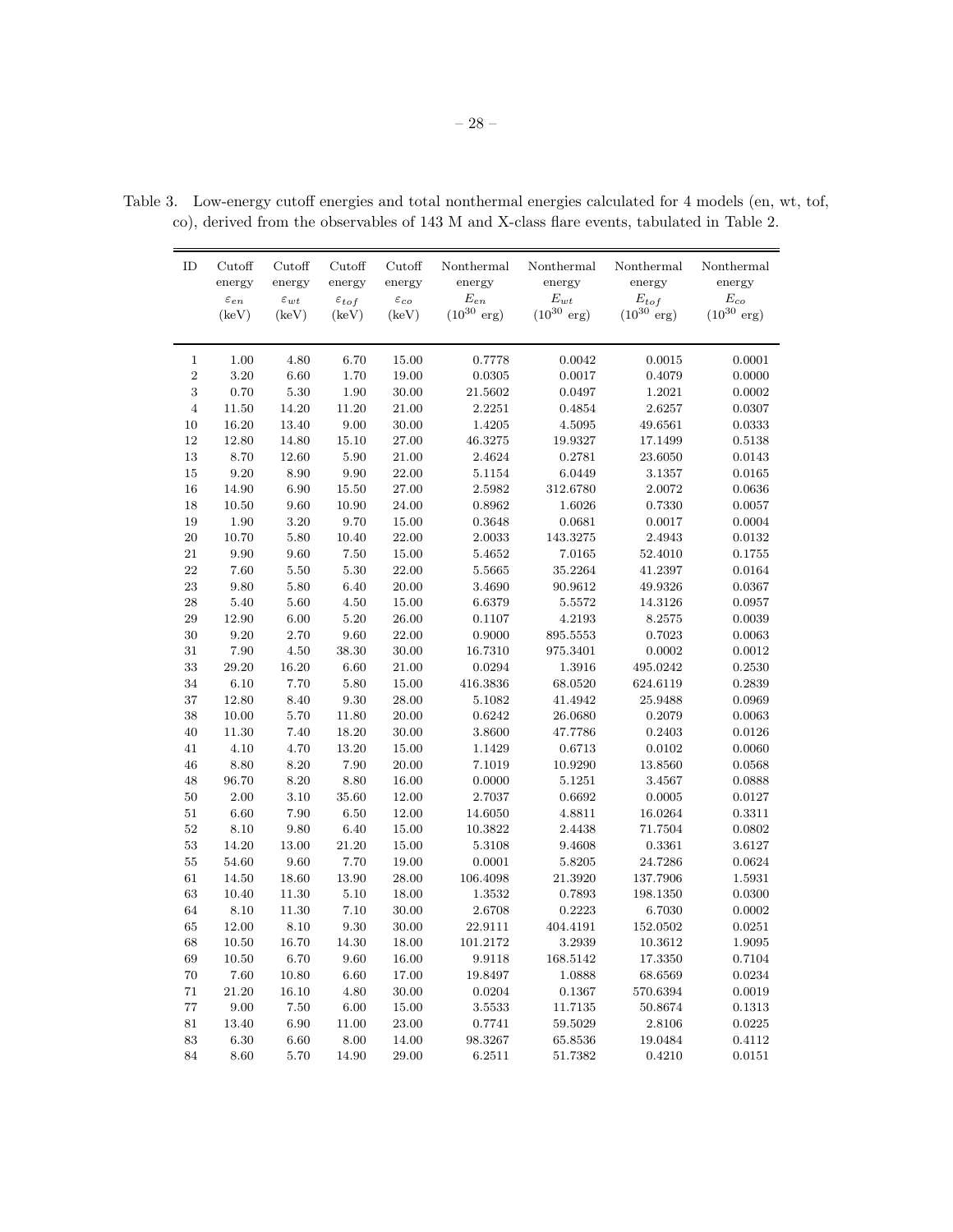– 29 –

Table 3—Continued

| ID      | Cutoff<br>energy<br>$\varepsilon_{en}$ | Cutoff<br>energy<br>$\varepsilon_{wt}$ | Cutoff<br>energy<br>$\varepsilon_{tof}$ | Cutoff<br>energy<br>$\varepsilon_{co}$ | Nonthermal<br>energy<br>$E_{en}$ | Nonthermal<br>energy<br>$E_{wt}$ | Nonthermal<br>energy<br>$E_{tof}$ | Nonthermal<br>energy<br>$E_{co}$ |
|---------|----------------------------------------|----------------------------------------|-----------------------------------------|----------------------------------------|----------------------------------|----------------------------------|-----------------------------------|----------------------------------|
|         | (keV)                                  | (keV)                                  | (keV)                                   | (keV)                                  | $(10^{30} \text{ erg})$          | $(10^{30} \text{ erg})$          | $(10^{30} \text{ erg})$           | $(10^{30} \text{ erg})$          |
| 86      | 8.80                                   | 10.20                                  | $5.80\,$                                | 28.00                                  | 1.7223                           | 0.6667                           | 31.8594                           | 0.0007                           |
| 91      | 7.00                                   | 7.20                                   | 8.30                                    | 12.00                                  | 135.1171                         | 107.9637                         | 37.2981                           | 2.0702                           |
| 98      | 15.90                                  | 9.70                                   | 8.70                                    | 20.00                                  | 1.0634                           | 39.2940                          | 82.8666                           | 0.2042                           |
| 100     | 14.90                                  | 14.90                                  | 8.40                                    | 20.00                                  | 0.6826                           | 0.7121                           | 38.6946                           | 0.0894                           |
| 101     | 11.20                                  | 4.90                                   | 11.70                                   | 15.00                                  | 0.0898                           | 13.9602                          | 0.0692                            | 0.0157                           |
| 103     | 12.80                                  | 13.70                                  | 10.50                                   | 28.00                                  | 0.9179                           | 0.5842                           | 2.9818                            | 0.0077                           |
| 111     | 10.30                                  | 13.20                                  | 4.90                                    | 22.00                                  | 1.4515                           | 0.2686                           | 201.8147                          | 0.0086                           |
| 116     | 23.70                                  | 7.10                                   | 5.80                                    | 14.00                                  | 0.0077                           | 47.6822                          | 205.9947                          | 0.3427                           |
| 120     | 7.70                                   | 5.80                                   | 9.50                                    | 15.00                                  | 6.5091                           | 44.8960                          | 1.4804                            | 0.0639                           |
| $122\,$ | 10.00                                  | 12.00                                  | 7.40                                    | 27.00                                  | 2.4833                           | 0.6709                           | 21.1648                           | 0.0022                           |
| 123     | 9.90                                   | 11.50                                  | 5.80                                    | 28.00                                  | 4.1542                           | 1.4337                           | 172.7290                          | 0.0031                           |
| $125\,$ | 8.20                                   | 14.50                                  | 7.30                                    | 26.00                                  | 6.0413                           | 0.1924                           | 11.8059                           | 0.0056                           |
| 126     | $8.40\,$                               | 11.00                                  | 6.40                                    | 22.00                                  | 13.1490                          | 1.9445                           | 99.5300                           | 0.0130                           |
| 157     | 36.50                                  | $\ \, 9.50$                            | 7.40                                    | 14.00                                  | 0.0001                           | 3.0211                           | 21.6221                           | 0.1610                           |
| 158     | $5.30\,$                               | 7.60                                   | 7.40                                    | 15.00                                  | 1.3581                           | 0.2412                           | 0.2706                            | 0.0095                           |
| 159     | $7.30\,$                               | 11.50                                  | 12.30                                   | 17.00                                  | 7.0812                           | 0.5296                           | 0.3739                            | 0.0578                           |
| 160     | 5.90                                   | 2.10                                   | 12.70                                   | 17.00                                  | 3.0419                           | 473.1884                         | 0.0663                            | 0.0157                           |
| 167     | 0.40                                   | 4.60                                   | 8.60                                    | 21.00                                  | 30.2518                          | 0.0892                           | 0.0196                            | 0.0022                           |
| 168     | 9.70                                   | 8.30                                   | 6.50                                    | 15.00                                  | 1.7269                           | 4.1018                           | 15.3409                           | 0.1610                           |
| 169     | $6.60\,$                               | 8.60                                   | 11.00                                   | 15.00                                  | 110.4820                         | 16.9623                          | 3.0718                            | 0.3498                           |
| 170     | 0.70                                   | 1.60                                   | 13.00                                   | 14.00                                  | 19.2109                          | 1.2400                           | 0.0019                            | 0.0015                           |
| 173     | 13.90                                  | $6.10\,$                               | 10.20                                   | 20.00                                  | 0.4422                           | 140.1815                         | 3.7789                            | 0.0338                           |
| 176     | 2.90                                   | 5.10                                   | 12.80                                   | 15.00                                  | 0.5684                           | 0.0932                           | 0.0047                            | 0.0028                           |
| 178     | 9.10                                   | 7.90                                   | 12.50                                   | 19.00                                  | 1.6227                           | 3.9857                           | 0.1907                            | 0.0118                           |
| 182     | 7.30                                   | 9.30                                   | $6.60\,$                                | 30.00                                  | 10.8205                          | 2.1517                           | 21.4655                           | 0.0008                           |
| 187     | 11.40                                  | 9.40                                   | 11.40                                   | 22.00                                  | 10.0191                          | 33.7559                          | 10.0593                           | 0.1921                           |
| 189     | $0.60\,$                               | $4.50\,$                               | 12.30                                   | 16.00                                  | 0.6845                           | 0.0060                           | 0.0006                            | 0.0003                           |
| 190     | $0.10\,$                               | 3.90                                   | $8.00\,$                                | 14.00                                  | 4.6077                           | 0.0036                           | 0.0010                            | 0.0004                           |
| 195     | 12.80                                  | 6.80                                   | 12.40                                   | 24.00                                  | 4.9962                           | 219.9091                         | 5.9444                            | 0.1149                           |
| 196     | $\,9.30$                               | $8.60\,$                               | $6.80\,$                                | 22.00                                  | 3.5504                           | 6.0006                           | 25.6911                           | 0.0142                           |
| 199     | $6.30\,$                               | $7.50\,$                               | 9.70                                    | 18.00                                  | 5.3694                           | 2.2979                           | 0.6250                            | 0.0267                           |
| $200\,$ | $1.00\,$                               | 8.20                                   | 1.80                                    | 15.00                                  | 40.7531                          | 0.0202                           | 5.0761                            | 0.0024                           |
| 203     | 14.50                                  | 10.00                                  | 11.40                                   | 21.00                                  | 0.4537                           | 6.5307                           | 2.5106                            | 0.0320                           |
| 205     | 5.70                                   | $8.30\,$                               | 10.80                                   | 22.00                                  | 5.8572                           | 0.9418                           | 0.2667                            | 0.0089                           |
| 208     | 8.60                                   | 10.00                                  | 7.60                                    | 24.00                                  | 6.2984                           | 2.6349                           | 14.0258                           | 0.0131                           |
| 210     | 11.70                                  | 12.80                                  | 8.10                                    | 24.00                                  | 0.4536                           | 0.2598                           | 4.1385                            | 0.0062                           |
| 211     | 5.90                                   | 10.30                                  | 6.90                                    | 30.00                                  | 2.0414                           | 0.0798                           | 0.8681                            | 0.0001                           |
| 212     | 4.90                                   | 15.30                                  | 9.90                                    | 24.00                                  | 505.2834                         | 0.4216                           | 6.1786                            | 0.0257                           |
| 214     | 19.60                                  | 12.80                                  | 6.10                                    | 30.00                                  | 0.0259                           | 0.5373                           | 105.4782                          | 0.0012                           |
| 215     | 5.70                                   | 8.90                                   | 11.40                                   | 17.00                                  | 8.9478                           | 0.8496                           | 0.2419                            | 0.0290                           |
| 219     | 9.30                                   | 13.00                                  | 6.00                                    | 30.00                                  | 7.8497                           | 0.9755                           | 110.5648                          | 0.0055                           |
| 223     | 14.80                                  | 7.50                                   | 14.20                                   | 16.00                                  | 0.7552                           | $30.5329\,$                      | 0.9672                            | 0.5032                           |
| $228\,$ | 5.40                                   | 3.40                                   | 16.20                                   | 15.00                                  | 0.7626                           | 5.0530                           | 0.0073                            | 0.0101                           |
| 230     | 11.90                                  | 13.00                                  | 16.40                                   | 18.00                                  | 0.7520                           | 0.4090                           | 0.0897                            | 0.0480                           |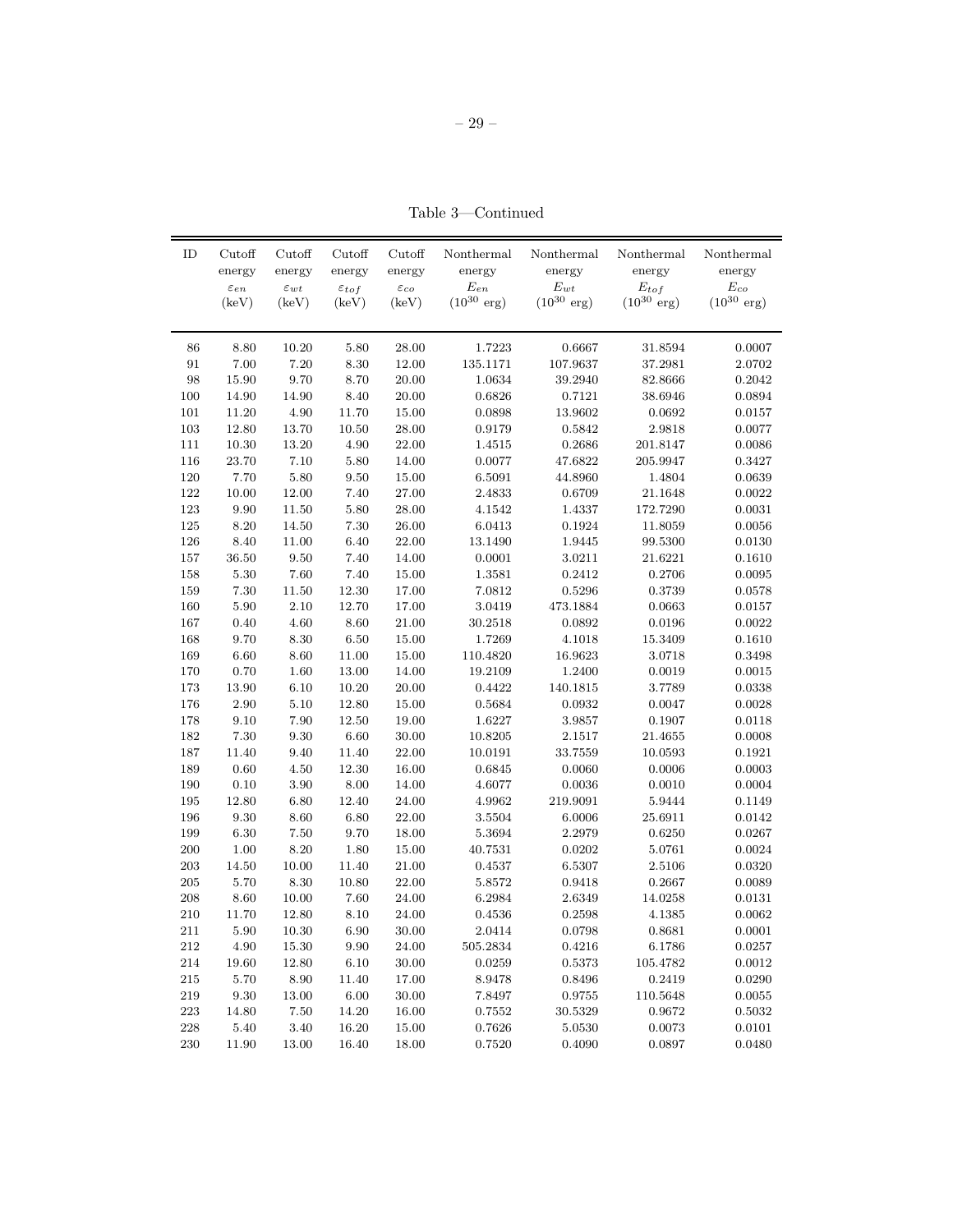– 30 –

Table 3—Continued

| energy<br>energy<br>energy<br>energy<br>energy<br>energy<br>energy<br>energy<br>$E_{en}$<br>$E_{wt}$<br>$\mathcal{E}_{tof}$<br>$\mathcal{E}_{co}$<br>$\varepsilon_{en}$<br>$\varepsilon_{wt}$<br>$\varepsilon_{co}$<br>$\varepsilon_{tof}$<br>$(10^{30} \text{ erg})$<br>$(10^{30} \text{ erg})$<br>$(10^{30} \text{ erg})$<br>$(10^{30} \text{ erg})$<br>(keV)<br>(keV)<br>(keV)<br>(keV)<br>9.40<br>10.30<br>6.00<br>30.00<br>1.4368<br>0.0005<br>235<br>2.7705<br>84.1892<br>$\boldsymbol{238}$<br>8.30<br>4.5569<br>19.90<br>10.30<br>17.00<br>26.7858<br>0.0172<br>0.0661<br>7.60<br>6.60<br>7.30<br>241<br>16.00<br>9.4226<br>23.5095<br>11.6637<br>0.0967<br>15.90<br>8.30<br>15.10<br>245<br>20.00<br>2.5768<br>276.5678<br>3.7736<br>0.5087<br>14.30<br>$9.00\,$<br>246<br>11.40<br>22.00<br>1.3530<br>0.3115<br>5.9178<br>0.0188<br>$9.80\,$<br>248<br>194.30<br>18.20<br>30.00<br>0.0000<br>0.9979<br>37.5929<br>0.0524<br>$251\,$<br>10.00<br>6.60<br>12.40<br>0.0201<br>22.00<br>5.8906<br>121.1315<br>1.2253<br>$253\,$<br>11.60<br>9.40<br>16.70<br>20.00<br>10.7416<br>0.1714<br>2.3528<br>0.0474<br>$255\,$<br>$0.80\,$<br>2.60<br>13.90<br>0.0085<br>0.0001<br>0.0001<br>14.00<br>0.1509<br>$257\,$<br>$3.20\,$<br>$4.00\,$<br>0.3824<br>0.0035<br>0.0017<br>13.30<br>16.00<br>0.9894<br>258<br>7.70<br>5.70<br>10.60<br>14.6470<br>17.00<br>3.0739<br>0.5495<br>0.0434<br>261<br>11.90<br>11.50<br>9.00<br>24.00<br>0.0047<br>0.6241<br>0.8022<br>4.5538<br>262<br>2.8245<br>9.70<br>13.30<br>11.70<br>17.00<br>0.4292<br>0.9263<br>0.0964<br>264<br>32.10<br>$5.30\,$<br>8.10<br>18.00<br>0.0016<br>80.4219<br>6.0352<br>0.0504<br>$266\,$<br>$4.50\,$<br>11.40<br>0.0734<br>3.60<br>15.00<br>24.2342<br>8.1539<br>0.0184<br>268<br>7.60<br>11.10<br>0.0003<br>9.70<br>30.00<br>2.4258<br>17.6247<br>0.8419<br>9.70<br>271<br>9.90<br>11.40<br>14.00<br>3.0094<br>3.6091<br>1.1474<br>0.2522<br>6.20<br>10.00<br>273<br>2.30<br>12.00<br>83.7943<br>1.2304<br>0.1574<br>0.0719<br>$274\,$<br>10.40<br>13.40<br>10.10<br>16.00<br>13.3241<br>2.7140<br>16.7779<br>0.9044<br>276<br>9.50<br>3.30<br>52.20<br>16.00<br>0.0001<br>0.0280<br>1.3581<br>0.0041<br>3.70<br>$277\,$<br>9.50<br>9.80<br>21.00<br>0.1121<br>0.0971<br>5.6071<br>0.0040<br>$278\,$<br>11.60<br>$15.30\,$<br>11.40<br>20.00<br>3.1159<br>0.5936<br>3.3443<br>0.1256<br>$\bf 283$<br>7.80<br>$5.60\,$<br>12.40<br>29.00<br>1.1321<br>0.1071<br>5.9789<br>0.0014<br>284<br>15.80<br>9.30<br>14.10<br>511.5092<br>25.00<br>14.9141<br>32.2520<br>0.7191<br>$\bf 285$<br>9.10<br>77.60<br>15.50<br>28.00<br>0.0000<br>0.1121<br>2.2906<br>0.0038<br>$\boldsymbol{288}$<br>10.30<br>8.70<br>12.80<br>233.2775<br>15.2921<br>18.00<br>70.1435<br>1.3882<br>$\,289$<br>11.10<br>16.10<br>5.80<br>30.00<br>1.2008<br>0.0851<br>122.8816<br>0.0010<br>$\bf 291$<br>7.80<br>9.80<br>$\,9.90$<br>15.00<br>10.7964<br>2.1221<br>0.1025<br>1.8687<br>10.80<br>292<br>$2.60\,$<br>5.60<br>0.5070<br>0.0188<br>14.00<br>8.6450<br>0.0486<br>$\,293$<br>9.00<br>$5.20\,$<br>9.80<br>24.00<br>0.6634<br>1.2131<br>65.5062<br>0.0010<br>$\,297$<br>$4.50\,$<br>15.80<br>13.70<br>15.00<br>0.1384<br>394.0855<br>0.3433<br>0.1936<br>298<br>11.60<br>19.00<br>9.40<br>16.00<br>1.5009<br>0.0292<br>7.6938<br>0.1153<br>299<br>7.00<br>8.20<br>10.30<br>15.00<br>15.9317<br>2.7585<br>56.0776<br>0.1611<br>303<br>5.00<br>9.10<br>13.50<br>17.00<br>0.2404<br>0.0207<br>0.0040<br>0.0016<br>304<br>4.80<br>$7.40\,$<br>25.70<br>30.00<br>8.2187<br>0.6604<br>0.0005<br>0.0002<br>307<br>10.50<br>6.70<br>10.10<br>23.00<br>2.4395<br>3.3935<br>89.3478<br>0.0046<br>$308\,$<br>39.30<br>14.50<br>3.20<br>30.00<br>0.0002<br>0.0829<br>654.5867<br>0.0011<br>12.20<br>311<br>6.80<br>10.30<br>21.00<br>21.6912<br>0.7447<br>1.9624<br>0.0318<br>$312\,$<br>$5.00\,$<br>0.0072<br>8.30<br>10.20<br>21.00<br>0.1779<br>0.0181<br>0.0003<br>$313\,$<br>15.40<br>3.80<br>606.1953<br>20.70<br>30.00<br>0.0136<br>0.0883<br>0.0013 | ID | Cutoff | Cutoff | Cutoff | Cutoff | Nonthermal | Nonthermal | Nonthermal | Nonthermal |
|--------------------------------------------------------------------------------------------------------------------------------------------------------------------------------------------------------------------------------------------------------------------------------------------------------------------------------------------------------------------------------------------------------------------------------------------------------------------------------------------------------------------------------------------------------------------------------------------------------------------------------------------------------------------------------------------------------------------------------------------------------------------------------------------------------------------------------------------------------------------------------------------------------------------------------------------------------------------------------------------------------------------------------------------------------------------------------------------------------------------------------------------------------------------------------------------------------------------------------------------------------------------------------------------------------------------------------------------------------------------------------------------------------------------------------------------------------------------------------------------------------------------------------------------------------------------------------------------------------------------------------------------------------------------------------------------------------------------------------------------------------------------------------------------------------------------------------------------------------------------------------------------------------------------------------------------------------------------------------------------------------------------------------------------------------------------------------------------------------------------------------------------------------------------------------------------------------------------------------------------------------------------------------------------------------------------------------------------------------------------------------------------------------------------------------------------------------------------------------------------------------------------------------------------------------------------------------------------------------------------------------------------------------------------------------------------------------------------------------------------------------------------------------------------------------------------------------------------------------------------------------------------------------------------------------------------------------------------------------------------------------------------------------------------------------------------------------------------------------------------------------------------------------------------------------------------------------------------------------------------------------------------------------------------------------------------------------------------------------------------------------------------------------------------------------------------------------------------------------------------------------------------------------------------------------------------------------------------------------------------------------------------------------------------------------------------------------------------------------------------------------------------------------------------------------------------------------------------------------------------------------------------------------------------------------------------------------------------------------------------------|----|--------|--------|--------|--------|------------|------------|------------|------------|
|                                                                                                                                                                                                                                                                                                                                                                                                                                                                                                                                                                                                                                                                                                                                                                                                                                                                                                                                                                                                                                                                                                                                                                                                                                                                                                                                                                                                                                                                                                                                                                                                                                                                                                                                                                                                                                                                                                                                                                                                                                                                                                                                                                                                                                                                                                                                                                                                                                                                                                                                                                                                                                                                                                                                                                                                                                                                                                                                                                                                                                                                                                                                                                                                                                                                                                                                                                                                                                                                                                                                                                                                                                                                                                                                                                                                                                                                                                                                                                                                  |    |        |        |        |        |            |            |            |            |
|                                                                                                                                                                                                                                                                                                                                                                                                                                                                                                                                                                                                                                                                                                                                                                                                                                                                                                                                                                                                                                                                                                                                                                                                                                                                                                                                                                                                                                                                                                                                                                                                                                                                                                                                                                                                                                                                                                                                                                                                                                                                                                                                                                                                                                                                                                                                                                                                                                                                                                                                                                                                                                                                                                                                                                                                                                                                                                                                                                                                                                                                                                                                                                                                                                                                                                                                                                                                                                                                                                                                                                                                                                                                                                                                                                                                                                                                                                                                                                                                  |    |        |        |        |        |            |            |            |            |
|                                                                                                                                                                                                                                                                                                                                                                                                                                                                                                                                                                                                                                                                                                                                                                                                                                                                                                                                                                                                                                                                                                                                                                                                                                                                                                                                                                                                                                                                                                                                                                                                                                                                                                                                                                                                                                                                                                                                                                                                                                                                                                                                                                                                                                                                                                                                                                                                                                                                                                                                                                                                                                                                                                                                                                                                                                                                                                                                                                                                                                                                                                                                                                                                                                                                                                                                                                                                                                                                                                                                                                                                                                                                                                                                                                                                                                                                                                                                                                                                  |    |        |        |        |        |            |            |            |            |
|                                                                                                                                                                                                                                                                                                                                                                                                                                                                                                                                                                                                                                                                                                                                                                                                                                                                                                                                                                                                                                                                                                                                                                                                                                                                                                                                                                                                                                                                                                                                                                                                                                                                                                                                                                                                                                                                                                                                                                                                                                                                                                                                                                                                                                                                                                                                                                                                                                                                                                                                                                                                                                                                                                                                                                                                                                                                                                                                                                                                                                                                                                                                                                                                                                                                                                                                                                                                                                                                                                                                                                                                                                                                                                                                                                                                                                                                                                                                                                                                  |    |        |        |        |        |            |            |            |            |
|                                                                                                                                                                                                                                                                                                                                                                                                                                                                                                                                                                                                                                                                                                                                                                                                                                                                                                                                                                                                                                                                                                                                                                                                                                                                                                                                                                                                                                                                                                                                                                                                                                                                                                                                                                                                                                                                                                                                                                                                                                                                                                                                                                                                                                                                                                                                                                                                                                                                                                                                                                                                                                                                                                                                                                                                                                                                                                                                                                                                                                                                                                                                                                                                                                                                                                                                                                                                                                                                                                                                                                                                                                                                                                                                                                                                                                                                                                                                                                                                  |    |        |        |        |        |            |            |            |            |
|                                                                                                                                                                                                                                                                                                                                                                                                                                                                                                                                                                                                                                                                                                                                                                                                                                                                                                                                                                                                                                                                                                                                                                                                                                                                                                                                                                                                                                                                                                                                                                                                                                                                                                                                                                                                                                                                                                                                                                                                                                                                                                                                                                                                                                                                                                                                                                                                                                                                                                                                                                                                                                                                                                                                                                                                                                                                                                                                                                                                                                                                                                                                                                                                                                                                                                                                                                                                                                                                                                                                                                                                                                                                                                                                                                                                                                                                                                                                                                                                  |    |        |        |        |        |            |            |            |            |
|                                                                                                                                                                                                                                                                                                                                                                                                                                                                                                                                                                                                                                                                                                                                                                                                                                                                                                                                                                                                                                                                                                                                                                                                                                                                                                                                                                                                                                                                                                                                                                                                                                                                                                                                                                                                                                                                                                                                                                                                                                                                                                                                                                                                                                                                                                                                                                                                                                                                                                                                                                                                                                                                                                                                                                                                                                                                                                                                                                                                                                                                                                                                                                                                                                                                                                                                                                                                                                                                                                                                                                                                                                                                                                                                                                                                                                                                                                                                                                                                  |    |        |        |        |        |            |            |            |            |
|                                                                                                                                                                                                                                                                                                                                                                                                                                                                                                                                                                                                                                                                                                                                                                                                                                                                                                                                                                                                                                                                                                                                                                                                                                                                                                                                                                                                                                                                                                                                                                                                                                                                                                                                                                                                                                                                                                                                                                                                                                                                                                                                                                                                                                                                                                                                                                                                                                                                                                                                                                                                                                                                                                                                                                                                                                                                                                                                                                                                                                                                                                                                                                                                                                                                                                                                                                                                                                                                                                                                                                                                                                                                                                                                                                                                                                                                                                                                                                                                  |    |        |        |        |        |            |            |            |            |
|                                                                                                                                                                                                                                                                                                                                                                                                                                                                                                                                                                                                                                                                                                                                                                                                                                                                                                                                                                                                                                                                                                                                                                                                                                                                                                                                                                                                                                                                                                                                                                                                                                                                                                                                                                                                                                                                                                                                                                                                                                                                                                                                                                                                                                                                                                                                                                                                                                                                                                                                                                                                                                                                                                                                                                                                                                                                                                                                                                                                                                                                                                                                                                                                                                                                                                                                                                                                                                                                                                                                                                                                                                                                                                                                                                                                                                                                                                                                                                                                  |    |        |        |        |        |            |            |            |            |
|                                                                                                                                                                                                                                                                                                                                                                                                                                                                                                                                                                                                                                                                                                                                                                                                                                                                                                                                                                                                                                                                                                                                                                                                                                                                                                                                                                                                                                                                                                                                                                                                                                                                                                                                                                                                                                                                                                                                                                                                                                                                                                                                                                                                                                                                                                                                                                                                                                                                                                                                                                                                                                                                                                                                                                                                                                                                                                                                                                                                                                                                                                                                                                                                                                                                                                                                                                                                                                                                                                                                                                                                                                                                                                                                                                                                                                                                                                                                                                                                  |    |        |        |        |        |            |            |            |            |
|                                                                                                                                                                                                                                                                                                                                                                                                                                                                                                                                                                                                                                                                                                                                                                                                                                                                                                                                                                                                                                                                                                                                                                                                                                                                                                                                                                                                                                                                                                                                                                                                                                                                                                                                                                                                                                                                                                                                                                                                                                                                                                                                                                                                                                                                                                                                                                                                                                                                                                                                                                                                                                                                                                                                                                                                                                                                                                                                                                                                                                                                                                                                                                                                                                                                                                                                                                                                                                                                                                                                                                                                                                                                                                                                                                                                                                                                                                                                                                                                  |    |        |        |        |        |            |            |            |            |
|                                                                                                                                                                                                                                                                                                                                                                                                                                                                                                                                                                                                                                                                                                                                                                                                                                                                                                                                                                                                                                                                                                                                                                                                                                                                                                                                                                                                                                                                                                                                                                                                                                                                                                                                                                                                                                                                                                                                                                                                                                                                                                                                                                                                                                                                                                                                                                                                                                                                                                                                                                                                                                                                                                                                                                                                                                                                                                                                                                                                                                                                                                                                                                                                                                                                                                                                                                                                                                                                                                                                                                                                                                                                                                                                                                                                                                                                                                                                                                                                  |    |        |        |        |        |            |            |            |            |
|                                                                                                                                                                                                                                                                                                                                                                                                                                                                                                                                                                                                                                                                                                                                                                                                                                                                                                                                                                                                                                                                                                                                                                                                                                                                                                                                                                                                                                                                                                                                                                                                                                                                                                                                                                                                                                                                                                                                                                                                                                                                                                                                                                                                                                                                                                                                                                                                                                                                                                                                                                                                                                                                                                                                                                                                                                                                                                                                                                                                                                                                                                                                                                                                                                                                                                                                                                                                                                                                                                                                                                                                                                                                                                                                                                                                                                                                                                                                                                                                  |    |        |        |        |        |            |            |            |            |
|                                                                                                                                                                                                                                                                                                                                                                                                                                                                                                                                                                                                                                                                                                                                                                                                                                                                                                                                                                                                                                                                                                                                                                                                                                                                                                                                                                                                                                                                                                                                                                                                                                                                                                                                                                                                                                                                                                                                                                                                                                                                                                                                                                                                                                                                                                                                                                                                                                                                                                                                                                                                                                                                                                                                                                                                                                                                                                                                                                                                                                                                                                                                                                                                                                                                                                                                                                                                                                                                                                                                                                                                                                                                                                                                                                                                                                                                                                                                                                                                  |    |        |        |        |        |            |            |            |            |
|                                                                                                                                                                                                                                                                                                                                                                                                                                                                                                                                                                                                                                                                                                                                                                                                                                                                                                                                                                                                                                                                                                                                                                                                                                                                                                                                                                                                                                                                                                                                                                                                                                                                                                                                                                                                                                                                                                                                                                                                                                                                                                                                                                                                                                                                                                                                                                                                                                                                                                                                                                                                                                                                                                                                                                                                                                                                                                                                                                                                                                                                                                                                                                                                                                                                                                                                                                                                                                                                                                                                                                                                                                                                                                                                                                                                                                                                                                                                                                                                  |    |        |        |        |        |            |            |            |            |
|                                                                                                                                                                                                                                                                                                                                                                                                                                                                                                                                                                                                                                                                                                                                                                                                                                                                                                                                                                                                                                                                                                                                                                                                                                                                                                                                                                                                                                                                                                                                                                                                                                                                                                                                                                                                                                                                                                                                                                                                                                                                                                                                                                                                                                                                                                                                                                                                                                                                                                                                                                                                                                                                                                                                                                                                                                                                                                                                                                                                                                                                                                                                                                                                                                                                                                                                                                                                                                                                                                                                                                                                                                                                                                                                                                                                                                                                                                                                                                                                  |    |        |        |        |        |            |            |            |            |
|                                                                                                                                                                                                                                                                                                                                                                                                                                                                                                                                                                                                                                                                                                                                                                                                                                                                                                                                                                                                                                                                                                                                                                                                                                                                                                                                                                                                                                                                                                                                                                                                                                                                                                                                                                                                                                                                                                                                                                                                                                                                                                                                                                                                                                                                                                                                                                                                                                                                                                                                                                                                                                                                                                                                                                                                                                                                                                                                                                                                                                                                                                                                                                                                                                                                                                                                                                                                                                                                                                                                                                                                                                                                                                                                                                                                                                                                                                                                                                                                  |    |        |        |        |        |            |            |            |            |
|                                                                                                                                                                                                                                                                                                                                                                                                                                                                                                                                                                                                                                                                                                                                                                                                                                                                                                                                                                                                                                                                                                                                                                                                                                                                                                                                                                                                                                                                                                                                                                                                                                                                                                                                                                                                                                                                                                                                                                                                                                                                                                                                                                                                                                                                                                                                                                                                                                                                                                                                                                                                                                                                                                                                                                                                                                                                                                                                                                                                                                                                                                                                                                                                                                                                                                                                                                                                                                                                                                                                                                                                                                                                                                                                                                                                                                                                                                                                                                                                  |    |        |        |        |        |            |            |            |            |
|                                                                                                                                                                                                                                                                                                                                                                                                                                                                                                                                                                                                                                                                                                                                                                                                                                                                                                                                                                                                                                                                                                                                                                                                                                                                                                                                                                                                                                                                                                                                                                                                                                                                                                                                                                                                                                                                                                                                                                                                                                                                                                                                                                                                                                                                                                                                                                                                                                                                                                                                                                                                                                                                                                                                                                                                                                                                                                                                                                                                                                                                                                                                                                                                                                                                                                                                                                                                                                                                                                                                                                                                                                                                                                                                                                                                                                                                                                                                                                                                  |    |        |        |        |        |            |            |            |            |
|                                                                                                                                                                                                                                                                                                                                                                                                                                                                                                                                                                                                                                                                                                                                                                                                                                                                                                                                                                                                                                                                                                                                                                                                                                                                                                                                                                                                                                                                                                                                                                                                                                                                                                                                                                                                                                                                                                                                                                                                                                                                                                                                                                                                                                                                                                                                                                                                                                                                                                                                                                                                                                                                                                                                                                                                                                                                                                                                                                                                                                                                                                                                                                                                                                                                                                                                                                                                                                                                                                                                                                                                                                                                                                                                                                                                                                                                                                                                                                                                  |    |        |        |        |        |            |            |            |            |
|                                                                                                                                                                                                                                                                                                                                                                                                                                                                                                                                                                                                                                                                                                                                                                                                                                                                                                                                                                                                                                                                                                                                                                                                                                                                                                                                                                                                                                                                                                                                                                                                                                                                                                                                                                                                                                                                                                                                                                                                                                                                                                                                                                                                                                                                                                                                                                                                                                                                                                                                                                                                                                                                                                                                                                                                                                                                                                                                                                                                                                                                                                                                                                                                                                                                                                                                                                                                                                                                                                                                                                                                                                                                                                                                                                                                                                                                                                                                                                                                  |    |        |        |        |        |            |            |            |            |
|                                                                                                                                                                                                                                                                                                                                                                                                                                                                                                                                                                                                                                                                                                                                                                                                                                                                                                                                                                                                                                                                                                                                                                                                                                                                                                                                                                                                                                                                                                                                                                                                                                                                                                                                                                                                                                                                                                                                                                                                                                                                                                                                                                                                                                                                                                                                                                                                                                                                                                                                                                                                                                                                                                                                                                                                                                                                                                                                                                                                                                                                                                                                                                                                                                                                                                                                                                                                                                                                                                                                                                                                                                                                                                                                                                                                                                                                                                                                                                                                  |    |        |        |        |        |            |            |            |            |
|                                                                                                                                                                                                                                                                                                                                                                                                                                                                                                                                                                                                                                                                                                                                                                                                                                                                                                                                                                                                                                                                                                                                                                                                                                                                                                                                                                                                                                                                                                                                                                                                                                                                                                                                                                                                                                                                                                                                                                                                                                                                                                                                                                                                                                                                                                                                                                                                                                                                                                                                                                                                                                                                                                                                                                                                                                                                                                                                                                                                                                                                                                                                                                                                                                                                                                                                                                                                                                                                                                                                                                                                                                                                                                                                                                                                                                                                                                                                                                                                  |    |        |        |        |        |            |            |            |            |
|                                                                                                                                                                                                                                                                                                                                                                                                                                                                                                                                                                                                                                                                                                                                                                                                                                                                                                                                                                                                                                                                                                                                                                                                                                                                                                                                                                                                                                                                                                                                                                                                                                                                                                                                                                                                                                                                                                                                                                                                                                                                                                                                                                                                                                                                                                                                                                                                                                                                                                                                                                                                                                                                                                                                                                                                                                                                                                                                                                                                                                                                                                                                                                                                                                                                                                                                                                                                                                                                                                                                                                                                                                                                                                                                                                                                                                                                                                                                                                                                  |    |        |        |        |        |            |            |            |            |
|                                                                                                                                                                                                                                                                                                                                                                                                                                                                                                                                                                                                                                                                                                                                                                                                                                                                                                                                                                                                                                                                                                                                                                                                                                                                                                                                                                                                                                                                                                                                                                                                                                                                                                                                                                                                                                                                                                                                                                                                                                                                                                                                                                                                                                                                                                                                                                                                                                                                                                                                                                                                                                                                                                                                                                                                                                                                                                                                                                                                                                                                                                                                                                                                                                                                                                                                                                                                                                                                                                                                                                                                                                                                                                                                                                                                                                                                                                                                                                                                  |    |        |        |        |        |            |            |            |            |
|                                                                                                                                                                                                                                                                                                                                                                                                                                                                                                                                                                                                                                                                                                                                                                                                                                                                                                                                                                                                                                                                                                                                                                                                                                                                                                                                                                                                                                                                                                                                                                                                                                                                                                                                                                                                                                                                                                                                                                                                                                                                                                                                                                                                                                                                                                                                                                                                                                                                                                                                                                                                                                                                                                                                                                                                                                                                                                                                                                                                                                                                                                                                                                                                                                                                                                                                                                                                                                                                                                                                                                                                                                                                                                                                                                                                                                                                                                                                                                                                  |    |        |        |        |        |            |            |            |            |
|                                                                                                                                                                                                                                                                                                                                                                                                                                                                                                                                                                                                                                                                                                                                                                                                                                                                                                                                                                                                                                                                                                                                                                                                                                                                                                                                                                                                                                                                                                                                                                                                                                                                                                                                                                                                                                                                                                                                                                                                                                                                                                                                                                                                                                                                                                                                                                                                                                                                                                                                                                                                                                                                                                                                                                                                                                                                                                                                                                                                                                                                                                                                                                                                                                                                                                                                                                                                                                                                                                                                                                                                                                                                                                                                                                                                                                                                                                                                                                                                  |    |        |        |        |        |            |            |            |            |
|                                                                                                                                                                                                                                                                                                                                                                                                                                                                                                                                                                                                                                                                                                                                                                                                                                                                                                                                                                                                                                                                                                                                                                                                                                                                                                                                                                                                                                                                                                                                                                                                                                                                                                                                                                                                                                                                                                                                                                                                                                                                                                                                                                                                                                                                                                                                                                                                                                                                                                                                                                                                                                                                                                                                                                                                                                                                                                                                                                                                                                                                                                                                                                                                                                                                                                                                                                                                                                                                                                                                                                                                                                                                                                                                                                                                                                                                                                                                                                                                  |    |        |        |        |        |            |            |            |            |
|                                                                                                                                                                                                                                                                                                                                                                                                                                                                                                                                                                                                                                                                                                                                                                                                                                                                                                                                                                                                                                                                                                                                                                                                                                                                                                                                                                                                                                                                                                                                                                                                                                                                                                                                                                                                                                                                                                                                                                                                                                                                                                                                                                                                                                                                                                                                                                                                                                                                                                                                                                                                                                                                                                                                                                                                                                                                                                                                                                                                                                                                                                                                                                                                                                                                                                                                                                                                                                                                                                                                                                                                                                                                                                                                                                                                                                                                                                                                                                                                  |    |        |        |        |        |            |            |            |            |
|                                                                                                                                                                                                                                                                                                                                                                                                                                                                                                                                                                                                                                                                                                                                                                                                                                                                                                                                                                                                                                                                                                                                                                                                                                                                                                                                                                                                                                                                                                                                                                                                                                                                                                                                                                                                                                                                                                                                                                                                                                                                                                                                                                                                                                                                                                                                                                                                                                                                                                                                                                                                                                                                                                                                                                                                                                                                                                                                                                                                                                                                                                                                                                                                                                                                                                                                                                                                                                                                                                                                                                                                                                                                                                                                                                                                                                                                                                                                                                                                  |    |        |        |        |        |            |            |            |            |
|                                                                                                                                                                                                                                                                                                                                                                                                                                                                                                                                                                                                                                                                                                                                                                                                                                                                                                                                                                                                                                                                                                                                                                                                                                                                                                                                                                                                                                                                                                                                                                                                                                                                                                                                                                                                                                                                                                                                                                                                                                                                                                                                                                                                                                                                                                                                                                                                                                                                                                                                                                                                                                                                                                                                                                                                                                                                                                                                                                                                                                                                                                                                                                                                                                                                                                                                                                                                                                                                                                                                                                                                                                                                                                                                                                                                                                                                                                                                                                                                  |    |        |        |        |        |            |            |            |            |
|                                                                                                                                                                                                                                                                                                                                                                                                                                                                                                                                                                                                                                                                                                                                                                                                                                                                                                                                                                                                                                                                                                                                                                                                                                                                                                                                                                                                                                                                                                                                                                                                                                                                                                                                                                                                                                                                                                                                                                                                                                                                                                                                                                                                                                                                                                                                                                                                                                                                                                                                                                                                                                                                                                                                                                                                                                                                                                                                                                                                                                                                                                                                                                                                                                                                                                                                                                                                                                                                                                                                                                                                                                                                                                                                                                                                                                                                                                                                                                                                  |    |        |        |        |        |            |            |            |            |
|                                                                                                                                                                                                                                                                                                                                                                                                                                                                                                                                                                                                                                                                                                                                                                                                                                                                                                                                                                                                                                                                                                                                                                                                                                                                                                                                                                                                                                                                                                                                                                                                                                                                                                                                                                                                                                                                                                                                                                                                                                                                                                                                                                                                                                                                                                                                                                                                                                                                                                                                                                                                                                                                                                                                                                                                                                                                                                                                                                                                                                                                                                                                                                                                                                                                                                                                                                                                                                                                                                                                                                                                                                                                                                                                                                                                                                                                                                                                                                                                  |    |        |        |        |        |            |            |            |            |
|                                                                                                                                                                                                                                                                                                                                                                                                                                                                                                                                                                                                                                                                                                                                                                                                                                                                                                                                                                                                                                                                                                                                                                                                                                                                                                                                                                                                                                                                                                                                                                                                                                                                                                                                                                                                                                                                                                                                                                                                                                                                                                                                                                                                                                                                                                                                                                                                                                                                                                                                                                                                                                                                                                                                                                                                                                                                                                                                                                                                                                                                                                                                                                                                                                                                                                                                                                                                                                                                                                                                                                                                                                                                                                                                                                                                                                                                                                                                                                                                  |    |        |        |        |        |            |            |            |            |
|                                                                                                                                                                                                                                                                                                                                                                                                                                                                                                                                                                                                                                                                                                                                                                                                                                                                                                                                                                                                                                                                                                                                                                                                                                                                                                                                                                                                                                                                                                                                                                                                                                                                                                                                                                                                                                                                                                                                                                                                                                                                                                                                                                                                                                                                                                                                                                                                                                                                                                                                                                                                                                                                                                                                                                                                                                                                                                                                                                                                                                                                                                                                                                                                                                                                                                                                                                                                                                                                                                                                                                                                                                                                                                                                                                                                                                                                                                                                                                                                  |    |        |        |        |        |            |            |            |            |
|                                                                                                                                                                                                                                                                                                                                                                                                                                                                                                                                                                                                                                                                                                                                                                                                                                                                                                                                                                                                                                                                                                                                                                                                                                                                                                                                                                                                                                                                                                                                                                                                                                                                                                                                                                                                                                                                                                                                                                                                                                                                                                                                                                                                                                                                                                                                                                                                                                                                                                                                                                                                                                                                                                                                                                                                                                                                                                                                                                                                                                                                                                                                                                                                                                                                                                                                                                                                                                                                                                                                                                                                                                                                                                                                                                                                                                                                                                                                                                                                  |    |        |        |        |        |            |            |            |            |
|                                                                                                                                                                                                                                                                                                                                                                                                                                                                                                                                                                                                                                                                                                                                                                                                                                                                                                                                                                                                                                                                                                                                                                                                                                                                                                                                                                                                                                                                                                                                                                                                                                                                                                                                                                                                                                                                                                                                                                                                                                                                                                                                                                                                                                                                                                                                                                                                                                                                                                                                                                                                                                                                                                                                                                                                                                                                                                                                                                                                                                                                                                                                                                                                                                                                                                                                                                                                                                                                                                                                                                                                                                                                                                                                                                                                                                                                                                                                                                                                  |    |        |        |        |        |            |            |            |            |
|                                                                                                                                                                                                                                                                                                                                                                                                                                                                                                                                                                                                                                                                                                                                                                                                                                                                                                                                                                                                                                                                                                                                                                                                                                                                                                                                                                                                                                                                                                                                                                                                                                                                                                                                                                                                                                                                                                                                                                                                                                                                                                                                                                                                                                                                                                                                                                                                                                                                                                                                                                                                                                                                                                                                                                                                                                                                                                                                                                                                                                                                                                                                                                                                                                                                                                                                                                                                                                                                                                                                                                                                                                                                                                                                                                                                                                                                                                                                                                                                  |    |        |        |        |        |            |            |            |            |
|                                                                                                                                                                                                                                                                                                                                                                                                                                                                                                                                                                                                                                                                                                                                                                                                                                                                                                                                                                                                                                                                                                                                                                                                                                                                                                                                                                                                                                                                                                                                                                                                                                                                                                                                                                                                                                                                                                                                                                                                                                                                                                                                                                                                                                                                                                                                                                                                                                                                                                                                                                                                                                                                                                                                                                                                                                                                                                                                                                                                                                                                                                                                                                                                                                                                                                                                                                                                                                                                                                                                                                                                                                                                                                                                                                                                                                                                                                                                                                                                  |    |        |        |        |        |            |            |            |            |
|                                                                                                                                                                                                                                                                                                                                                                                                                                                                                                                                                                                                                                                                                                                                                                                                                                                                                                                                                                                                                                                                                                                                                                                                                                                                                                                                                                                                                                                                                                                                                                                                                                                                                                                                                                                                                                                                                                                                                                                                                                                                                                                                                                                                                                                                                                                                                                                                                                                                                                                                                                                                                                                                                                                                                                                                                                                                                                                                                                                                                                                                                                                                                                                                                                                                                                                                                                                                                                                                                                                                                                                                                                                                                                                                                                                                                                                                                                                                                                                                  |    |        |        |        |        |            |            |            |            |
|                                                                                                                                                                                                                                                                                                                                                                                                                                                                                                                                                                                                                                                                                                                                                                                                                                                                                                                                                                                                                                                                                                                                                                                                                                                                                                                                                                                                                                                                                                                                                                                                                                                                                                                                                                                                                                                                                                                                                                                                                                                                                                                                                                                                                                                                                                                                                                                                                                                                                                                                                                                                                                                                                                                                                                                                                                                                                                                                                                                                                                                                                                                                                                                                                                                                                                                                                                                                                                                                                                                                                                                                                                                                                                                                                                                                                                                                                                                                                                                                  |    |        |        |        |        |            |            |            |            |
|                                                                                                                                                                                                                                                                                                                                                                                                                                                                                                                                                                                                                                                                                                                                                                                                                                                                                                                                                                                                                                                                                                                                                                                                                                                                                                                                                                                                                                                                                                                                                                                                                                                                                                                                                                                                                                                                                                                                                                                                                                                                                                                                                                                                                                                                                                                                                                                                                                                                                                                                                                                                                                                                                                                                                                                                                                                                                                                                                                                                                                                                                                                                                                                                                                                                                                                                                                                                                                                                                                                                                                                                                                                                                                                                                                                                                                                                                                                                                                                                  |    |        |        |        |        |            |            |            |            |
|                                                                                                                                                                                                                                                                                                                                                                                                                                                                                                                                                                                                                                                                                                                                                                                                                                                                                                                                                                                                                                                                                                                                                                                                                                                                                                                                                                                                                                                                                                                                                                                                                                                                                                                                                                                                                                                                                                                                                                                                                                                                                                                                                                                                                                                                                                                                                                                                                                                                                                                                                                                                                                                                                                                                                                                                                                                                                                                                                                                                                                                                                                                                                                                                                                                                                                                                                                                                                                                                                                                                                                                                                                                                                                                                                                                                                                                                                                                                                                                                  |    |        |        |        |        |            |            |            |            |
|                                                                                                                                                                                                                                                                                                                                                                                                                                                                                                                                                                                                                                                                                                                                                                                                                                                                                                                                                                                                                                                                                                                                                                                                                                                                                                                                                                                                                                                                                                                                                                                                                                                                                                                                                                                                                                                                                                                                                                                                                                                                                                                                                                                                                                                                                                                                                                                                                                                                                                                                                                                                                                                                                                                                                                                                                                                                                                                                                                                                                                                                                                                                                                                                                                                                                                                                                                                                                                                                                                                                                                                                                                                                                                                                                                                                                                                                                                                                                                                                  |    |        |        |        |        |            |            |            |            |
| 317<br>7.60<br>11.10<br>0.6779<br>13.20<br>20.00<br>20.5291<br>1.9889<br>0.0513                                                                                                                                                                                                                                                                                                                                                                                                                                                                                                                                                                                                                                                                                                                                                                                                                                                                                                                                                                                                                                                                                                                                                                                                                                                                                                                                                                                                                                                                                                                                                                                                                                                                                                                                                                                                                                                                                                                                                                                                                                                                                                                                                                                                                                                                                                                                                                                                                                                                                                                                                                                                                                                                                                                                                                                                                                                                                                                                                                                                                                                                                                                                                                                                                                                                                                                                                                                                                                                                                                                                                                                                                                                                                                                                                                                                                                                                                                                  |    |        |        |        |        |            |            |            |            |
| $318\,$<br>16.00<br>12.40<br>25.00<br>30.00<br>10.2022<br>0.5564<br>54.3011<br>0.1656                                                                                                                                                                                                                                                                                                                                                                                                                                                                                                                                                                                                                                                                                                                                                                                                                                                                                                                                                                                                                                                                                                                                                                                                                                                                                                                                                                                                                                                                                                                                                                                                                                                                                                                                                                                                                                                                                                                                                                                                                                                                                                                                                                                                                                                                                                                                                                                                                                                                                                                                                                                                                                                                                                                                                                                                                                                                                                                                                                                                                                                                                                                                                                                                                                                                                                                                                                                                                                                                                                                                                                                                                                                                                                                                                                                                                                                                                                            |    |        |        |        |        |            |            |            |            |
| $320\,$<br>13.80<br>14.60<br>11.10<br>30.00<br>14.5203<br>178.0020<br>23.1600<br>0.0163                                                                                                                                                                                                                                                                                                                                                                                                                                                                                                                                                                                                                                                                                                                                                                                                                                                                                                                                                                                                                                                                                                                                                                                                                                                                                                                                                                                                                                                                                                                                                                                                                                                                                                                                                                                                                                                                                                                                                                                                                                                                                                                                                                                                                                                                                                                                                                                                                                                                                                                                                                                                                                                                                                                                                                                                                                                                                                                                                                                                                                                                                                                                                                                                                                                                                                                                                                                                                                                                                                                                                                                                                                                                                                                                                                                                                                                                                                          |    |        |        |        |        |            |            |            |            |
| $321\,$<br>6.30<br>9.50<br>9.80<br>16.00<br>0.2419<br>0.2003<br>0.0176<br>1.8441                                                                                                                                                                                                                                                                                                                                                                                                                                                                                                                                                                                                                                                                                                                                                                                                                                                                                                                                                                                                                                                                                                                                                                                                                                                                                                                                                                                                                                                                                                                                                                                                                                                                                                                                                                                                                                                                                                                                                                                                                                                                                                                                                                                                                                                                                                                                                                                                                                                                                                                                                                                                                                                                                                                                                                                                                                                                                                                                                                                                                                                                                                                                                                                                                                                                                                                                                                                                                                                                                                                                                                                                                                                                                                                                                                                                                                                                                                                 |    |        |        |        |        |            |            |            |            |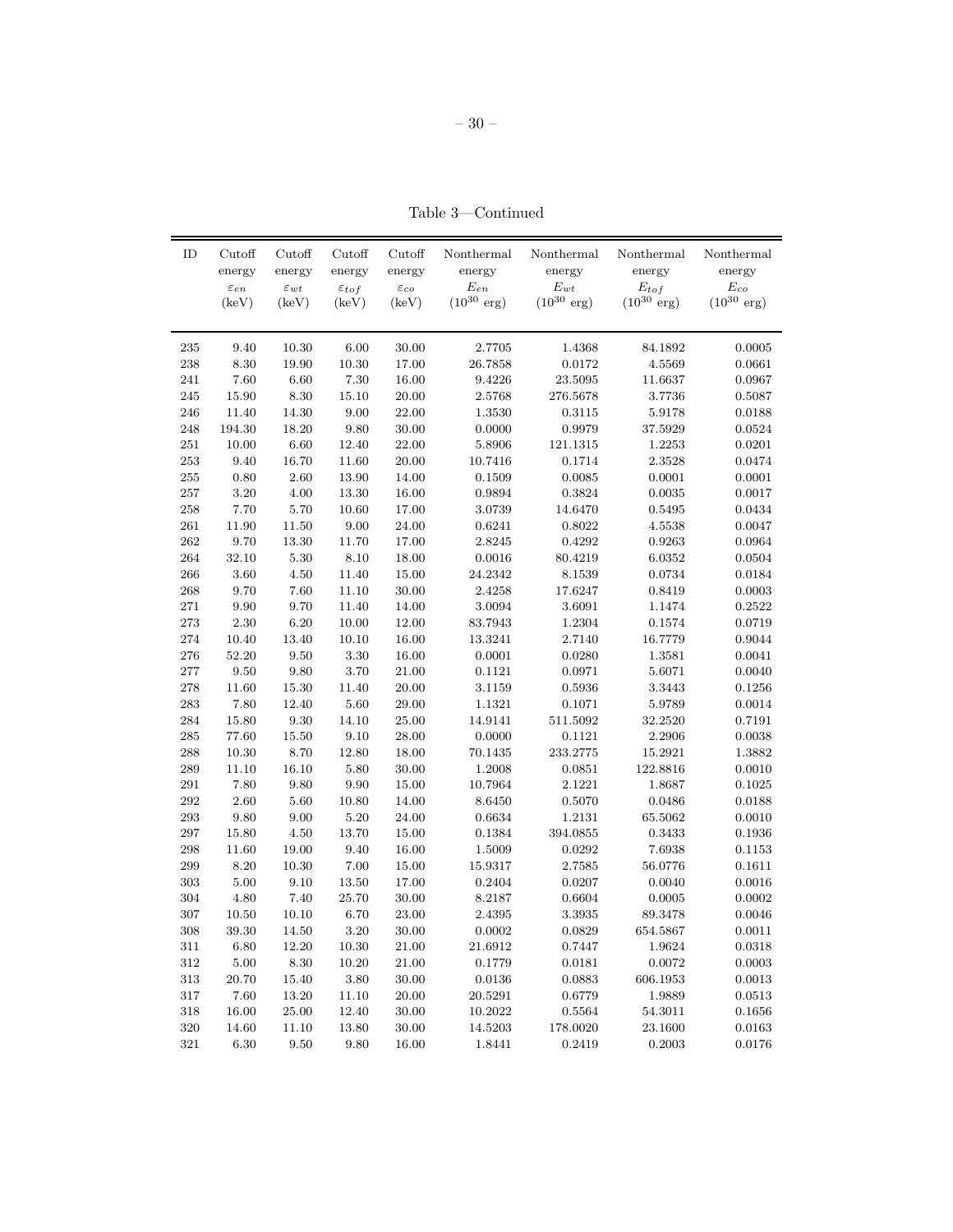| ID  | Cutoff             | Cutoff             | Cutoff              | Cutoff             | Nonthermal              | Nonthermal              | Nonthermal              | Nonthermal              |
|-----|--------------------|--------------------|---------------------|--------------------|-------------------------|-------------------------|-------------------------|-------------------------|
|     | energy             | energy             | energy              | energy             | energy                  | energy                  | energy                  | energy                  |
|     | $\varepsilon_{en}$ | $\varepsilon_{wt}$ | $\varepsilon_{tof}$ | $\varepsilon_{co}$ | $E_{en}$                | $E_{wt}$                | $\mathcal{E}_{tof}$     | $E_{co}$                |
|     | (keV)              | (keV)              | (keV)               | (keV)              | $(10^{30} \text{ erg})$ | $(10^{30} \text{ erg})$ | $(10^{30} \text{ erg})$ | $(10^{30} \text{ erg})$ |
|     |                    |                    |                     |                    |                         |                         |                         |                         |
| 325 | 8.70               | 7.80               | 5.20                | 20.00              | 0.5292                  | 1.0053                  | 9.8712                  | 0.0048                  |
| 328 | 26.10              | 13.10              | 2.70                | 30.00              | 0.0003                  | 0.0150                  | 97.9885                 | 0.0001                  |
| 334 | 9.70               | 14.50              | 6.20                | 21.00              | 4.4813                  | 0.3091                  | 84.4325                 | 0.0276                  |
| 336 | 10.00              | 6.20               | 8.20                | 17.00              | 2.2796                  | 64.5426                 | 9.3836                  | 0.0578                  |
| 340 | 11.80              | 6.80               | 7.20                | 17.00              | 0.7679                  | 32.6484                 | 21.8765                 | 0.0662                  |
| 343 | 8.30               | 4.90               | 6.80                | 21.00              | 3.3767                  | 129.3156                | 13.4555                 | 0.0064                  |
| 345 | 12.80              | 6.40               | 7.40                | 21.00              | 1.1343                  | 57.4849                 | 24.0198                 | 0.0702                  |
| 347 | 7.40               | 1.60               | 10.10               | 14.00              | 0.7488                  | 361.8527                | 0.2138                  | 0.0565                  |
| 351 | 12.80              | 16.20              | 10.80               | 20.00              | 10.7767                 | 2.1711                  | 33.3844                 | 0.5354                  |
| 352 | 12.10              | 14.50              | 7.00                | 23.00              | 2.4294                  | 0.7171                  | 98.3107                 | 0.0324                  |
| 353 | 9.00               | 14.70              | 4.80                | 27.00              | 4.3452                  | 0.1747                  | 244.4080                | 0.0035                  |
| 354 | 12.20              | 15.00              | 5.20                | 26.00              | 0.5077                  | 0.1293                  | 145.9955                | 0.0033                  |
| 357 | 13.10              | 4.70               | 6.50                | 15.00              | 0.1348                  | 109.7154                | 12.1532                 | 0.0556                  |
| 359 | 2.70               | 8.30               | 12.90               | 15.00              | 2.9134                  | 0.0436                  | 0.0085                  | 0.0049                  |
| 360 | 12.20              | 13.40              | 5.90                | 15.00              | 1.2240                  | 0.6325                  | 201.4743                | 0.2834                  |
| 363 | 12.70              | 17.10              | 8.50                | 21.00              | 2.8401                  | 0.3577                  | 50.4921                 | 0.0826                  |
| 364 | 7.40               | 10.50              | 7.30                | 17.00              | 1.8018                  | 0.2566                  | 2.0618                  | 0.0171                  |
| 365 | 13.30              | 14.20              | 9.40                | 22.00              | 0.3626                  | 0.2367                  | 3.6241                  | 0.0126                  |
| 366 | 3.30               | 7.10               | 9.60                | 15.00              | 0.1169                  | 0.0084                  | 0.0030                  | 0.0006                  |
| 367 | 10.10              | 7.40               | 11.90               | 14.00              | 0.7798                  | 4.3741                  | 0.3099                  | 0.1260                  |
| 368 | 7.30               | 15.50              | 7.60                | 22.00              | 7.7331                  | 0.0665                  | 5.8546                  | 0.0074                  |
| 377 | 3.10               | 3.80               | 13.60               | 16.00              | 0.6630                  | 0.3083                  | 0.0023                  | 0.0013                  |
| 382 | 9.70               | 4.50               | 9.90                | 17.00              | 0.1497                  | 7.9724                  | 0.1325                  | 0.0082                  |
| 385 | 14.80              | 13.10              | 12.50               | 16.00              | 0.4465                  | 0.9144                  | 1.1817                  | 0.2800                  |
| 386 | 13.70              | 5.20               | 6.50                | 15.00              | 0.1604                  | 36.7204                 | 10.8544                 | 0.0947                  |
| 387 | 3.80               | 8.10               | 5.50                | 15.00              | 0.3818                  | 0.0258                  | 0.1018                  | 0.0028                  |
| 389 | 7.50               | 16.60              | 5.60                | 30.00              | 39.5556                 | 0.3435                  | 224.5840                | 0.0101                  |
| 393 | 25.90              | 5.00               | 8.20                | 30.00              | 0.0023                  | 900.0698                | 18.1551                 | 0.0007                  |
| 395 | 10.60              | 4.70               | 8.10                | 18.00              | 3.1501                  | 350.3838                | 15.3367                 | 0.1457                  |

Table 3—Continued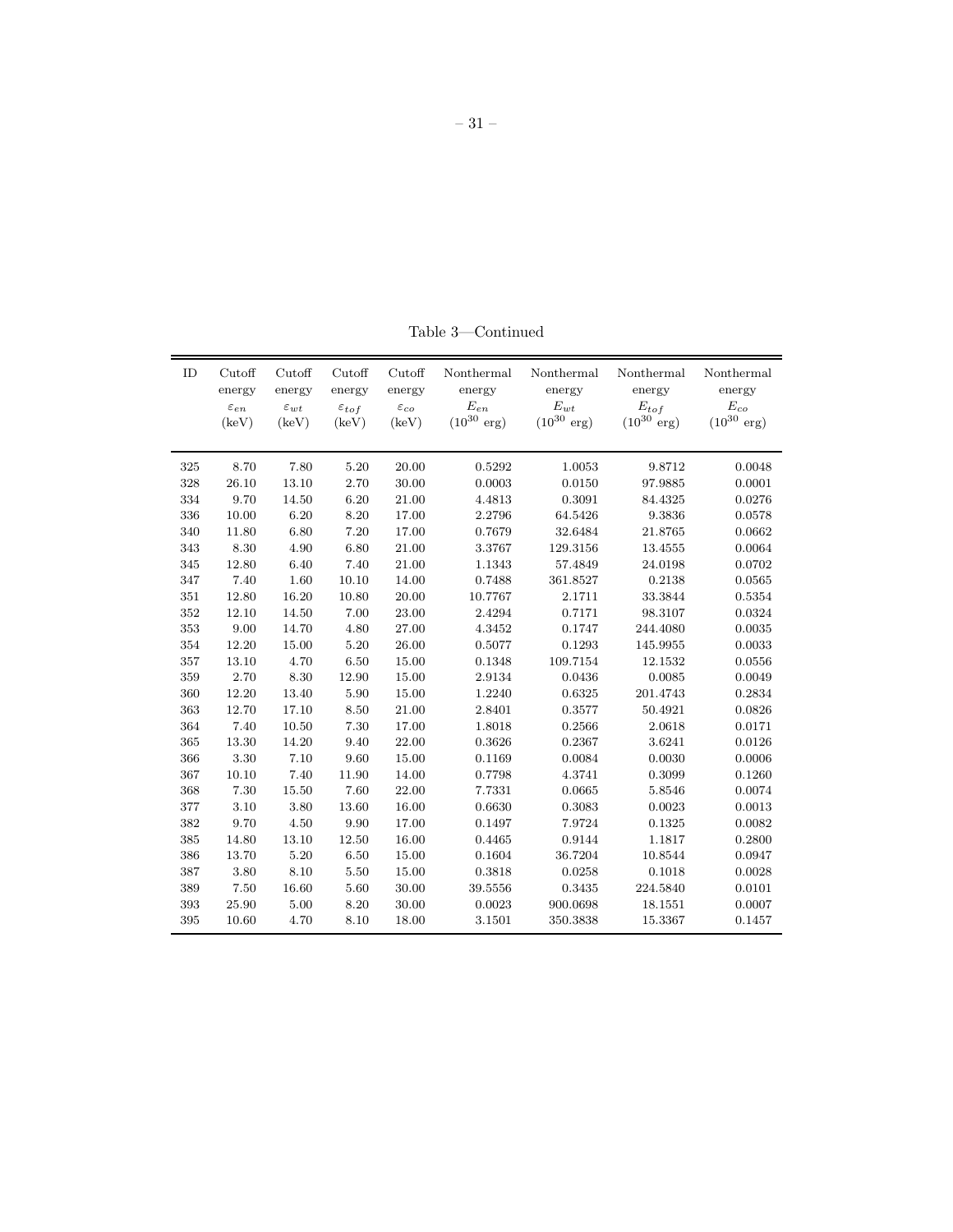

Fig. 1.— Geometric model of a flare arcade embedded in a cube with length L, width  $w = L$ , and height  $h = L$ , with volume  $V = L \times w \times h = L^3$ . The footpoints of the loop arcade are at the locations F1 and F2, the X-point X at height  $h = L$ , and the cusp C at height  $L/2$ . The magnetic field line through the cusp is approximated with the triangle  $F1 - C - F2$  and has the volume  $V = L<sup>3</sup> \times q_{geo}$ , where the geometric filling factor of the cube is  $q_{geo} = 1/4$ . The diffusion region of magnetic reconnection in the X-point is indicated with a shaded area and has the same filling factor of  $q_{geo} = 1/4$ .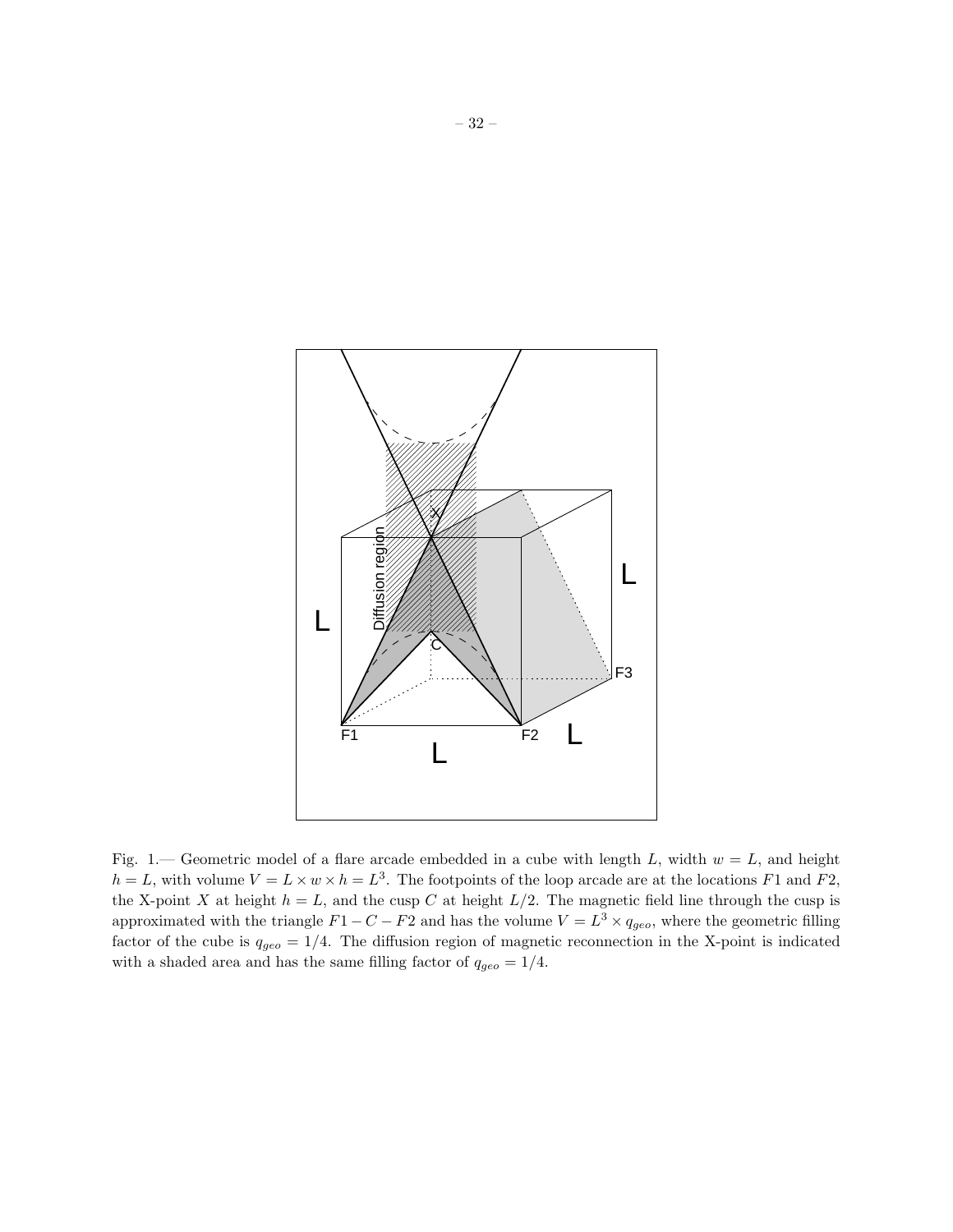

Fig. 2.— Theoretical hard X-ray spectrum consisting of a thermal and a nonthermal (power law) component with equal energy content above the cutoff energy  $\varepsilon_c$ . The parameters are chosen for a large flare with  $T_e = 30$  MK,  $n_e = 10^{11}$  cm<sup>-3</sup>,  $EM_V = 10^{49}$  cm<sup>-3</sup>,  $\gamma = 3$ , and duration  $\tau_{flare} = 1000$  s; and for a small flare with  $T_e = 10$  MK,  $n_e = 10^{10}$  cm<sup>-3</sup>,  $EM_V = 10^{46}$  cm<sup>-3</sup>,  $\gamma = 5$ , and duration  $\tau_{flare} = 100$  s. The x-axis is the photon energy in units of keV.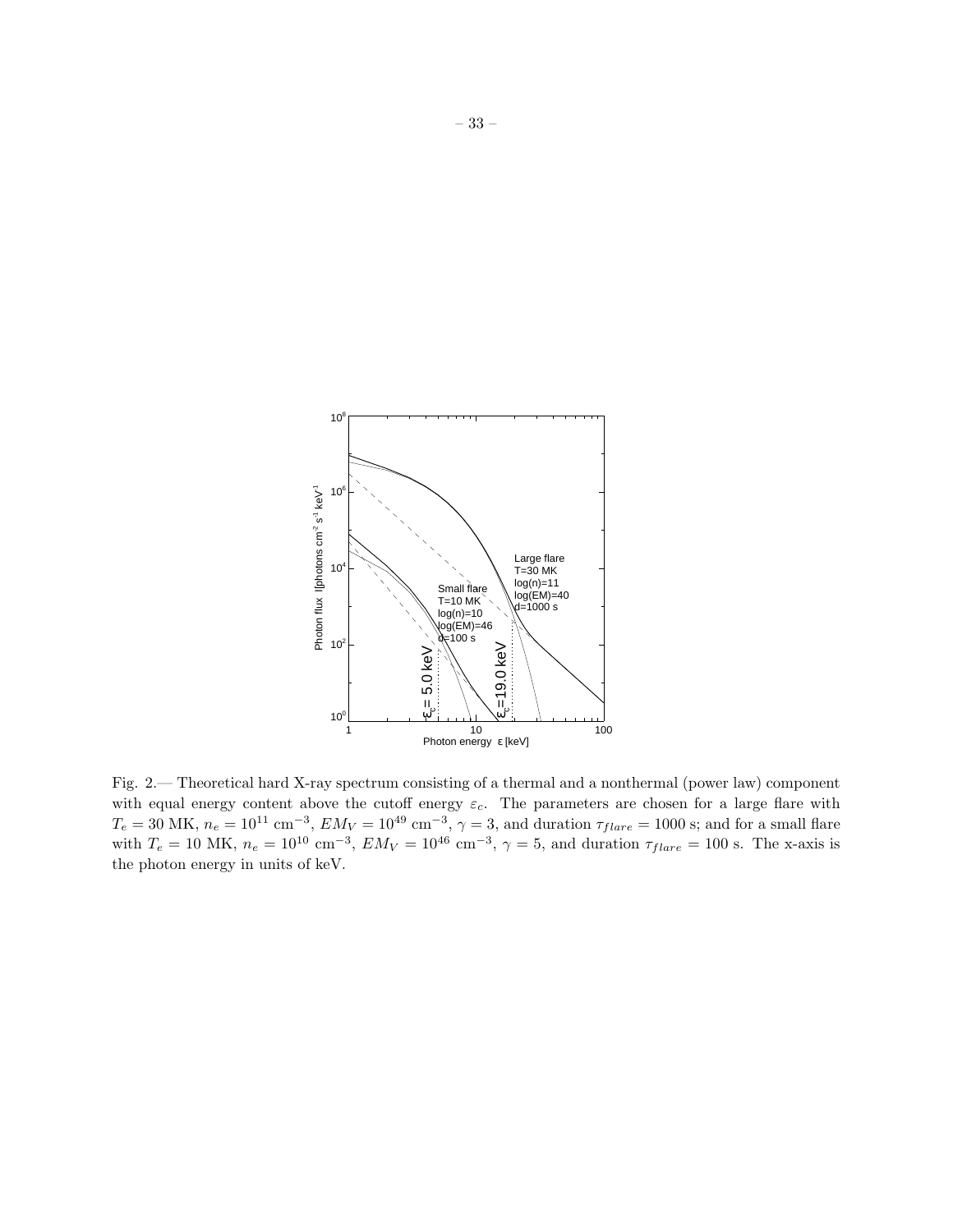

Fig. 3.— The distributions of measured observables are shown, which are required in modeling of the lowenergy cutoff of hard X-ray spectra of M and X-class flares. The minimum, maximum and median values are indicated.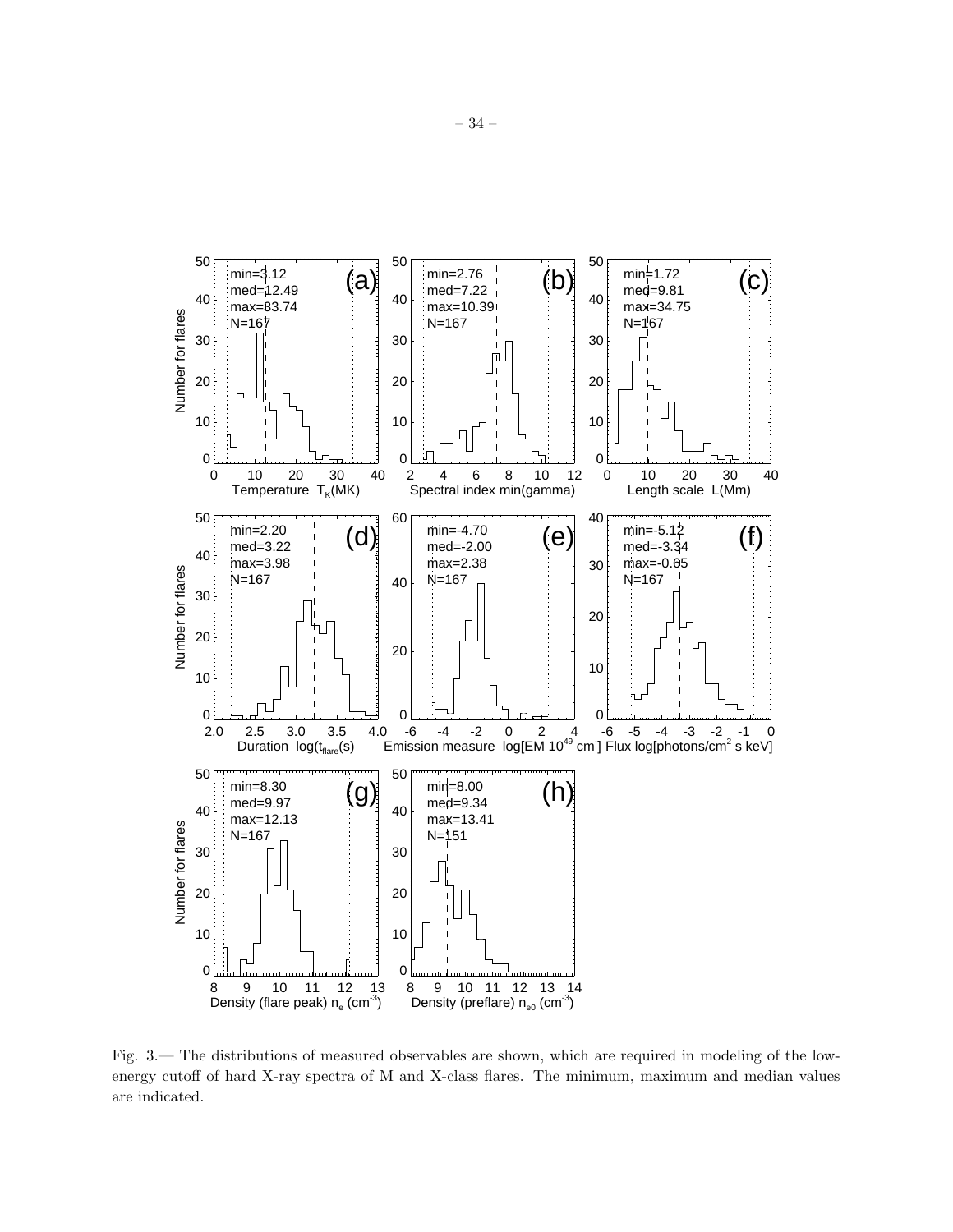

Fig. 4.— Distribution of low-energy cutoffs in four models: the electron number model (a), the time-of-flight model (b), the warm target model (c), and the cross over model (d). Note that the first three models all yield a low-energy cutoff energy of  $e_c \approx 10$  keV, while the cross-order model predicts upper limits only, at  $e_c \approx 21$  keV.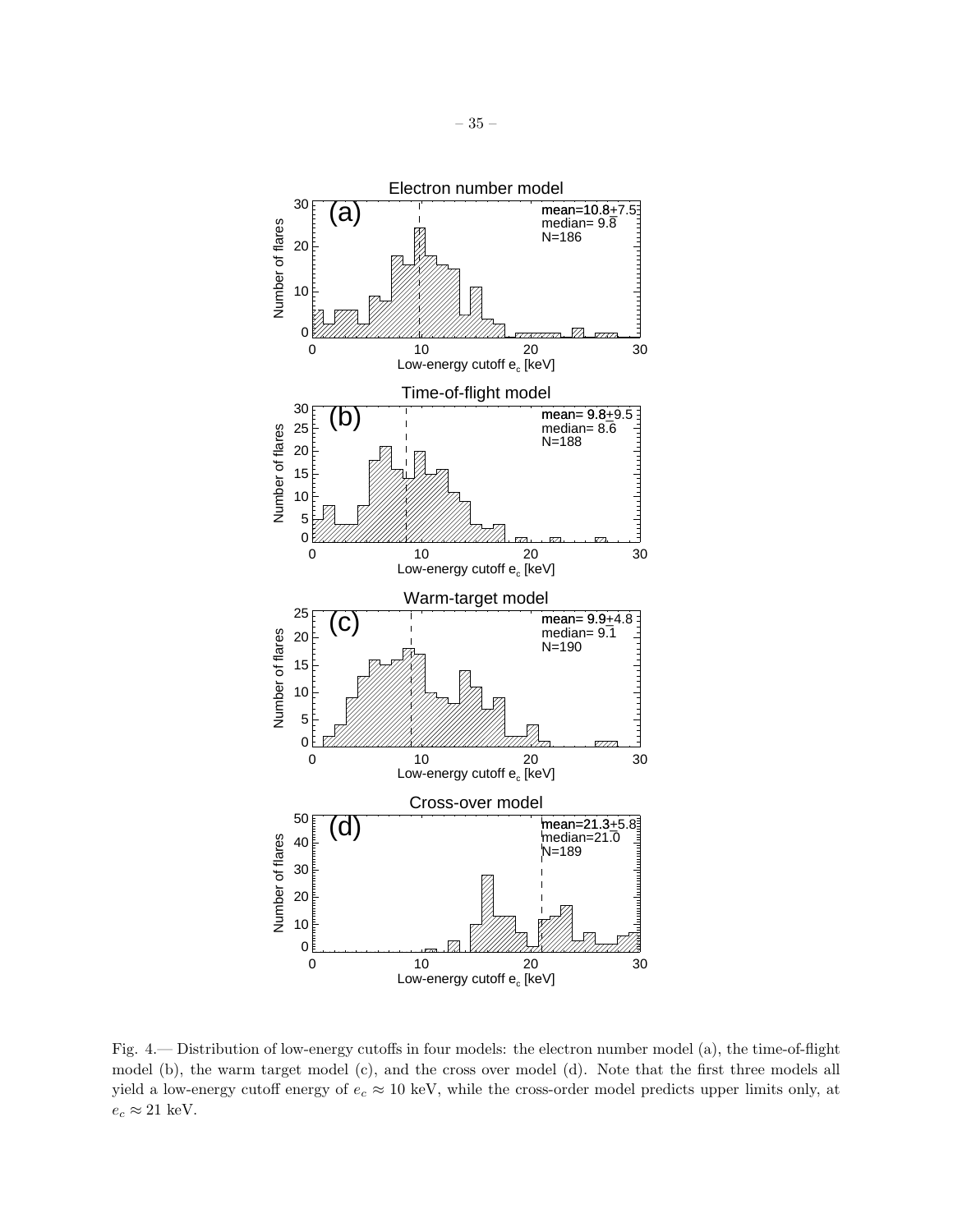

Fig. 5.— Size distributions of nonthermal energies  $E_{nth}$  (histograms with power law fits) and total nonthermal energy  $E_{tot}$  contained in each distribution for 4 different models of the low-energy cutoff  $e_c$ .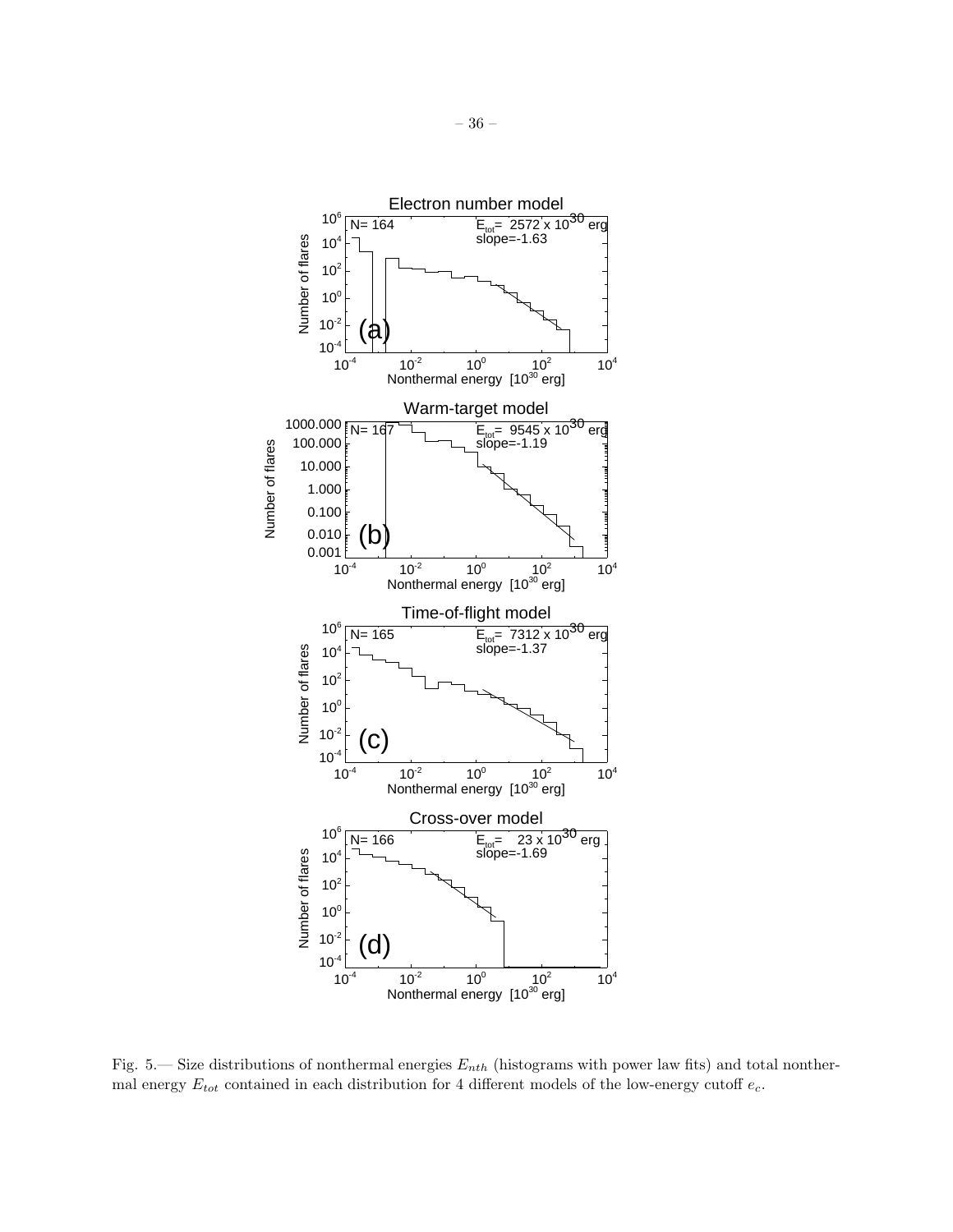

Fig. 6.— Scatterplots of nonthermal energy in accelerated electrons  $(E_{nth})$  as a function of the dissipated magnetic energy  $(E_{diss})$ . Equivalence is rendered with a solid diagonal line, the logarithmically averaged ratios  $(q_E)$  with a dashed line, and the standard deviation factors  $(\sigma)$  with dotted lines.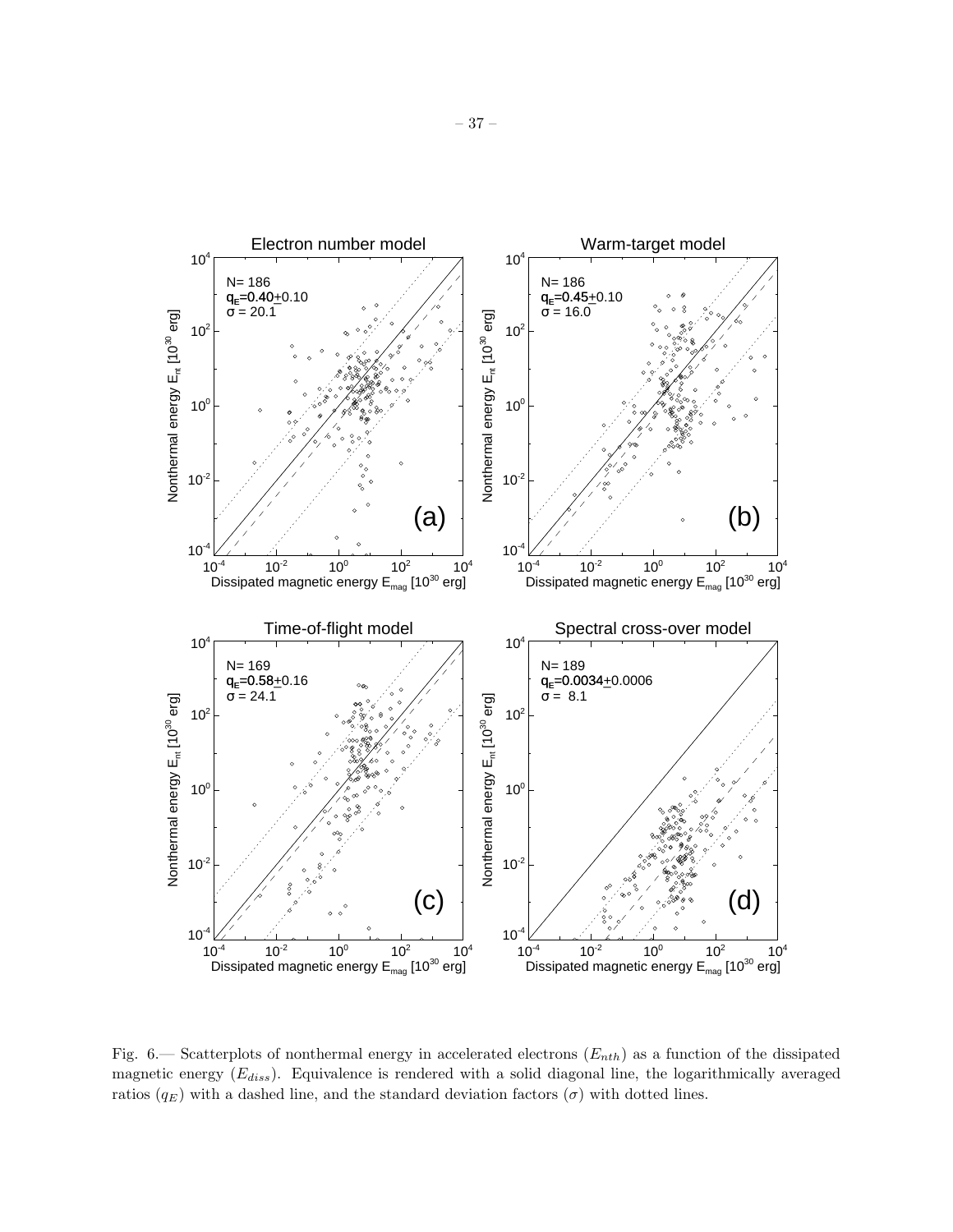

Fig. 7.— Scatterplots of nonthermal energy in accelerated electrons  $(E_{nth})$  as a function of the dissipated magnetic energy  $(E_{diss})$ , averaged from two or three methods: (a) [EN,WT], (b) [EN, TOF], (c) [WT, TOF], and (d) [EN, WT, TOF], with similar representation as Fig. 6/ Note that the logarithmically averaged ratios are compatible with the previous result of  $E_{nth}/E_{diss} = 0.51 \pm 0.17$  (Aschwanden et al. (2017).